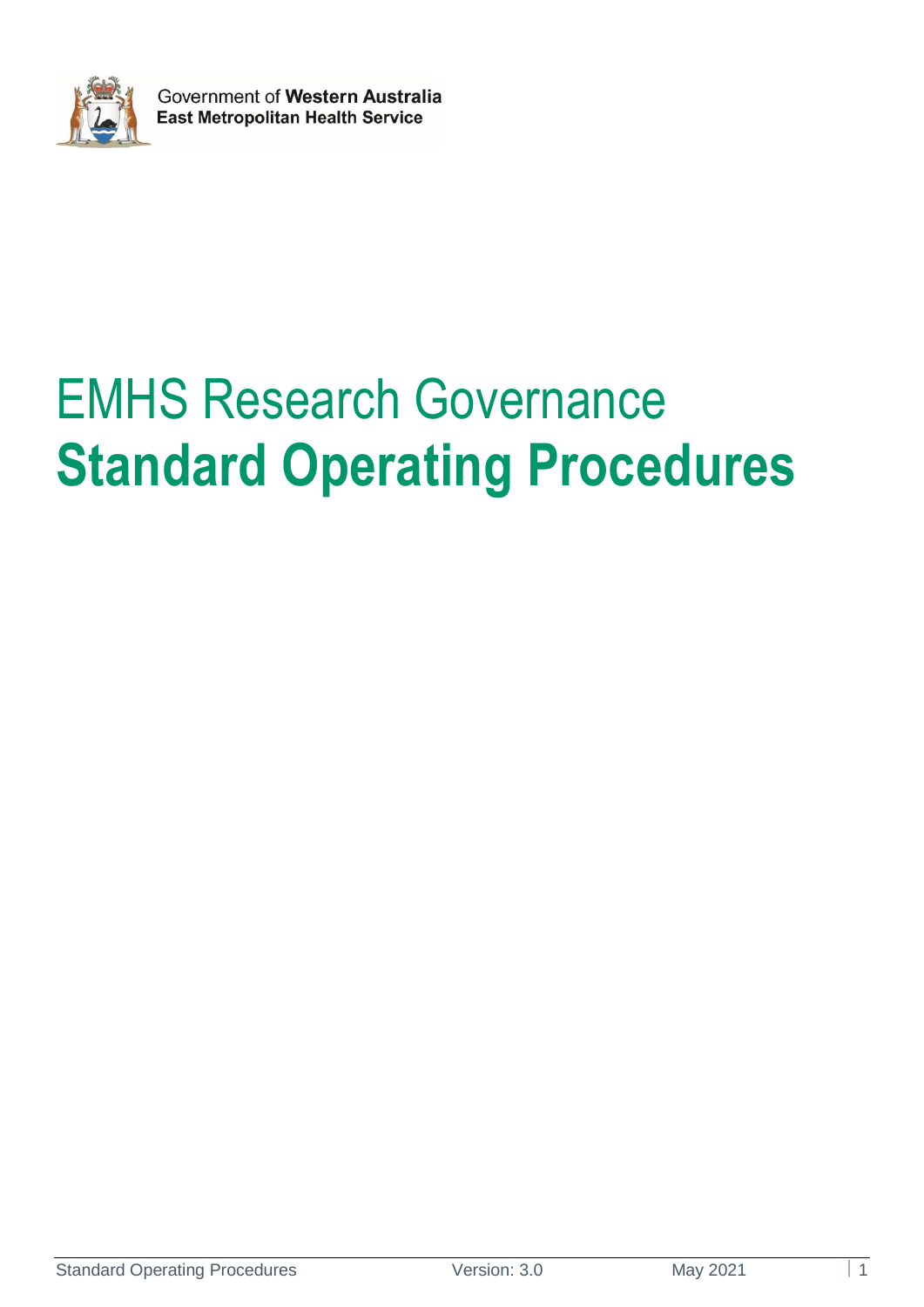## <span id="page-1-0"></span>**1. TABLE OF CONTENTS**

| 1.             |                                                        |  |
|----------------|--------------------------------------------------------|--|
| 2.             |                                                        |  |
| 2.1            |                                                        |  |
| 2.2            |                                                        |  |
| 2.3            |                                                        |  |
| 2.4            |                                                        |  |
| 2.5            |                                                        |  |
| 3.             |                                                        |  |
| 4.             |                                                        |  |
| 5.             |                                                        |  |
| <b>SOP001:</b> |                                                        |  |
|                |                                                        |  |
| <b>SOP101:</b> |                                                        |  |
| <b>SOP102:</b> |                                                        |  |
| <b>SOP103:</b> |                                                        |  |
| <b>SOP104:</b> | Specialist Human Research Ethics Committees (HRECs) 13 |  |
| <b>SOP105:</b> |                                                        |  |
| <b>SOP106:</b> |                                                        |  |
| <b>SOP107:</b> |                                                        |  |
| <b>SOP108:</b> |                                                        |  |
|                |                                                        |  |
| <b>SOP201:</b> |                                                        |  |
| <b>SOP202:</b> |                                                        |  |
| <b>SOP203:</b> |                                                        |  |
| <b>SOP204:</b> |                                                        |  |
| <b>SOP205:</b> |                                                        |  |
| <b>SOP206:</b> |                                                        |  |
|                |                                                        |  |
| <b>SOP301:</b> |                                                        |  |
| <b>SOP302:</b> |                                                        |  |
| <b>SOP303:</b> |                                                        |  |
| <b>SOP304:</b> |                                                        |  |
|                |                                                        |  |
| <b>SOP401:</b> |                                                        |  |
| <b>SOP402:</b> |                                                        |  |
| <b>SOP403:</b> | Clinical Trial Research Agreements (CTRA and CIRA)  38 |  |
| <b>SOP404:</b> |                                                        |  |
| <b>SOP405:</b> |                                                        |  |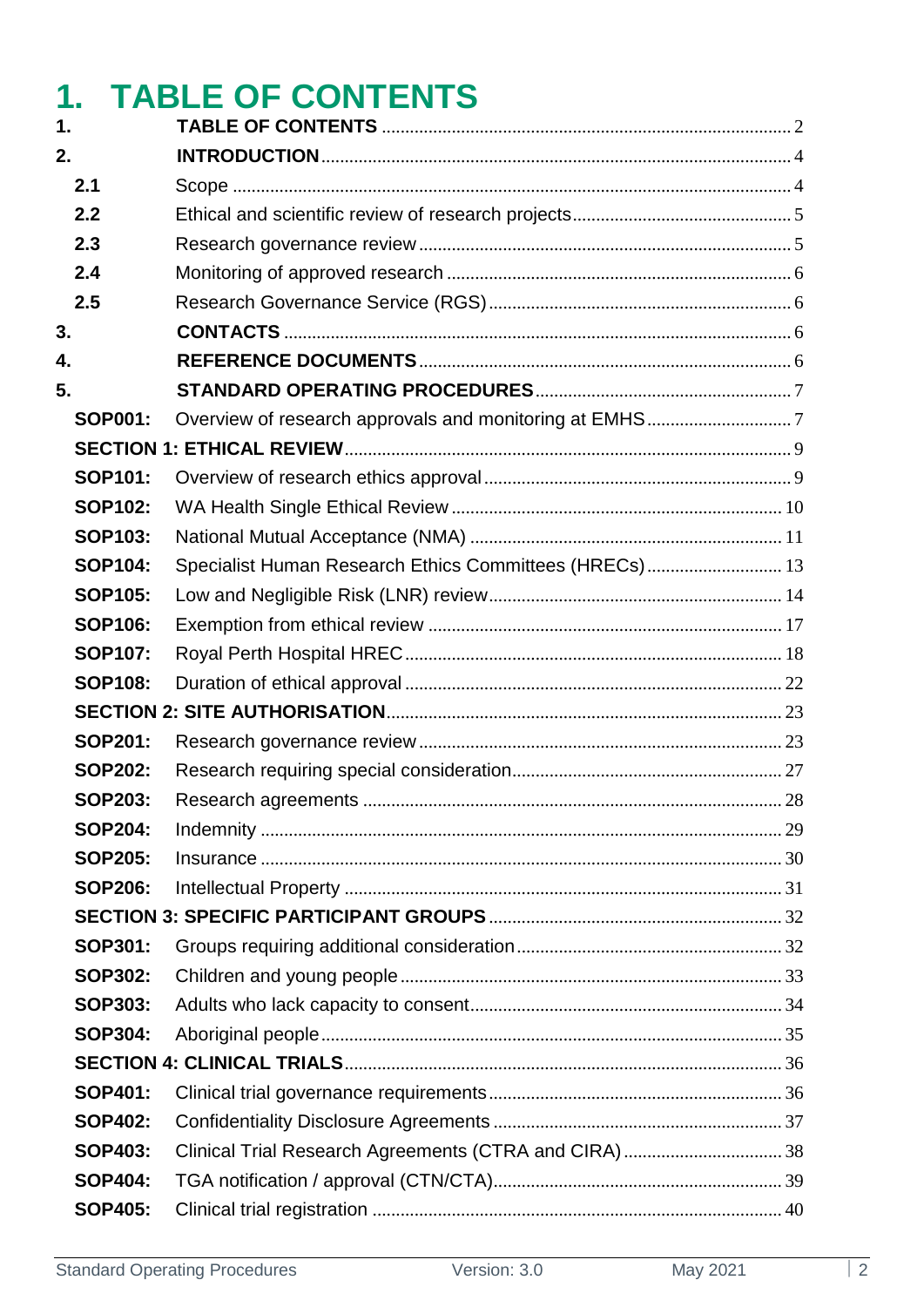| <b>SOP501:</b>  |  |  |  |  |  |
|-----------------|--|--|--|--|--|
| <b>SOP502:</b>  |  |  |  |  |  |
| <b>SOP503:</b>  |  |  |  |  |  |
| <b>SOP504:</b>  |  |  |  |  |  |
| <b>SOP505:</b>  |  |  |  |  |  |
| <b>SOP506:</b>  |  |  |  |  |  |
| <b>SOP507:</b>  |  |  |  |  |  |
| <b>SOP508:</b>  |  |  |  |  |  |
| <b>SOP509:</b>  |  |  |  |  |  |
|                 |  |  |  |  |  |
| <b>SOP601:</b>  |  |  |  |  |  |
| <b>SOP602:</b>  |  |  |  |  |  |
| <b>SOP603:</b>  |  |  |  |  |  |
|                 |  |  |  |  |  |
| <b>SOP701:</b>  |  |  |  |  |  |
| <b>SOP702:</b>  |  |  |  |  |  |
| <b>SOP703:</b>  |  |  |  |  |  |
| <b>SOP704:</b>  |  |  |  |  |  |
| <b>SOP705:</b>  |  |  |  |  |  |
|                 |  |  |  |  |  |
| <b>SOP801:</b>  |  |  |  |  |  |
|                 |  |  |  |  |  |
|                 |  |  |  |  |  |
|                 |  |  |  |  |  |
|                 |  |  |  |  |  |
|                 |  |  |  |  |  |
| <b>OP1003:</b>  |  |  |  |  |  |
|                 |  |  |  |  |  |
|                 |  |  |  |  |  |
|                 |  |  |  |  |  |
|                 |  |  |  |  |  |
|                 |  |  |  |  |  |
|                 |  |  |  |  |  |
| <b>SOP1202:</b> |  |  |  |  |  |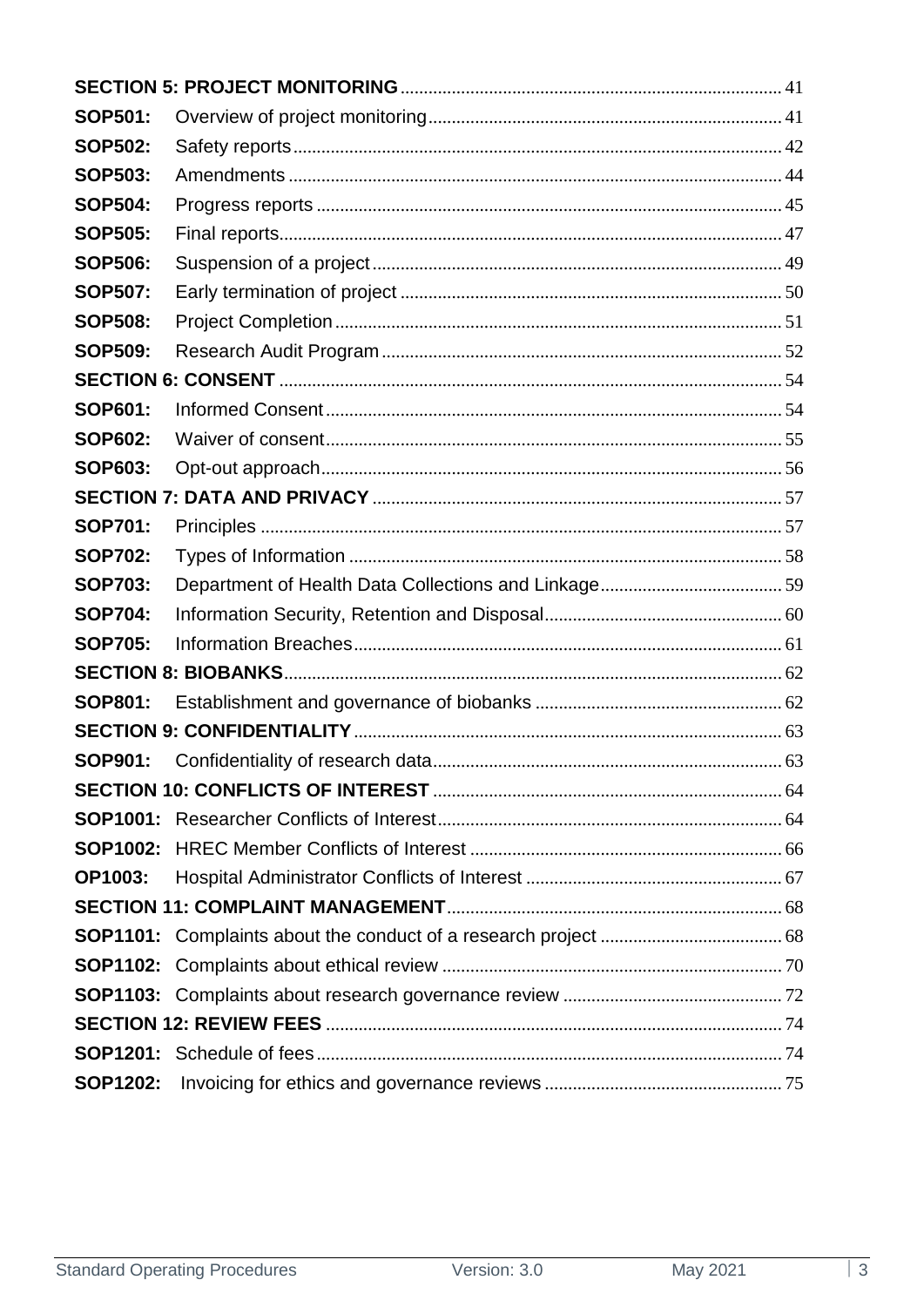## <span id="page-3-0"></span>**2. INTRODUCTION**

Research governance refers to the processes used by institutions to ensure that they are accountable for the research conducted under their auspices. To be properly governed, research must be conducted according to established ethical principles, guidelines for responsible research conduct, relevant legislation and institutional policy. Research governance is also about credentialing and training of researchers and managing institutional risk [\(National Health and](https://www.australianclinicaltrials.gov.au/researchers/research-governance)  [Medical Research Council;](https://www.australianclinicaltrials.gov.au/researchers/research-governance) NHMRC).

The [WA Health Research Governance Policy and Procedures 2012](https://rgs.health.wa.gov.au/Pages/Research-Governance-Framework.aspx) was implemented to ensure that all human research conducted within WA Health meets the highest ethical, scientific and regulatory standards and complies with relevant national and state legislation, guidelines and codes of conduct. It is recognised that high quality, accountable and responsible research underpins the delivery of contemporary health policy and practice.

The policy establishes the framework through which research is reviewed, approved, conducted and monitored in an effective and efficient manner. In line with this framework, East Metropolitan Health Service (EMHS) has a three-tiered system of research governance consisting of:

- **Ethical and scientific approval** granted by a Human Research Ethics Committee (HREC)
- **Site authorisation** following research governance review.
- **Monitoring** by HRECs and sites throughout the project life cycle.

EMHS has a centralised process for research governance approvals and monitoring. The **EMHS Research Hub** oversees ethical and research governance reviews of proposed research and monitors approved projects for each of the EMHS hospitals and services. The purpose of these SOPs is to ensure EMHS has research governance processes that are effective but efficient and serve to facilitate high quality responsibly conducted research.

## <span id="page-3-1"></span>**2.1** Scope

These procedures, and the mandatory [WA Health Research Governance Policy and Procedures](https://rgs.health.wa.gov.au/Pages/Research-Governance-Framework.aspx)  [2012](https://rgs.health.wa.gov.au/Pages/Research-Governance-Framework.aspx) which they operationalise, apply to the governance of research projects only.

EMHS has specific processes in place for the review and approval of non-research projects, including **audits, quality assurance, service improvement and evaluation initiatives**. These processes are overseen by institutional safety and quality teams. Staff planning to conduct such projects should contact these teams.

|                                  | Armadale Kalamunda Group   Safety, Quality, Education and Innovation | (08) 9391 2526 |
|----------------------------------|----------------------------------------------------------------------|----------------|
| <b>Royal Perth Bentley Group</b> | <b>Clinical Safety &amp; Quality Unit</b>                            | (08) 9224 2238 |

The EMHS Research Hub can assist staff to correctly classify a project and ensure the required approvals are obtained. If this advice is required, staff should contact the Research Hub prior to commencing the project. The following guide will assist staff to classify projects:

國 *[Quality Assurance versus Research Guide](https://emhs.health.wa.gov.au/-/media/HSPs/EMHS/Documents/Research/QA-vs-ResearchEMHS-v20-May-2021.pdf)*

The publication of a **case report or series** is considered anecdotal and can proceed without research ethics and governance approval. The following guide provides for more information:

*[Case Studies and Series](https://emhs.health.wa.gov.au/-/media/HSPs/EMHS/Documents/Research/EMHS-Case-Reports--Ethical-Considerations-v30-Oct-2020.pdf)*国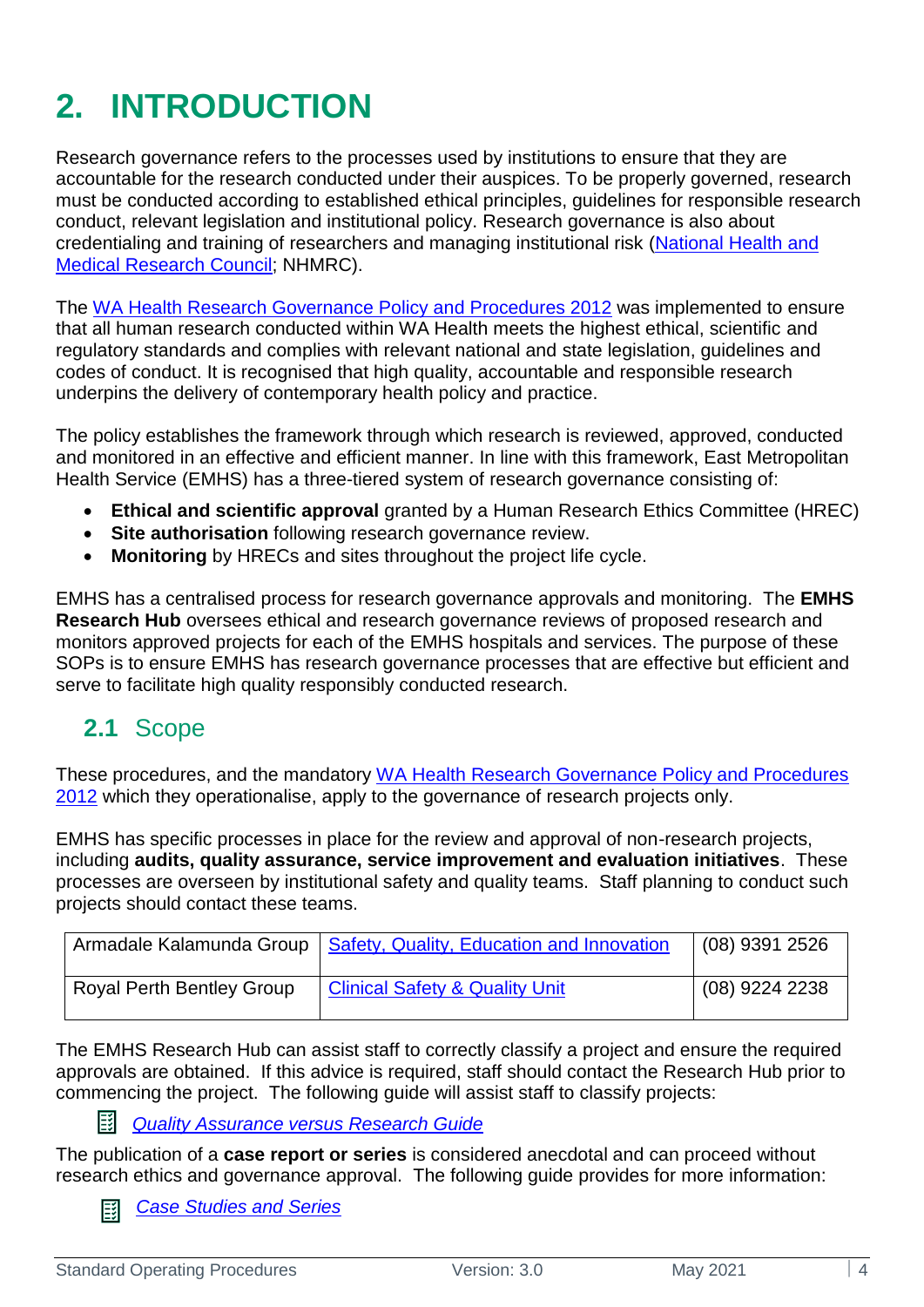## <span id="page-4-0"></span>**2.2** Ethical and scientific review of research projects

The primary role of Human Research Ethics Committees (HRECs) is to protect the welfare and the rights of research participants. HRECs assess submissions against the ethical principles and parameters enshrined in the NHMRC [National Statement on Ethical Conduct in Human Research](https://www.nhmrc.gov.au/about-us/publications/national-statement-ethical-conduct-human-research-2007-updated-2018) (National Statement), to ensure projects are scientifically and ethically sound.

An HREC must review and approve human research to ensure it is:

- ethically sound according to the principles of merit, integrity, justice, beneficence and respect as specified in the National Statement;
- scientifically sound, designed using methods appropriate for achieving the aims of the research proposal and based on a thorough study of current and historical literature.

The **Royal Perth Hospital (RPH) HREC** is the EMHS-based research ethics committee and meets monthly at RPH. It is registered with the NHMRC and operates under Terms of Reference that comply with Chapter 5 of the National Statement.

In line with initiatives to reduce the duplication of ethical review of research, EMHS accepts the ethical approval of:

- other WA Health HRECs, under the WA Health Single Ethical Review process
- NHMRC-certified HRECs, under the National Mutual Acceptance (NMA) Scheme

The HREC must only consider the ethical and scientific issues when reviewing a research project. Matters of research governance and final authorisation related to the conduct of research at EMHS sites must be conducted by a Research Governance Officer (RGO) responsible for those sites.

## <span id="page-4-1"></span>**2.3** Research governance review

Before a research project can start at an EMHS site, a research governance review must be completed, and the project receive 'site authorisation' from the Chief Executive or their Delegate at a specific site. The research governance review at all WA public health services involves review of a "Site Specific Assessment (SSA) Form" or "Access Request Form" and associated documents by a Research Governance Officer (RGO). Within EMHS, the RGOs are part of the EMHS Research Hub.

The research governance review includes a comprehensive assessment to confirm the project is:

- Feasible
- Adequately resourced (monetary; in-kind; physical resourcing and equipment)
- Conducted by authorised and appropriately qualified personnel working at suitably equipped sites
- Able to be conducted in a safe and responsible manner in compliance with regulatory and professional standards, legislation and codes of conduct at the State and national level 22

The RGO makes a recommendation to the Chief Executive (or Delegate; usually the hospital Executive Director) as to whether the research project should be authorised to commence at that specific health service site. EMHS retains the right not to authorise commencement of a research project, even if an HREC has granted ethical approval.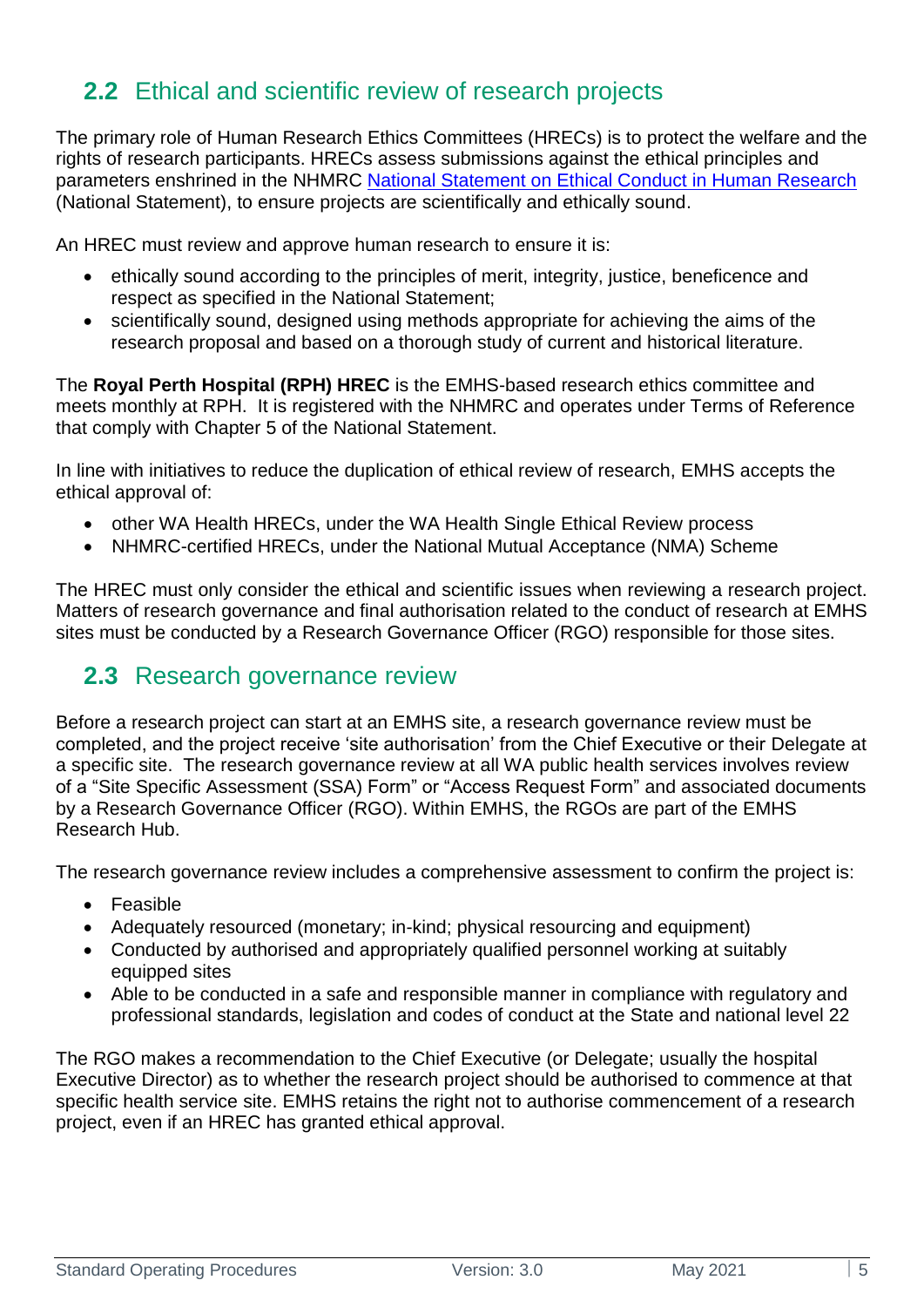## <span id="page-5-0"></span>**2.4** Monitoring of approved research

HRECs must monitor research to ensure that approved projects are conducted ethically, and in accordance with the approved protocol, including approving protocol amendments, reviewing safety reports and tracking progress via at least annual progress reports and final reports. Similarly, the EMHS Research Hub is responsible for site-specific monitoring of the conduct of research projects at EMHS sites, to ensure that authorised projects are conducted with integrity and in compliance with the protocol and any site-specific conditions of approval.

## <span id="page-5-1"></span>**2.5** Research Governance Service (RGS)

The RGS is a centralised IT system for researchers, sponsors, site administrators, Human Research Ethics Committees and Research Governance Offices. It provides a single platform for the review, approval, monitoring and reporting of research projects through their life cycle including ethics approval, site authorisation, monitoring and publications.

The RGS must be used for all research ethics and governance applications involving WA public health organisations: [www.rgs.health.wa.gov.au](http://www.rgs.health.wa.gov.au/)

The EMHS Research Hub has created a guide that takes first time RGS Users step-by-step through ethics and governance submissions with tips to help navigate the system:

<span id="page-5-2"></span>*[RGS User Guide](https://emhs.health.wa.gov.au/-/media/HSPs/EMHS/Documents/Research/rgs-research-user-guide.pdf)* 邼

## **3. CONTACTS**

The **EMHS Research Hub** maintains extensive information about research governance processes and up-to-date contact information at: [www.emhs.health.wa.gov.au/research](http://www.emhs.health.wa.gov.au/research)

All contact with Research Hub staff, and correspondence with the RPH HREC and its Chairperson, must be via official emails and phone numbers.

**Location:** Level 2 (Ground Floor), Kirkman House, 10 Murray Street, Perth WA **Phone:** +61 8 9224 2260 or +61 8 9224 2292 **Email:** [EMHS.REG@health.wa.gov.au](mailto:EMHS.REG@health.wa.gov.au)

The Research Hub has an 'open door' policy and encourages staff to visit to discuss current of planned projects. While appointments are not necessary, if a matter is complex or extensive advice is likely to be required it is preferable to book an appointment.

## <span id="page-5-3"></span>**4. REFERENCE DOCUMENTS**

Researchers should be familiar with the following key documents when developing research projects, assessing feasibility and preparing research ethics and governance submissions:

- [WA Health Research Governance Policy and Procedures](https://rgs.health.wa.gov.au/Pages/Research-Governance-Framework.aspx)
- Multi-centre research [Standard Operating Procedures](https://rgs.health.wa.gov.au/Pages/Multi-centre-Research.aspx)
- [National Statement on Ethical Conduct in Human Research](https://www.nhmrc.gov.au/about-us/publications/national-statement-ethical-conduct-human-research-2007-updated-2018) (NHMRC)
- [Australian Code for the Responsible Conduct of Research](https://www.nhmrc.gov.au/about-us/publications/australian-code-responsible-conduct-research-2018) (NHMRC)
- [Australian Clinical Trial Handbook](https://www.tga.gov.au/publication/australian-clinical-trial-handbook) (TGA)
- **[ICH Guideline for Good Clinical Practice \(TGA\)](http://www.tga.gov.au/publication/note-guidance-good-clinical-practice)**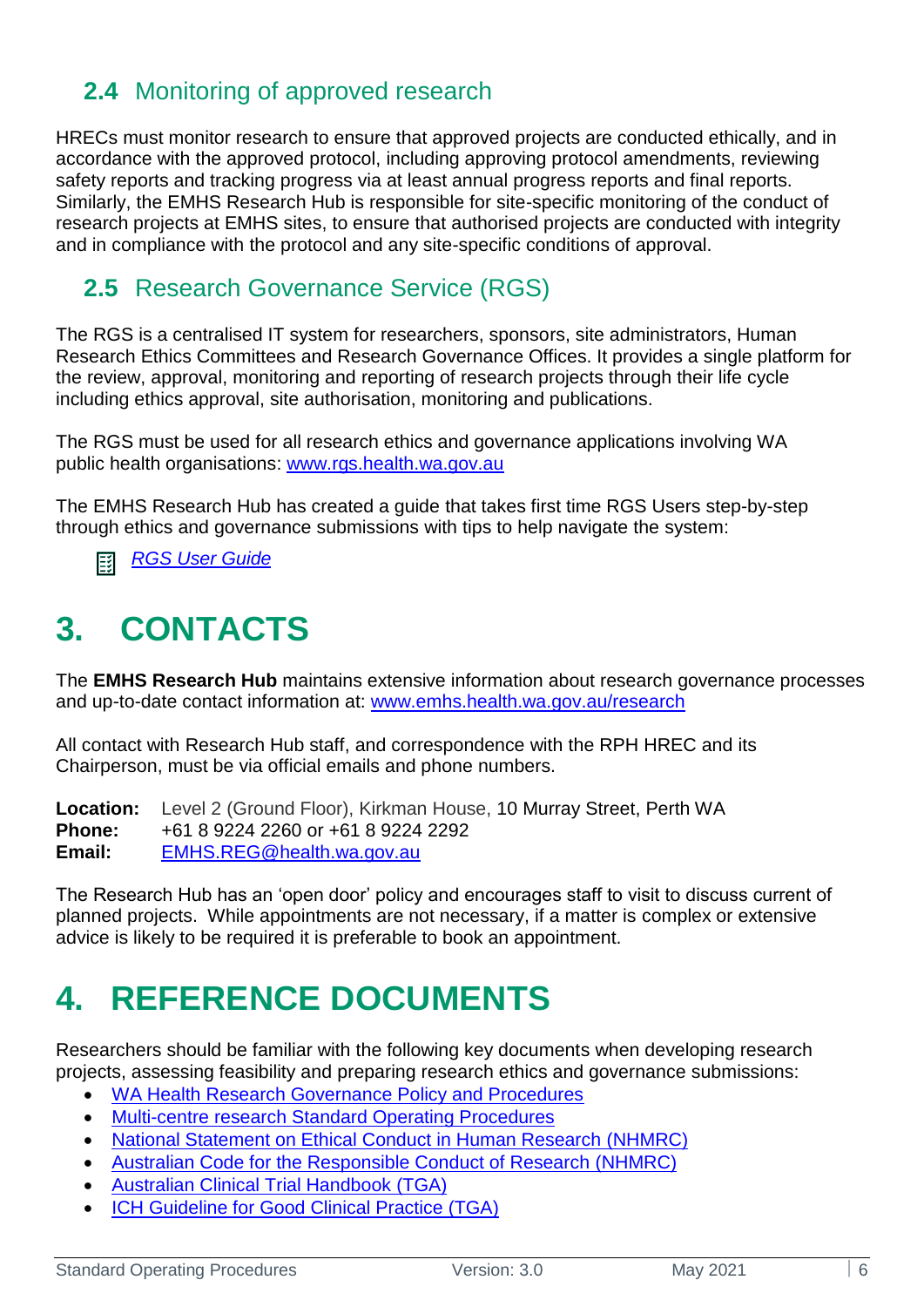## <span id="page-6-0"></span>**5. STANDARD OPERATING PROCEDURES**

## <span id="page-6-1"></span>**SOP001:**Overview of research approvals and monitoring at EMHS

**Version:** 3.0 May 2021

- 001.1 All research involving humans conducted within EMHS requires both ethical (including scientific) approval and institutional site authorisation to commence. Research may involve patients, staff, data, samples or information.
- 001.2 Institutional approval for research will be granted only after an *ethical approval* has been obtained from a Human Research Ethics Committee (HREC) or alternative review mechanism and a governance review recommending *site authorisation* is received by the Chief Executive or Delegate.
- 001.3 Quality assurance/improvement/audit projects do not require research ethics or governance approval. These projects are reviewed and approved by institutional (typically Service-level) committees following submission via the *Governance, Evidence, Knowledge and Outcomes (GEKO)* online system. GEKO submissions and the review and monitoring of QI/audit projects are managed by institutional Safety and Quality Offices. See: [Scope](#page-3-1)
- 001.4 Submissions for research ethics and governance review and subsequent monitoring reports must be made via the WA Health [Research Governance Service \(RGS\).](https://rgs.health.wa.gov.au/Pages/Home.aspx) The RGS is a centralised IT system for researcher, sponsors, site administrators, HRECs and Research Governance Offices. It facilitates the submission, approval, monitoring and reporting of research projects through their life cycle including ethics approval, site authorisation, monitoring and publications. The RGS is specifically designed to support multi-centre research conducted across multiple WA Health Service Providers (HSPs) and Australia-wide multi-jurisdictional projects.
- 001.5 Research projects must receive ethical approval from an HREC or alternative review mechanism that is compliant with Chapter 5 of the National Statement. Institutions may also exempt some projects from ethical review (National Statement s5.1.22 & s5.1.23). See [SOP106](#page-16-0) for more information about when an exemption is warranted.
- 001.6 Where a project has already received ethical approval from a WA Health HREC, and this approval is current, EMHS sites can be added by amendment to the existing ethical approval with need for another review. See [SOP102](#page-9-0) for more information about the *WA Health Single Ethical Review Scheme.*
- 001.7 For research involving sites across multiple Australian jurisdictions, EMHS sites will accept ethical approval granted by an NHMRC-certified 'Lead' HREC.
- 001.8 Research that meets low or negligible risk criteria set out in National Statement may be approved via a non-HREC alternative review pathway, including the EMHS Low Risk Panel. The ethical review process for low risk applications within EMHS is described in [SOP105.](#page-13-0) Where a waiver of consent is sought for low risk research, such a request must be reviewed by the HREC.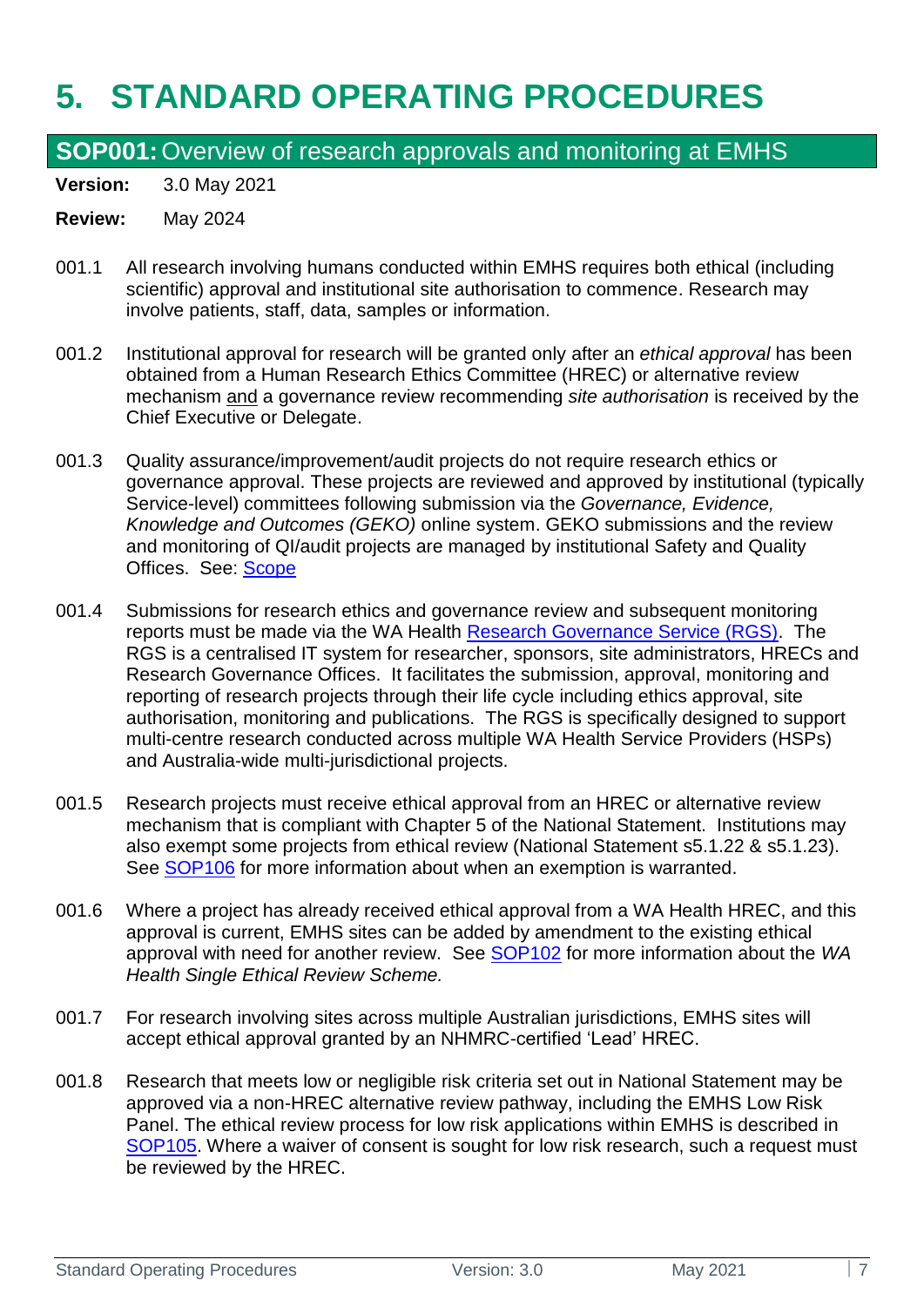- 001.9 Research projects must also undergo a site governance review prior to institutional approval ('site authorisation') being granted and the project commencing at that site:
	- Site governance reviews can occur concurrently with the ethical and scientific review, provided all documentation has been submitted, although the final Site Authorisation cannot be signed until the ethical approval is finalised.
	- Refer to [SOP201](#page-22-1) for information about the governance review process and the documentation requirements for submissions.
- 001.10 EMHS will grant institutional approval ('site authorisation') to research projects that have received ethical (including scientific) approval and undergone a governance review at site, followed by site authorisation by the CE or Delegate.
- 001.11 **Delegation of Authority:** The WA Minister for Health (in their capacity as the deemed Board of the Metropolitan Public Hospitals) has appointed the Director General of the Department of Health as the accountable authority for the WA health system entities. The responsibility for research governance and the authority for signing agreements on behalf of the State are delegated from the Director General to the EMHS Chief Executive. Within EMHS this responsibility has been further delegated to the following positions, as documented in the Authorisations and Delegations Schedule:
	- Executive Director, Armadale Kalamunda Group (AKG)
	- Executive Director, Royal Perth Bentley Group (RPBG)
- 001.12 Site authorisation does not have an expiry date but is predicated on ongoing HREC approval and continued compliance with conditions of approval. If an HREC suspends ethical approval, a project must be suspended at all sites that rely on that ethical approval.
- 001.13 All approved and authorised research projects must be monitored by the Lead HREC, Specialist HREC (if applicable) and RGO(s) throughout the lifetime of the project. Monitoring ensures that research complies with the approved/authorised protocol and any special conditions of approval/authorisation, and that changes to project protocol only occur with prior approval of the HREC and authorisation by the site. Monitoring must occur via the receipt of amendments, progress reports, final reports and safety reports from the CPI and PI via RGS. Audits may also be used by the site, HREC or sponsor to further monitor the project.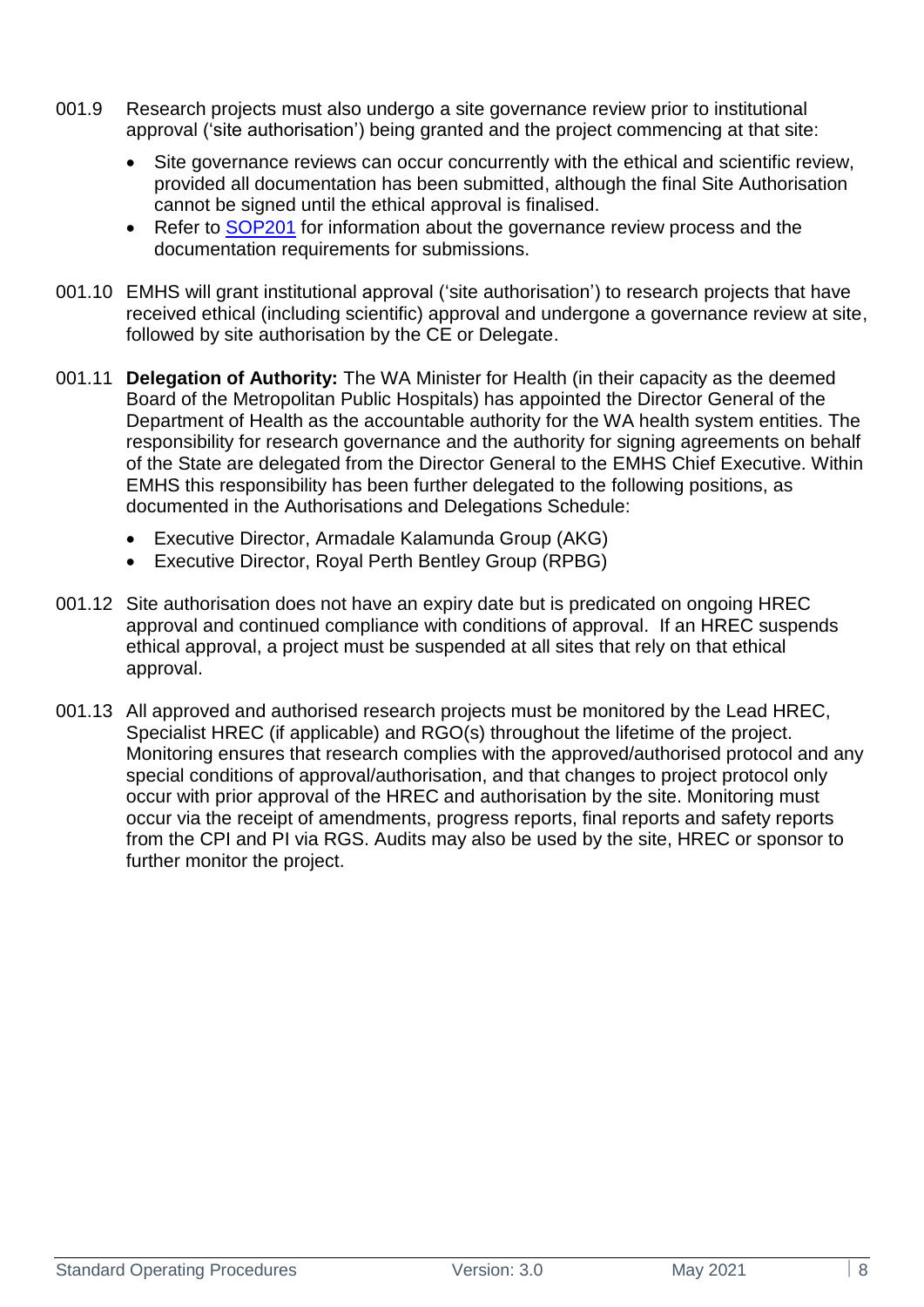## <span id="page-8-0"></span>**SECTION 1: ETHICAL REVIEW**

## <span id="page-8-1"></span>**SOP101:**Overview of research ethics approval

**Version:** 3.0 May 2021

#### **Review:** May 2024

- 101.1 The primary purpose of ethical review is to protect the welfare and the rights of research participants. HRECs, or alternative review mechanisms, assess proposed research projects against the ethical principles and parameters in the [NHMRC National Statement,](https://www.nhmrc.gov.au/about-us/publications/national-statement-ethical-conduct-human-research-2007-updated-2018) to ensure they are scientifically and ethically sound.
- 101.2 The HREC, or alternative review mechanism, must only consider the ethics and scientific merit of a proposed research project. Matters related to the conduct of research at EMHS sites must be considered by the RGOs and CE/Delegates responsible for those sites. This distinction, and separation of duties, is essential to single ethical review, where a single HREC will consider the ethical and scientific merits of a project but individual sites independently determine if the project is feasible and can be supported.
- 101.3 In line with efforts to streamline and reduce duplication of ethical review, the level and pathway of review depends on the nature and risk profile of the project and the number and location of sites. On overarching principle is that research projects that require ethical approval should only be reviewed once by a single 'Lead' HREC. An exception applies to projects that require additional specialist HREC review in WA (See SOP101.6).
- 101.4 The types of ethical review are:
	- Review by a Human Research Ethics Committee (HREC) (See [SOP107\)](#page-16-1)
	- Review by an alternative (low or negligible risk) review mechanism (See [SOP105\)](#page-13-0)
	- Exemption from ethical review (See [SOP106\)](#page-16-0)

The type of ethical review required for any specific project is at the discretion of the site.

- 101.5 The HREC review may be conducted by:
	- A WA Health HREC (under WA Health Single Ethical Review) (See [SOP102\)](#page-9-0)
	- An NHMRC-certified HREC (under the NMA Scheme) (See [SOP103\)](#page-10-0)
- 101.6 In WA certain research projects require review by a specialist HREC *in addition* to being granted ethical approval by another HREC (including NMA-certified HRECs) (See [SOP104\)](#page-12-0). The specialist WA HRECs are:
	- the [Western Australian Aboriginal Health Ethics Committee](https://www.ahcwa.org.au/ethics) (WAAHEC) for projects where Aboriginality is a key determinant or explicitly directed at Aboriginal people.
	- the [Department of Health WA HREC](https://ww2.health.wa.gov.au/Articles/A_E/Department-of-Health-Human-Research-Ethics-Committee) for all projects that require the use and disclosure of personal information from the Department of Health data collections or data linkage.
	- the [Coronial Ethics Committee WA](http://www.coronerscourt.wa.gov.au/default.aspx) for research projects that require access to coronial samples, data or information.
- 101.7 An ethical approval confirms that a proposed research project is ethically acceptable. It does not provide authorisation to commence any active part of the project, including recruitment or data collection. A site-specific research governance review [\(SOP201\)](#page-22-1) must be completed and authorisation to conduct the project granted by the relevant CE/Delegate before the project can commence at any given site. An ethical approval, listing the site, is a requirement for site authorisation to be granted.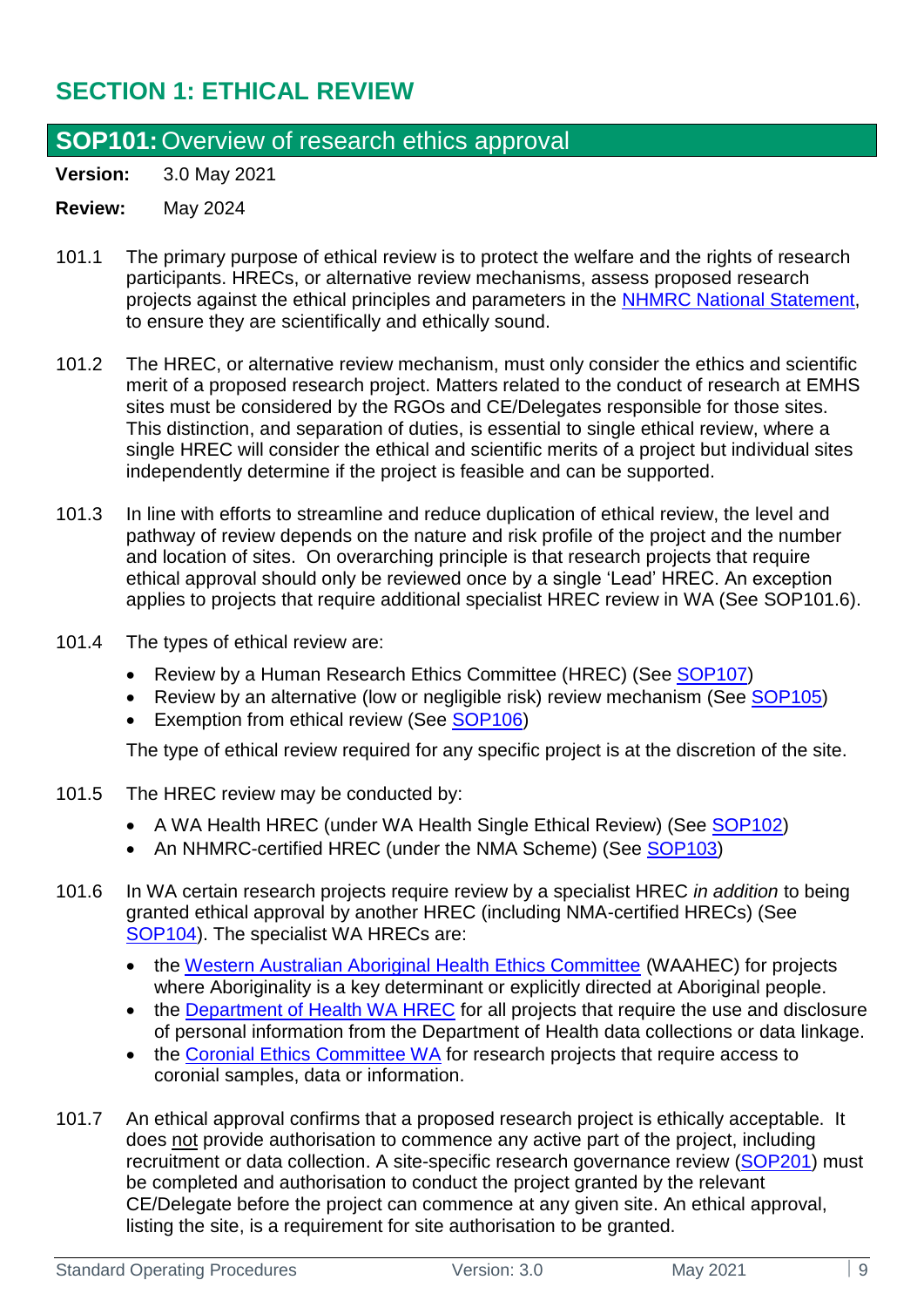## <span id="page-9-0"></span>**SOP102:**WA Health Single Ethical Review

**Version:** 3.0 May 2021

**Review:** May 2024

- 102.1 For research projects involving only a single EMHS site or multiple sites within the WA Health public system, the WA Single Ethical Review process must be used. Under this process, all single and multi-site research projects must be ethically and scientifically approved only once by a WA Health HREC (the 'Lead HREC') or LNR alternative review mechanism. An exception applies to projects that require additional review by a specialist HREC (See [SOP101.6\)](#page-8-1).
- 102.2 The Lead HREC is typically the HREC for one of the participating sites, most often for the site where the Coordinating Principle Investigator (CPI) is based. However, any WA Health HREC may act as the Lead HREC if it agrees to undertake the ethics review and ongoing monitoring responsibilities for the project.
- 102.3 WA Health HRECs vary in their specialisations (types of research; expertise of medical/scientific members). For multi-site projects, the CPI and site Principle Investigators (PIs) should work together and liaise with the candidate HRECs to determine which HREC is ideally suited to review and monitor any given project. The intention of single ethical review is not only to reduce duplication of review, but to direct projects to the most suitable HREC. See the list of WA Health HRECs [here.](https://rgs.health.wa.gov.au/Pages/Contacts.aspx)
- 102.4 WA Health Single Ethical Review can occur using either:
	- the WA Health Ethics Application Form (WAHEAF)
	- the Human Research Ethics Application (HREA) and WA-Specific Module (WASM)

In practice, the WAHEAF is better suited and preferred by HRECs for projects that will only be undertaken within WA Health while the HREA/WASM are optimised for multi-site, multi-jurisdictional projects.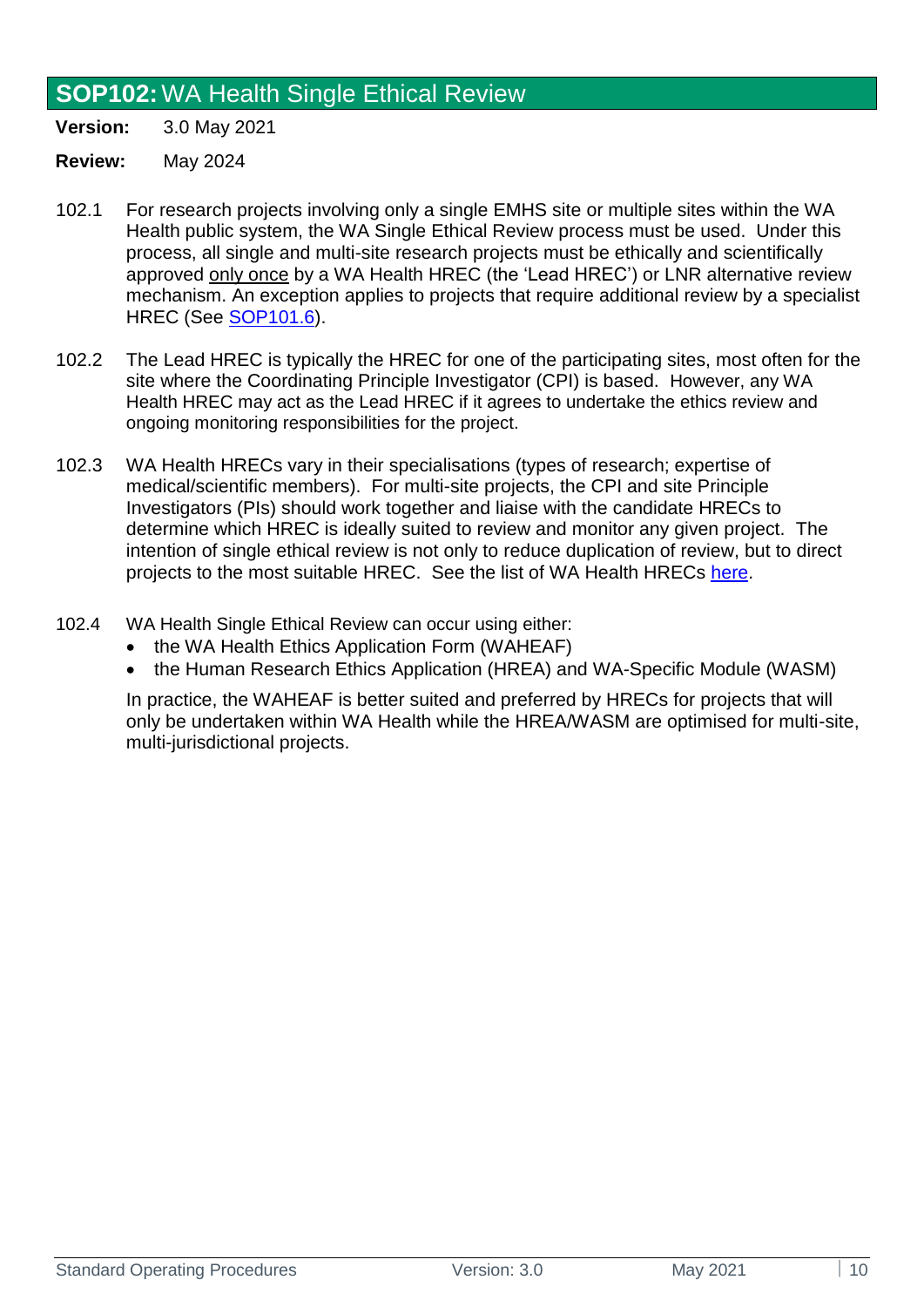### <span id="page-10-0"></span>**SOP103:** National Mutual Acceptance (NMA)

**Version:** 3.0 May 2021

- 103.1 For research involving sites across multiple states including at least one EMHS site, the National Mutual Acceptance (NMA) scheme should be used to enable efficient ethical review by a single Lead HREC.
- 103.2 The NMA scheme is a national system for the mutual acceptance of ethical and scientific review of multi-site research projects conducted in publicly funded health services across multiple states. Like the WA Health Single Ethical Review process, it reduces the historic duplication of ethical review of multi-site, multi-jurisdictional research projects.
- 103.3 An NMA Memorandum of Understanding (MoU) is in place between all participating state and territory governments and sets out the arrangements to achieve single ethical and scientific review of multi-site research projects under the scheme. The Director General signs the NMA MoU on behalf of all WA Health Service Providers (HSP) including EMHS.
- 103.4 Under the NMA scheme a research project undergoes ethical and scientific review only once by a Lead HREC. An exception applies to projects that require additional Specialist HREC review within WA (See [SOP101.6\)](#page-8-1). The Lead HREC must be a *Certified Reviewing HREC* under the NMA scheme.
- 103.5 Three WA Health HRECs can provide Lead HREC approval for inter-jurisdictional research under the NMA scheme:
	- Child and Adolescent Health Service HREC
	- Sir Charles Gairdner and Osborne Park Health Care Group HREC
	- South Metropolitan Health Service HREC
- 103.6 Each of the WA Health NMA certified HRECs is certified to undertake NMA review of research for specific certification categories, as detailed in the table below.

| <b>HREC</b>                                                                         | <b>Certification period</b>    | <b>Certification categories</b>                                                                                                                                                                                                                                                                                                        |
|-------------------------------------------------------------------------------------|--------------------------------|----------------------------------------------------------------------------------------------------------------------------------------------------------------------------------------------------------------------------------------------------------------------------------------------------------------------------------------|
| Child and Adolescent<br><b>Health Service</b><br><b>HREC</b>                        | Continuous from<br>1 July 2020 | Clinical trials phase I, II, III, IV<br>Clinical trials drugs and devices<br>Clinical interventional research other than clinical trials<br>Population health and/or public health<br>Qualitative research<br>Mental health<br>Paediatric research<br>Other health and medical research (observational /<br>non-clinical intervention) |
| <b>Sir Charles Gairdner</b><br>and Osborne Park<br>Health Care Group<br><b>HREC</b> | Continuous from<br>1 July 2020 | Clinical trials phase I, II, III, IV<br>Clinical trials drugs and devices<br>Clinical interventional research other than clinical trials<br>Population health and/or public health<br>Qualitative research                                                                                                                             |
| South Metropolitan<br><b>Health Service</b><br><b>HREC</b>                          | Continuous from<br>1 July 2020 | Clinical trials phase I, II, III, IV<br>Clinical trials drugs and devices<br>Clinical interventional research other than clinical trials                                                                                                                                                                                               |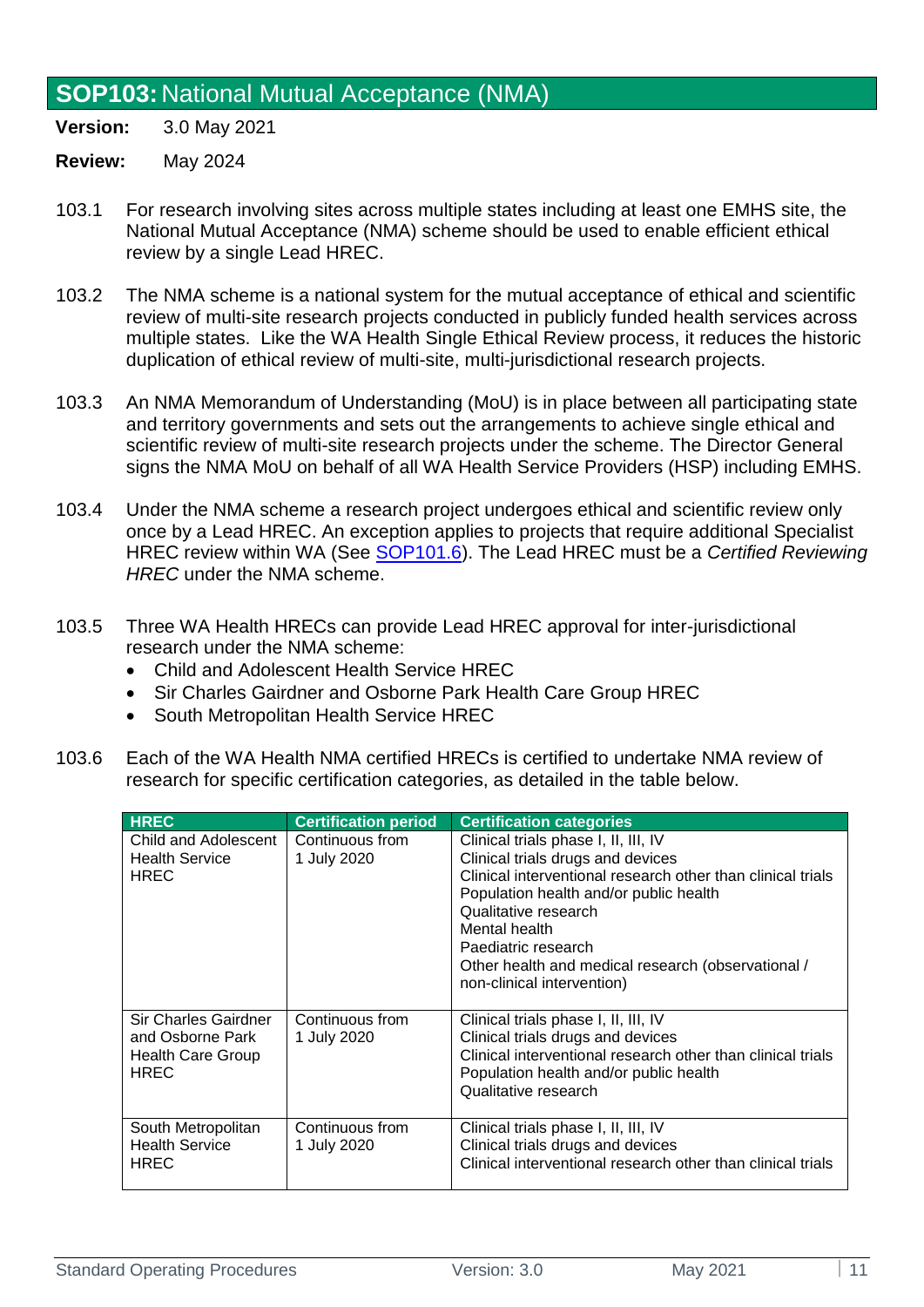- 103.7 EMHS staff initiating a national or multi-jurisdictional research project should approach one of these WA Health NMA certified HRECs to conduct the ethical and scientific review for their project. However, under the NMA a WA Health-based CPI can request that any of the NMA certified HRECs across the country conduct the ethical and scientific review for their project and should discuss which certified HREC is most suitable for their project with their interstate collaborators and candidate HRECs. The full list of NMA certified HRECs is available [here.](https://www.nhmrc.gov.au/sites/default/files/documents/attachments/National%20Statement/list_of_certified_institutions_43.pdf)
- 103.8 The HREA must be used for ethics review under the NMA scheme. For projects conducted at EMHS sites, submission of the WASM is also required. The WASM is a WAspecific addendum to the HREA that assists the Lead HREC understand and apply WA legislative requirements that apply to the project.
- 103.9 EMHS staff initiating multi-site, multi-jurisdictional research projects must understand the functions and responsibilities of the Coordinating Principle Investigator, which include submitting the ethics application to the Lead HREC, wherever it is based in Australia, and acquitting all monitoring responsibilities for the life of the project.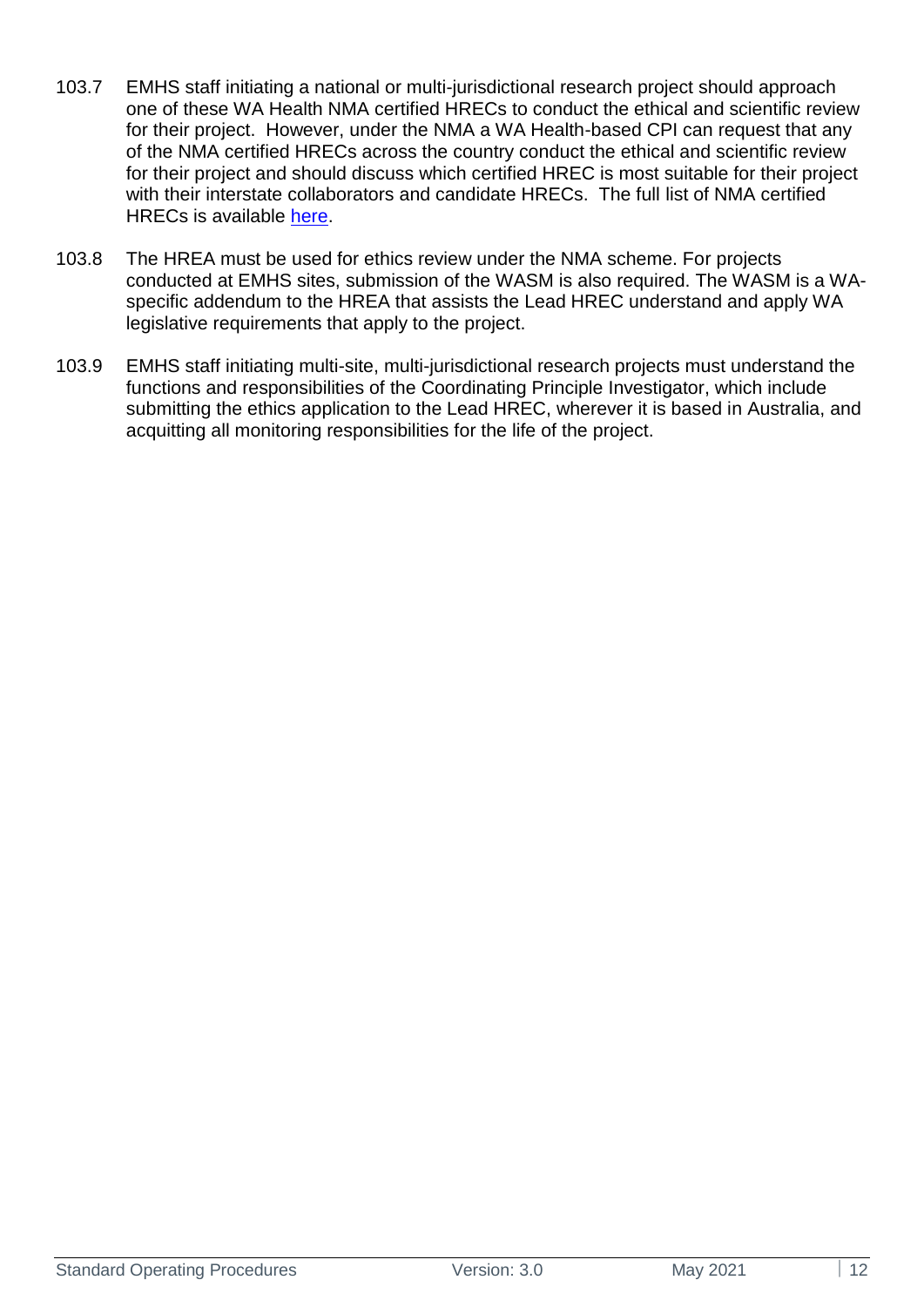## <span id="page-12-0"></span>**SOP104:**Specialist Human Research Ethics Committees (HRECs)

**Version:** 3.0 May 2021

- **Review:** May 2024
- 104.1 For some research projects, specialist HREC ethical approval may be required in addition to Lead HREC ethical approval.
- 104.2 The three specialist HRECs in WA are:

| <b>HREC</b>                                                        | <b>Function</b>                                                                                                                                                                                                                                                                                                                                                                                                                                                                                                                                                                                                                                                                                                                                                                                                               |
|--------------------------------------------------------------------|-------------------------------------------------------------------------------------------------------------------------------------------------------------------------------------------------------------------------------------------------------------------------------------------------------------------------------------------------------------------------------------------------------------------------------------------------------------------------------------------------------------------------------------------------------------------------------------------------------------------------------------------------------------------------------------------------------------------------------------------------------------------------------------------------------------------------------|
| Department of Health                                               | Reviews all research projects that require the use and                                                                                                                                                                                                                                                                                                                                                                                                                                                                                                                                                                                                                                                                                                                                                                        |
| <b>HREC</b>                                                        | disclosure of personal health information from the Department                                                                                                                                                                                                                                                                                                                                                                                                                                                                                                                                                                                                                                                                                                                                                                 |
| (DOH HREC)                                                         | of Health data collections, including data linkage research.                                                                                                                                                                                                                                                                                                                                                                                                                                                                                                                                                                                                                                                                                                                                                                  |
| <b>WA Aboriginal Health</b><br><b>Ethics Committee</b><br>(WAAHEC) | Must review all research projects that involve research in, or<br>in relation to, Western Australia and where the following<br>applies:<br>the research is related to Aboriginal health and well-being;<br>and<br>the experience of Aboriginal and/or Torres Strait Islander<br>people is an explicit focus of all or part of the research; or<br>data collection is explicitly directed at Aboriginal people; or<br>research outcomes explicitly related to Aboriginal people;<br>or<br>it is proposed to conduct sub-group analyses and<br>separately analyse Aboriginal people in the results; or<br>the information, potential over-representation in the<br>dataset, or geographic location has an impact on one or<br>more Aboriginal communities; or<br>Government Aboriginal health funds are a source of<br>funding. |
| <b>Coronial Ethics Committee</b>                                   | Must review all research that 40 requires access to coronial                                                                                                                                                                                                                                                                                                                                                                                                                                                                                                                                                                                                                                                                                                                                                                  |
| WA.                                                                | samples, data or information                                                                                                                                                                                                                                                                                                                                                                                                                                                                                                                                                                                                                                                                                                                                                                                                  |

- 104.3 Most research conducted within EMHS that requires specialist HREC review is either:
	- specifically focussed on Aboriginal health and so requires WAAHEC review, or
	- involves WA Health Data Linkage and so requires DOH HREC review. Most of these projects proceed with Lead HREC review by the RPH HREC and obtain a secondary review by the relevant specialist HREC.
- 104.4 Some research projects only require specialist HREC review, such as when a project is only accessing data from the DOH central data collections. For these projects, the specialist HREC becomes the Lead HREC.
- 104.5 Prior to recommending Site Authorisation, the responsible RGO must ensure that any necessary specialist HREC approvals have been obtained so it is essential that the CPI understands when a specialist HREC review is required. Advice can be obtained from the EMHS Research Hub and all projects submitted for Lead HREC by the RPH HREC will be screened for this requirement by the HREC Coordinator.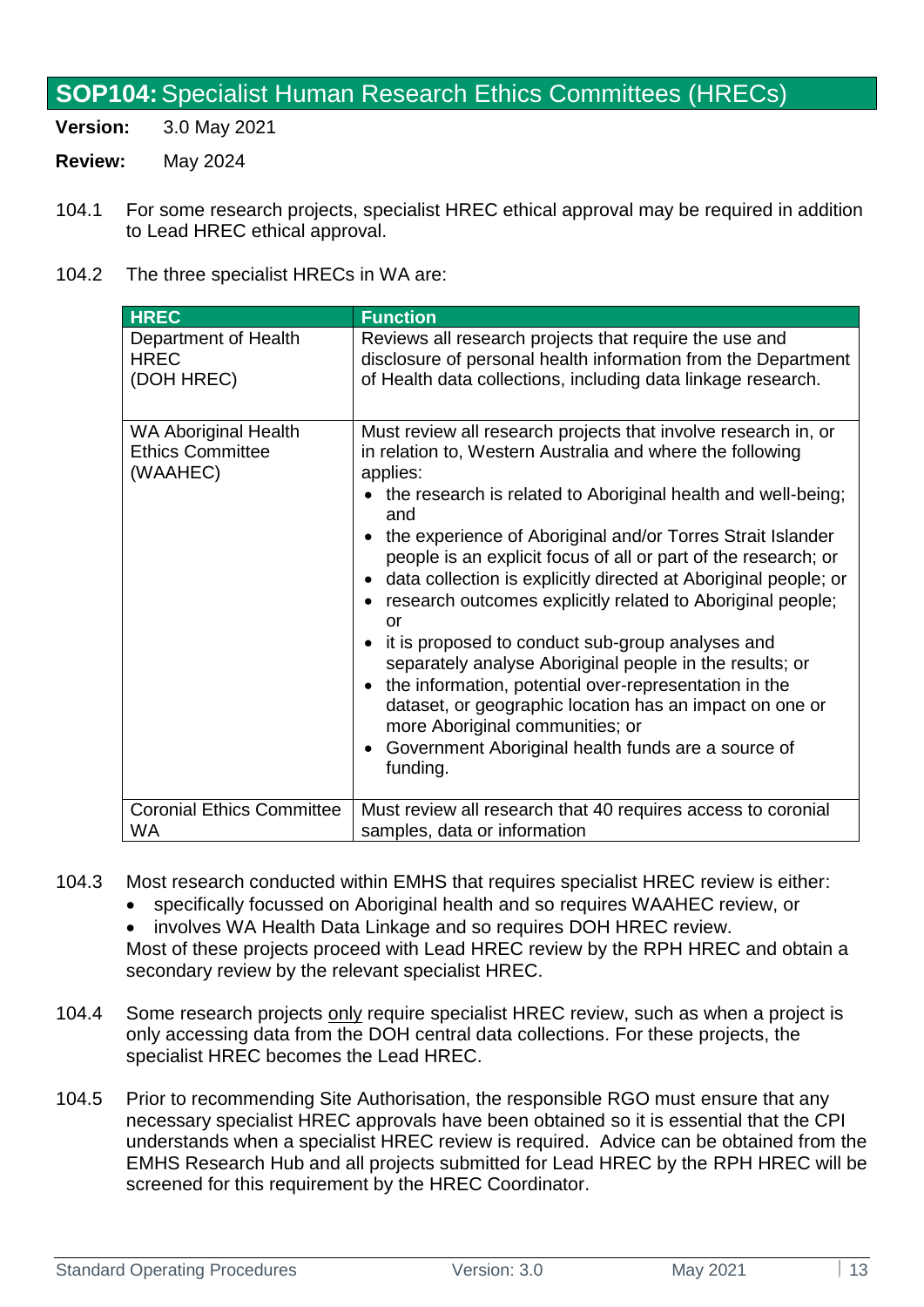## <span id="page-13-0"></span>**SOP105:** Low and Negligible Risk (LNR) review

**Version:** 3.0 May 2021

- 105.1 The [National Statement](https://www.nhmrc.gov.au/about-us/publications/national-statement-ethical-conduct-human-research-2007-updated-2018) provides guidance regarding when research may be classified as low and negligible risk in relation to research participants.
- 105.2 Certain types of human research must be ethically and scientifically reviewed by an HREC and cannot be reviewed by an alternative low risk mechanism or be exempted from ethical review (See  $SOP106$ ). The National Statement must be consulted for guidance on whether a research project must undergo HREC review. Research requiring review by a HREC includes:
	- Any research that involves more than low risk to research participants.
	- Projects involving personal information and utilising a waiver of consent.
	- Use of an opt-out approach to recruitment where NHMRC Guidelines under Section 95 of the Privacy Act 1988 or Guidelines approved under Section 95A 22 of the Privacy Act 1988 apply.
	- Research that uses identifiable personal health information from the Department of Health data collections.
	- Research that:
		- involves active concealment or planned deception
		- aims to expose illegal activity.
	- Research involving the derivation of embryonic stem cell lines or other products from a human embryo.
	- Prospective collection of human biospecimens for research.
	- In general, research including genomics unless no information that can identify an individual is used and no linkage of data is planned.
	- Xenotransplantation research.
	- Research that includes any of the following, except where that research uses collections of non-identifiable data and involves negligible risk, and may therefore be exempted from ethical review:
		- Women who are pregnant and the human fetus.
		- People highly dependent on medical care who may be unable to give consent.
		- People with a cognitive impairment, intellectual disability, or a mental illness.
		- People who may be involved in illegal activities.
		- Aboriginal peoples.
		- People in other countries.
- 105.3 EMHS sites accept the review of another WA Health Service LNR pathway under the WA Health Single Ethical Review process. Projects that have been ethically reviewed via an LNR review pathway must still undergo a standard site governance review and receive site authorisation to commence at EMHS site/s.
- 105.4 EMHS has established a non-HREC LNR panel review mechanism. If a research project carries only low or negligible risk and does not fall under any of the research categories requiring a full HREC review, the project is eligible for review by the EMHS Low Risk Panel.
- 105.5 The operations of the EMHS LNR Panel are fully described in its guideline that is available on the [EMHS website.](https://emhs.health.wa.gov.au/Research/For-Researchers/HREC) This SOP provides an overview of how the panel reviews proposed research projects and monitors those it has approved.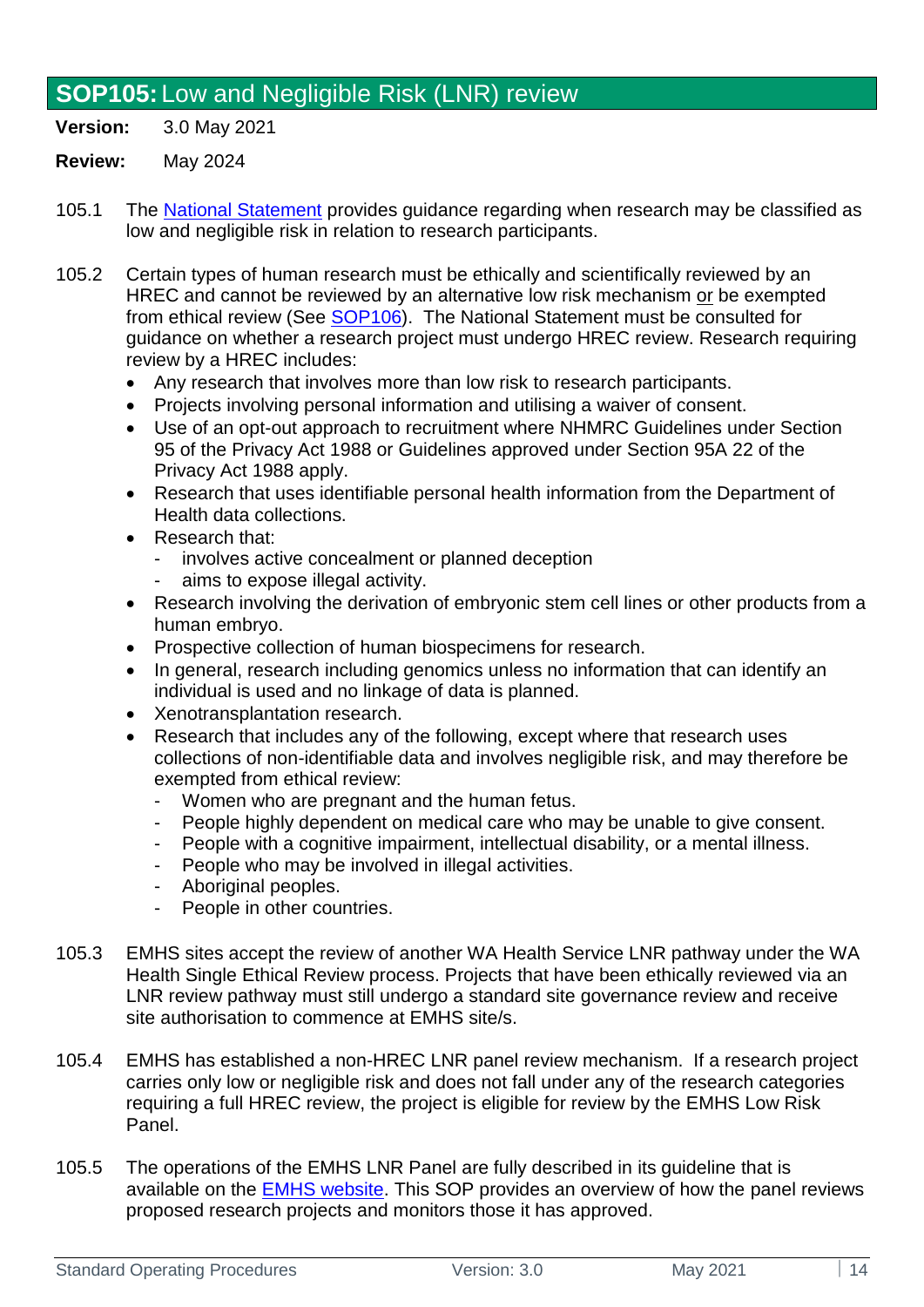- 105.6 The EMHS Research Hub maintains a roster of inducted LNR Panel members drawn from staff and current or former HREC members experienced and trained in the ethical review of research proposals and the application of relevant local and national guidelines and legislation (including the NS and Privacy regulations).
- 105.7 LNR Panel members receive the same induction documents as RPH HREC members and are invited to HREC member training opportunities. Members receive a formal appointment letter.
- 105.8 LNR Panels are convened when required to review an application with each panel comprising:
	- The EMHS Ethics Coordinator
	- 2 x LNR Panel members
- 105.9 The requirements for submission to the LNR Panel are the same as for HREC review. The CPI must submit all documents via the [RGS.](https://rgs.health.wa.gov.au/Pages/Home.aspx)
- 105.10 On receipt of a submission where the CPI has identified the project as being of low or negligible risk the EMHS Ethics Coordinator will pre-review the application to confirm the project meets National Statement LNR criteria and is eligible for LNR Panel review.
- 105.11 The CPI's judgement as to whether their project is suitable for non-HREC review is considered but the decision is ultimately made by the Ethics Coordinator and, if required, the LNR Panel.
- 105.12 Where an application is determined to be 'more than low risk' the submission will be allocated to the next available HREC agenda. The CPI will be informed of the decision by email with an explanation for why the research is not suitable for LNR review. Referral to HREC review can also occur at any time during LNR review, if additional information arises.
- 105.13 LNR Panel Review Process:
	- The Ethics Coordinator will pre-review the submission and contact the CPI if further information or clarifications are required. This constitutes the beginning of the LNR review.
	- LNR Panel members will be notified that there is a submission for review and all documents, along with the Ethics Coordinator's pre-review, will be sent to the members by email.
	- LNR Panel members will complete their reviews and recommendations within 2 working days of being provided with the documents.
	- LNR Panel members can make one of the following recommendations:
		- o that the research be approved
		- $\circ$  that the research be approved subject to further information being provided
		- o that the research is not approved.
	- Member's responses will be collated by the Ethics Coordinator and the consensus recommendation recorded in the review template.
	- The CPI will be advised in writing of the outcome of the panel decision including links to the relevant section/chapter/paragraph of the National Statement.
	- If further information is requested, the Ethics Coordinator will expedite resolution of any queries or document edits using direct phone and email communication between the panel and the CPI.
	- On finalisation of the approval, the CPI will be sent an approval letter via the RGS signed by the EMHS Ethics Coordinator.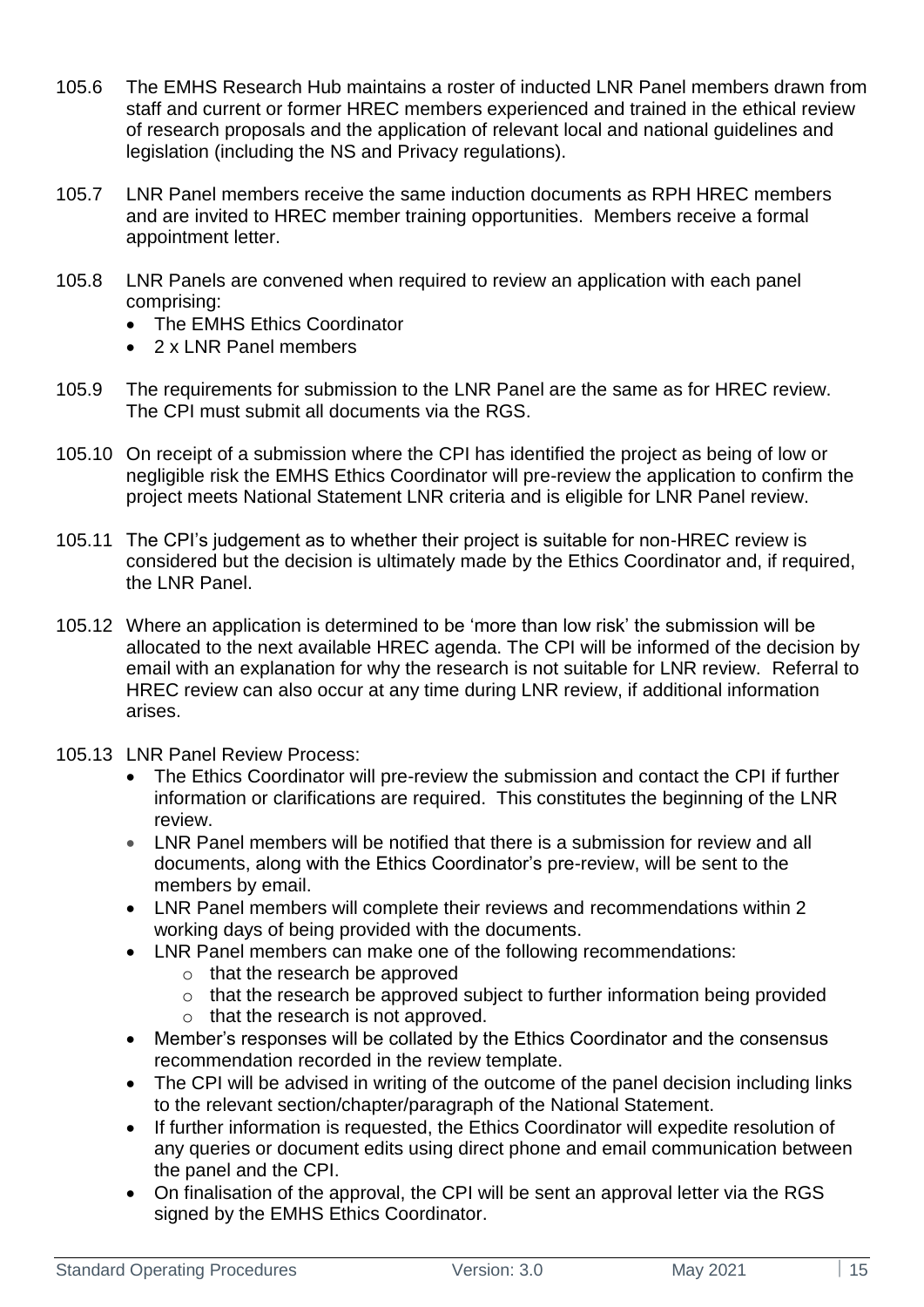- 105.14 Research that has been ethically reviewed by the EMHS LNR Panel (or an external LNR mechanism) must still undergo research governance review and receive EMHS site authorisation.
- 105.15 Projects approved by the EMHS LNR Panel (or an external LNR mechanism) must follow standard monitoring requirements throughout the project's lifespan, including submission of progress and final reports and requests for amendments. See [SOP501](#page-40-1) for information about the monitoring of approved research.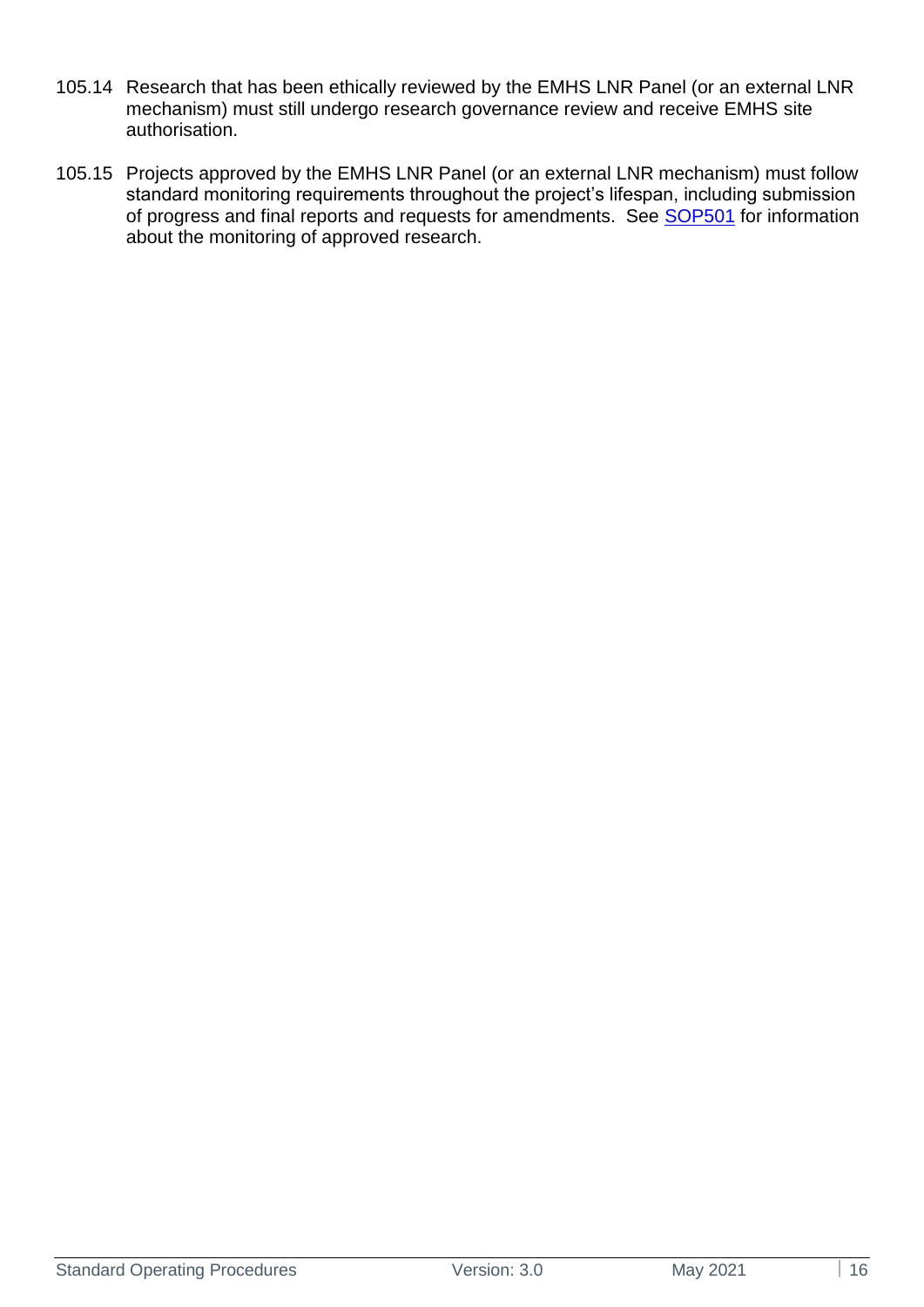### <span id="page-16-0"></span>**SOP106:**Exemption from ethical review

**Version:** 3.0 May 2021

- 106.1 The [National Statement s5.1.22](https://www.nhmrc.gov.au/about-us/publications/national-statement-ethical-conduct-human-research-2007-updated-2018#toc__1539) permits institutions to exempt research from ethical review if it:
	- is negligible risk (as defined in paragraph 2.1.7): and
	- involves the use of existing collections of data or records that contain only nonidentifiable data about human beings
- 106.2 If a CPI believes their project is eligible to be exempted from ethical review, they must provide the EMHS Research Hub with a copy of the research protocol and a brief statement addressing s5.1.22 (and associated relevant sections) of the National Statement.
- 106.3 The request will be reviewed by the EMHS Ethics Coordinator and Research Manager. If necessary, the RPH HREC Chairperson will be consulted.
- 106.4 If exempted from ethical review, the EMHS Research Hub will provide a letter to the CPI stating that the project meets the requirements of the National Statement and is ethically acceptable. This letter will be signed by the EMHS Director of Clinical Services.
- <span id="page-16-1"></span>106.5 The review process for ethical exemptions will be completed outside of the RGS. The Research Hub will ensure that adequate records are maintained to document decisions.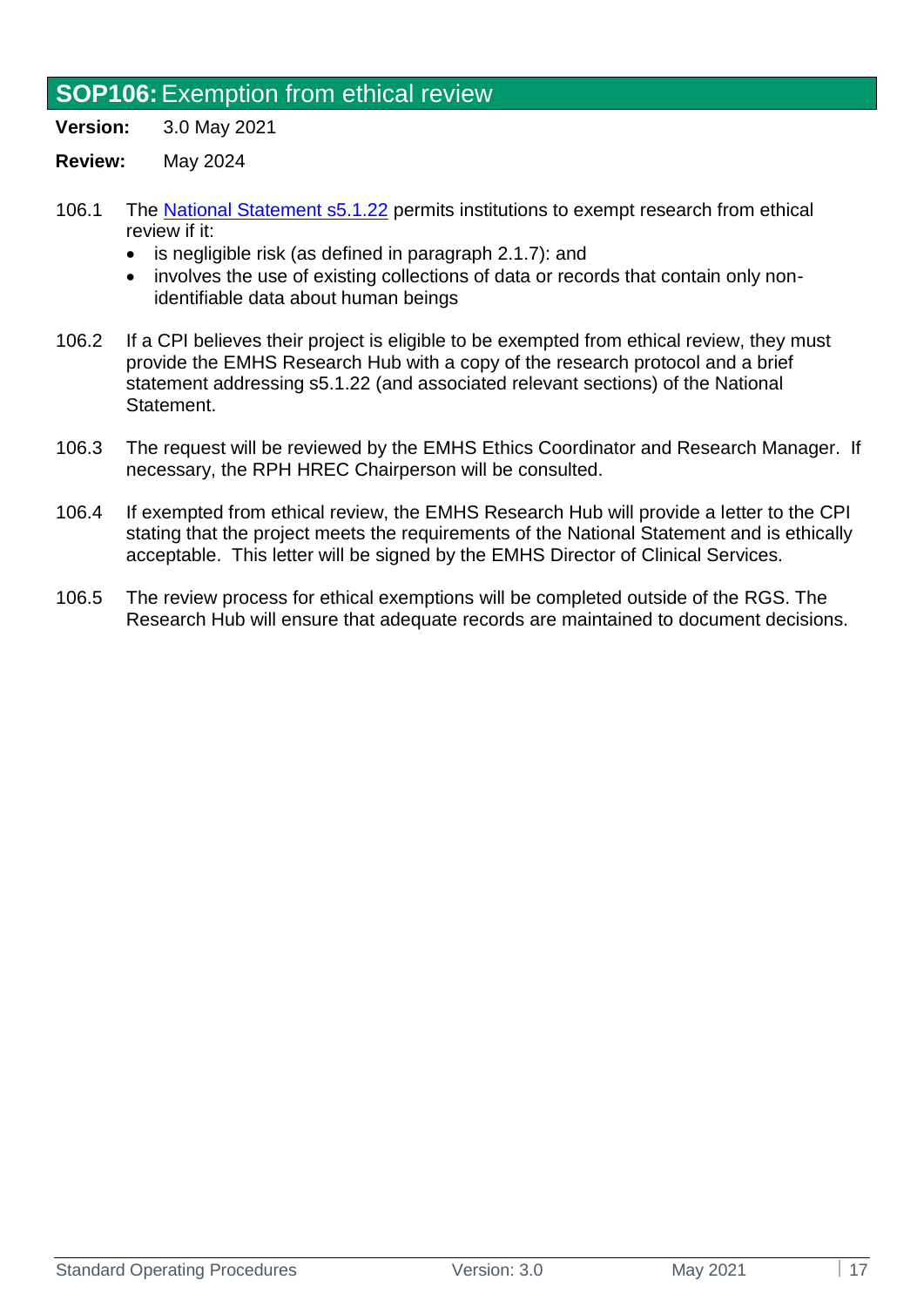## <span id="page-17-0"></span>**SOP107:** Royal Perth Hospital HREC

**Version:** 3.0 May 2021

- 107.1 The Royal Perth Hospital Human Research Ethics Committee (RPH HREC) is the East Metropolitan Health Service (EMHS)-based HREC and conducts scientific and ethical review of research projects to be conducted at EMHS sites and under the WA Health Single Ethical Review scheme.
- 107.2 The operations of the RPH HREC are fully described in the publicly available Committee's [Terms of Reference](https://emhs.health.wa.gov.au/-/media/HSPs/EMHS/Documents/Research/hrec-terms-of-reference.pdf) (TORs). This SOP provides an overview of how the HREC reviews proposed research projects and other key aspects of its functions.
- 107.3 The HREC is accountable to the EMHS Chief Executive (CE) via the EMHS Area Director of Clinical Services (ADCS). It provides a financial year annual report to the EMHS Area Executive Group (AEG) and CE and calendar year reports to the National Health and Medical Research Council (NHMRC).
- 107.4 The RPH HREC's functions are to provide:
	- Independent, consistent and timely review of the scientific merit and ethical acceptability of research projects involving humans, their data or tissue.
	- Ethical oversight, monitoring and advice for research projects involving humans, their data or tissue.
	- Advice to the EMHS on research ethics principles and policies to assist in the development of effective and ethical human research-related policies and procedures.
- 107.5 The membership of the HREC is in accordance with the [National Statement](https://www.nhmrc.gov.au/about-us/publications/national-statement-ethical-conduct-human-research-2007-updated-2018#toc__1642) Section 5, with minimum membership at any meeting being eight members, as far as possible an equal number of men and women, and at least one third of the members non-HREC staff.
	- The Chairperson is appointed by the EMHS ADCS following nomination by the HREC members. In the absence of the Chairperson at a meeting, a proxy Chairperson elected by the HREC members will perform the role and duties of the Chairperson.
	- Members are appointed to one of the membership categories defined in the National Statement (a)-(f). No member may be appointed in more than one category.
	- Members are appointed as individuals for their knowledge, qualities and experience rather than as representatives of any institution or group.
	- Members are appointed by the EMHS ADCS and receive a formal letter of appointment detailing the terms of appointment. The initial term of appointment is 3 years, with renewal by agreement.
	- Where required, the HREC may seek advice from appropriate experts to assist with the review of a project.
	- In the interests of transparency and for training/mentoring, any person may request attendance at an HREC meeting as an observer. Attendance will be at the discretion of the Chairperson. Observers may not participate in discussions about specific items on the agenda or HREC decisions.
	- Members, and all other meeting attendees, are required to sign a confidentiality agreement and agree to the HREC Conflict of Interest policy and process.
	- Members are not paid a sitting fee for attendance at HREC meetings. Members are reimbursed by EMHS for legitimate expenses incurred in attending HREC meetings, such as travelling and parking expenses, by EMHS or free parking is provided.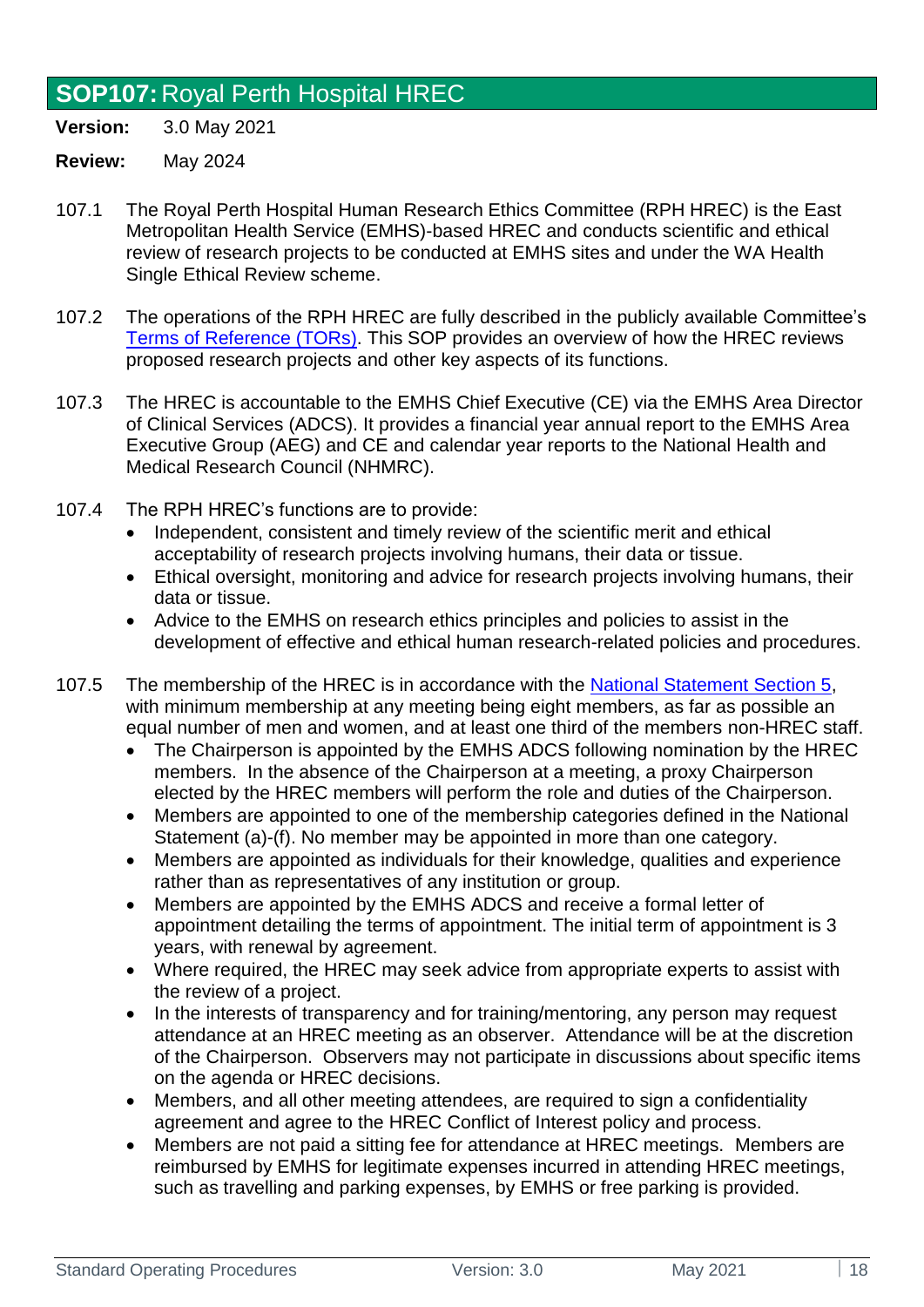- Members are provided with orientation and induction training and should attend continuing education or training programs in research ethics at least every three years. EMHS will support access to such education and training.
- 107.6 The RPH HREC meets eleven times a year (monthly, except for January) and publishes an annual schedule of meetings and submission dates on the [EMHS website](https://emhs.health.wa.gov.au/Research/For-Researchers/HREC) and in the [RGS calendar,](https://rgs.health.wa.gov.au/Pages/Meeting-Calendar.aspx) no later than 31 October of the preceding year.
- 107.7 While the HREC publishes deadlines for each meeting, the Ethics Coordinator will work collaboratively with applicants to ensure projects can be reviewed at the earliest available meeting.
- 107.8 All of the required forms and documents necessary for a complete submission must be made by the Coordinating Principle Investigator (CPI) or Delegate in the [RGS.](https://rgs.health.wa.gov.au/Pages/Home.aspx)
- 107.9 All submissions are extensively pre-reviewed by the HREC Coordinator, who also provides general advice to WA Health staff and external researchers on research ethics principles and submission requirements. The HREC Chairperson, in consultation with the Coordinator, may withhold submissions they deem incomplete or underdeveloped from the HREC meeting. The Chairperson and Coordinator are responsible for ensuring only submissions of sufficient quality and completeness are included on HREC meeting agendas and, to the extent possible, assisting the CPI to meet the necessary standards.
- 107.10 The CPI is not routinely required to attend the HREC meeting. CPIs may request attendance, but this is at the discretion of the Chairperson who will assess the potential benefits of the applicant's attendance to the review process. The HREC may request the applicant supply further information in relation to an application and/or request the applicant attend the HREC meeting for the purpose of providing information to, and answering questions from, the members.
- 107.11 The HREC Coordinator will circulate applications and associated documents received with a meeting agenda to attending HREC members at least 7 days prior to the meeting.
- 107.12 The RPH HREC applies the National Statement's guidance to its scientific and ethical review of research, considering the four principles of merit and integrity, justice, respect and beneficence. In the interest of minimising duplication of review, the HREC will consider prior scientific review (such as conducted during a grant review process) and prior ethical review of applications.
- 107.13 Consistent with the National Statement a quorum will be deemed to have been reached where the minimum membership described in SOP107.5 has received the meeting papers and had an opportunity to provide comment in time for the meeting.
- 107.14 Any member of the HREC who has any interest, financial or otherwise, in a proposal or other related matter(s) considered by the HREC, should as soon as practicable declare such interest. If the member is present at a meeting at which the project is considered, the member will withdraw from the meeting until the HREC's consideration of the relevant matter has been completed. The member will not participate in the discussions and will not be entitled to vote in the decision with respect to the matter. All declarations of interest and absence of the member(s) concerned will be minuted.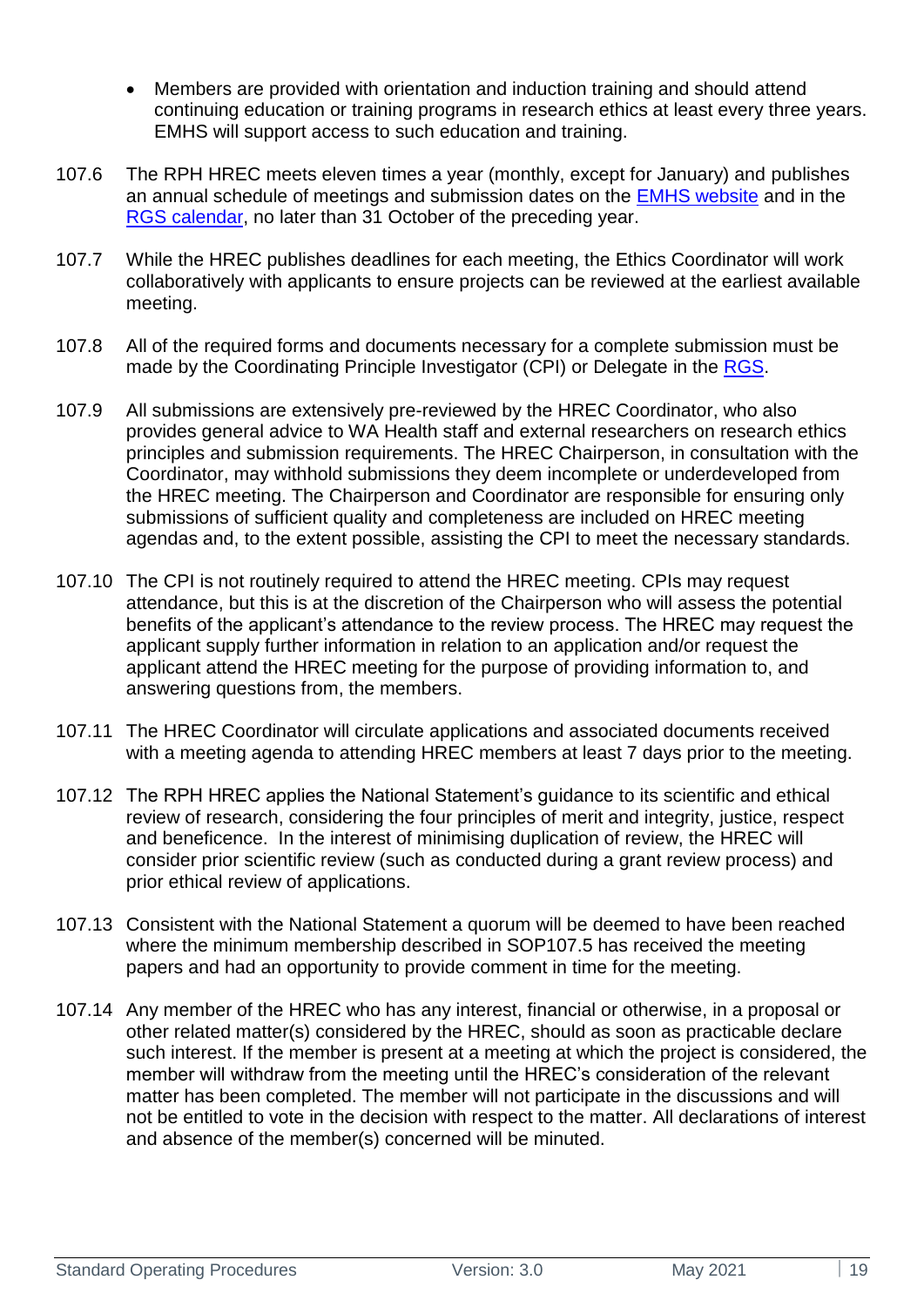- 107.15 The HREC will endeavour to reach a decision about the scientific merit and ethical acceptability of a proposal by unanimous consensus. Where a unanimous decision is not reached, the decision will be considered to be carried by a majority of two-thirds of members who examined the proposal, provided the majority includes at least one layperson. The minutes will note any minority view.
- 107.16 The HREC will notify the applicant in writing, advising whether their application has received ethical approval and any conditions of that approval:
	- Approved
		- $\circ$  The approval will be reflected in the RGS
		- o The approval letter must list:
			- Sites
			- Approved documents
			- Duration of approval and expiry date
			- Any specific conditions
			- Standard conditions
	- Additional Information Required ('Conditional Approval')
		- o Queries and additional/revised documents required for approval must be clearly explained, with reference to relevant sections in the National Statement, in a letter to the CPI.
		- o The HREC Coordinator must request re-submission within 7 days to ensure efficient finalisation of the approval and provide direct assistance to the CPI to achieve this timeline.
		- o The Chairperson is delegated to approve conditionally approved projects out-ofsession. On receipt of the response the HREC Coordinator and Chairperson will review out-of-session and, if the requirements of the HREC are met, approve the study, with a summary of approvals provided at the next meeting.
	- Additional Information Required ('Deferral')
		- o Queries and additional/revised documents required for approval must be clearly explained, with reference to the National Statement, in a letter to the CPI.
		- o The HREC Coordinator must request re-submission in time for the next HREC meeting to ensure efficient finalisation of the approval and provide direct assistance to the CPI to achieve this timeline.
		- o On receipt of the response this will be pre-reviewed by the HREC Coordinator and Chairperson to confirm it is of sufficient quality and completeness for inclusion on the next HREC meeting agenda.
	- Not Approved
		- o The HREC letter must provide a clear explanation for why the project was not approved, referencing the relevant sections of the National Statement.
- 107.17 The CPI may withdraw an ethics application that has already been submitted at any time prior to approval. The CPI must submit an email or letter in the RGS and the HREC Coordinator will mark the application as withdrawn on the RGS.
- 107.18 In addition to formal written communication with applicants, the HREC, its Chairperson and Coordinator will use informal methods of communication, including phone calls and face-to-face meetings, to resolve expeditiously outstanding issues or queries relating to an application.
- 107.19 The RPH HREC will monitor approved projects in line with Chapter 5.5 of the National Statement by, at a minimum, requiring annual progress and final reports for all projects.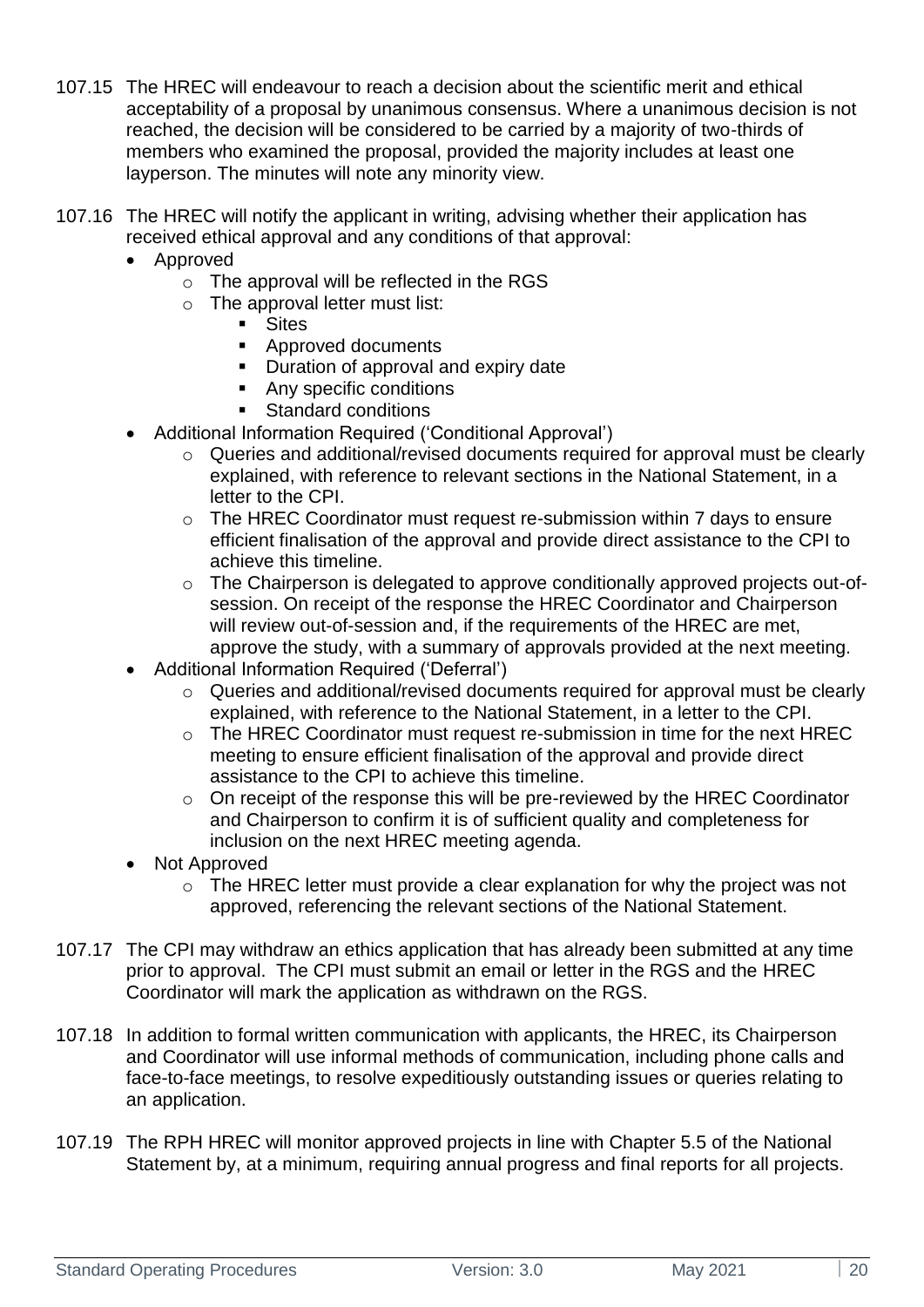- 107.20 Furthermore, as a condition of approval of each project, the HREC will require that investigators report anything that could adversely affect the safety or wellbeing of participants or materially impact on the continued ethical acceptability of the project, including:
	- Proposed amendments to the research protocol, other documents or conduct
	- Unforeseen events that might affect continued ethical acceptability of the project (e.g. significant safety issues or serious breaches of the protocol)
	- Early termination or suspension of the project for any reason
	- Complaints (See [SOP1001](#page-67-1) and [SOP1002\)](#page-69-0).
- 107.21 The EMHS Research Hub will prepare and maintain electronic records of the HREC's activities and decisions, including agendas and minutes of all meetings and records of actions conducted out-of-session.
- 107.22 The HREC meeting minutes will document decisions for each project, including:
	- the main scientific and ethical issues and the outcome of the review
	- whether additional information is required and the process by which the new/revised information will be reviewed
	- whether any additional ethical approval is required from a specialist HREC
	- all standard and special conditions that apply to the ethical approval (if granted).
- 107.23 Minutes must be reviewed and approved by the HREC Chair, then endorsed by the HREC at the next meeting.
- 107.24 EMHS Research Hub will prepare and maintain an electronic file for each application received including a copy of the application, and any relevant correspondence including that between the applicant and the HREC. Records will be held securely and confidentially in accordance with the requirements of the Health Services (Conciliation and Review) Act 1995 (WA), The State Records Act (2000) and the Privacy Act-Cwth (1988).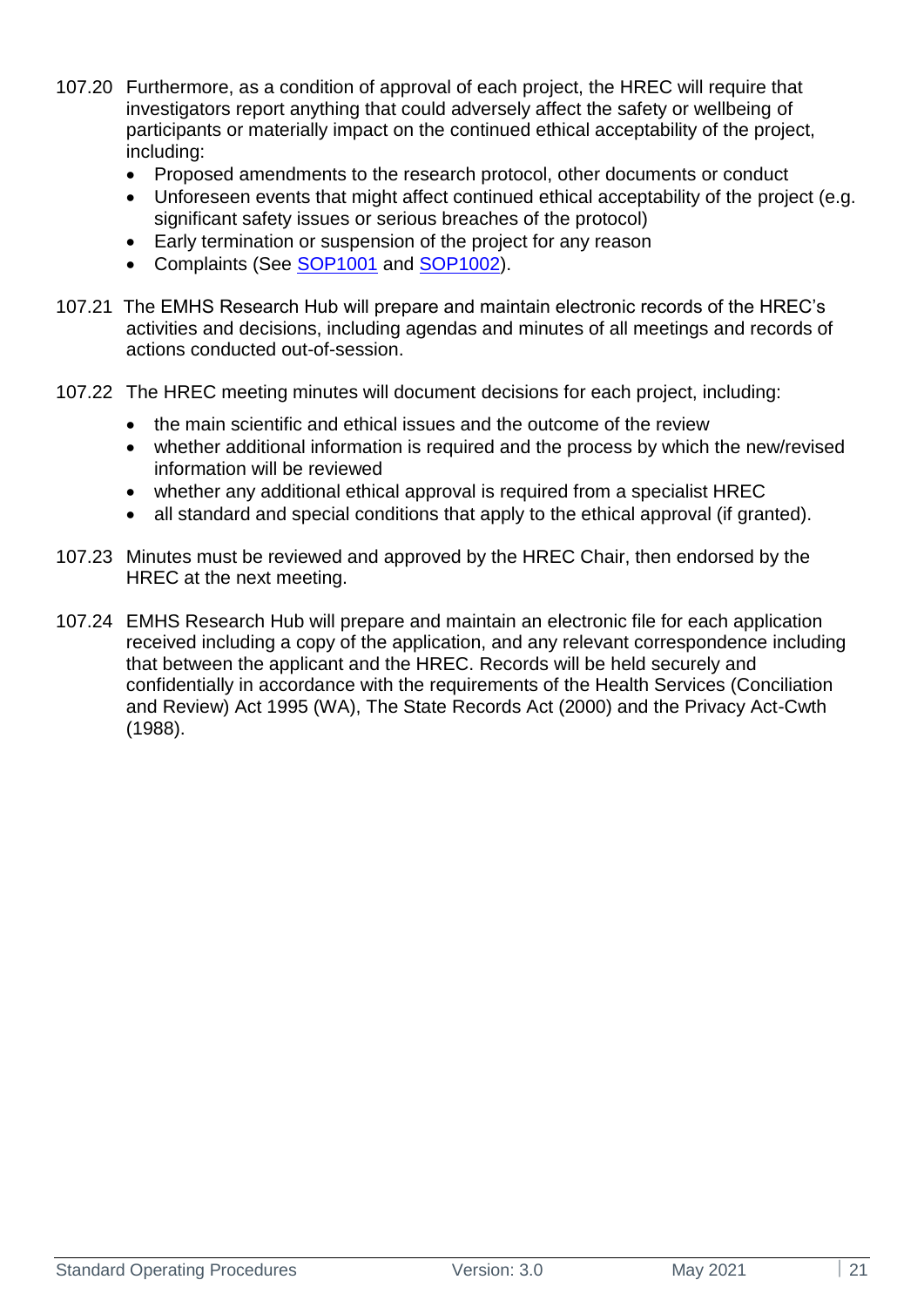### <span id="page-21-0"></span>**SOP108:** Duration of ethical approval

**Version:** 3.0 May 2021

- **Review:** May 2024
- 108.1 Duration of ethical approval must be appropriate for the proposed research project and based on the duration foreshadowed in the protocol, as well as the complexity and risk of the project.
- 108.2 Under WA Health Single Ethical Review, the duration of ethical approval should be a maximum of 5 years but is at the discretion of the Lead HREC. Extensions must be requested via an ethics amendment request in the RGS, and the extension period must be limited to three years per extension. While the first extension to this initial approval period may be approved out of session, subsequent extensions must be reviewed at an HREC committee meeting.
- 108.3 Under NMA, the duration of ethical approval may be up to five years. NMA Standard Principles for Operation allow approval for up to 5 years or rolling approval on receipt of an annual/progress report. Extension of the ethical approval period may be requested by the CPI and submitted to the Lead HREC through an amendment process prior to expiry of the current approval period. The process to be followed depends on the relevant jurisdiction of the Lead HREC.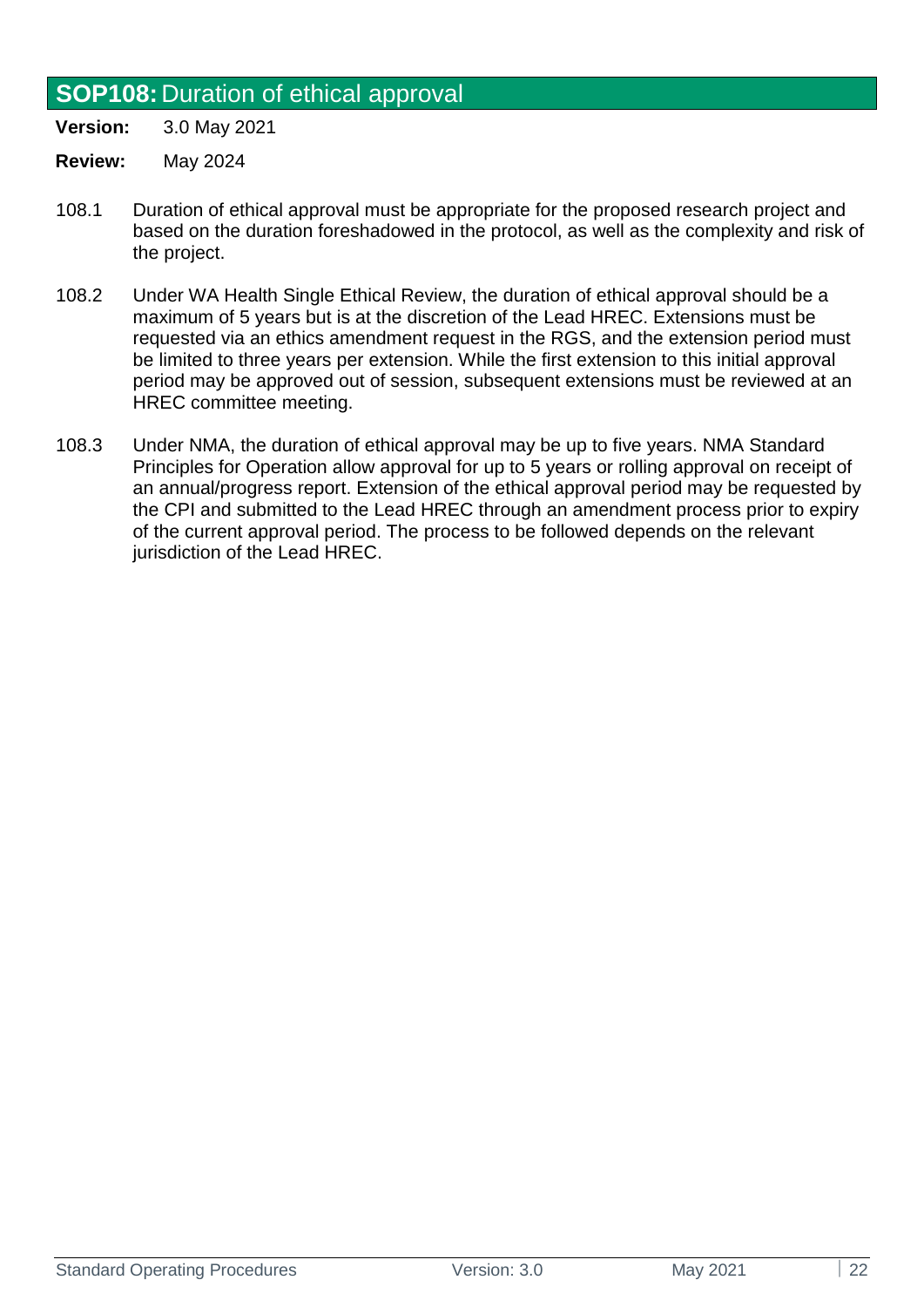## <span id="page-22-0"></span>**SECTION 2: SITE AUTHORISATION**

### <span id="page-22-1"></span>**SOP201:** Research governance review

**Version:** 3.0 May 2021

#### **Review:** May 2024

- 201.1 In addition to obtaining ethical approval, all research projects to be undertaken within EMHS must obtain site authorisation from the CE or Delegate following review by a Research Governance Officer (RGO) before commencing at site.
- 201.2 Research governance submissions must be made via the WA Health [Research](https://rgs.health.wa.gov.au/Pages/Home.aspx)  [Governance Service \(RGS\).](https://rgs.health.wa.gov.au/Pages/Home.aspx) The RGS is a centralised IT system for researchers, sponsors, site administrators, HRECs and Research Governance Offices. It facilitates the submission, approval, monitoring and reporting of research projects through their life cycle including ethics approval, site authorisation, monitoring and publications. The RGS is specifically designed to support multi-centre research conducted across multiple WA Health Service Providers (HSPs) and Australia-wide multi-jurisdictional projects.
- 201.3 Research governance review is, by definition, site-specific. The purpose is to determine that all the resources required to conduct the study (financial, human, equipment and infrastructure) are available, the project is feasible and can be conducted in a way that meets all regulatory, legislative and policy requirements. Those Departments and individuals on site who are requested or required to be involved in the project must agree by reviewing and approving the submission. See [2. Introduction.](#page-4-1)
- 201.4 **Project Development:** It is expected that the information provided in the research governance submission will represent the end product of a period of project development and site engagement. Depending on the nature of the project and the level of site involvement, this may involve the CPI and/or Site PI meeting with local staff, Heads of Department and key stakeholders to explain the project and gain support. A copy of the research protocol should be provided to the site staff and the research team must be clear to identify a Site PI, a PI Delegate (if applicable) and determine via Departmental contacts who the relevant signatories for the SSA/AR Form and Budget are.

All EMHS site stakeholders (Heads of Department, Business/Operations Managers, other support staff such as Nurse Managers) who are supporting the project, regardless of whether the project CPI is internal or external to the site, must carefully read the study information (protocol etc) to determine the impact on their Department and confirm their ability to participate.

If completed as part of a well-planned period of project development, the completion of the SSA and Budget and obtaining formal sign off in the RGS is straightforward.

- 201.5 Research governance submissions are prepared and submitted by the EMHS Site Principal Investigator (PI) or their Delegate. There are two types of application form:
	- Site Specific Assessment (SSA) form
	- Access Request (AR) form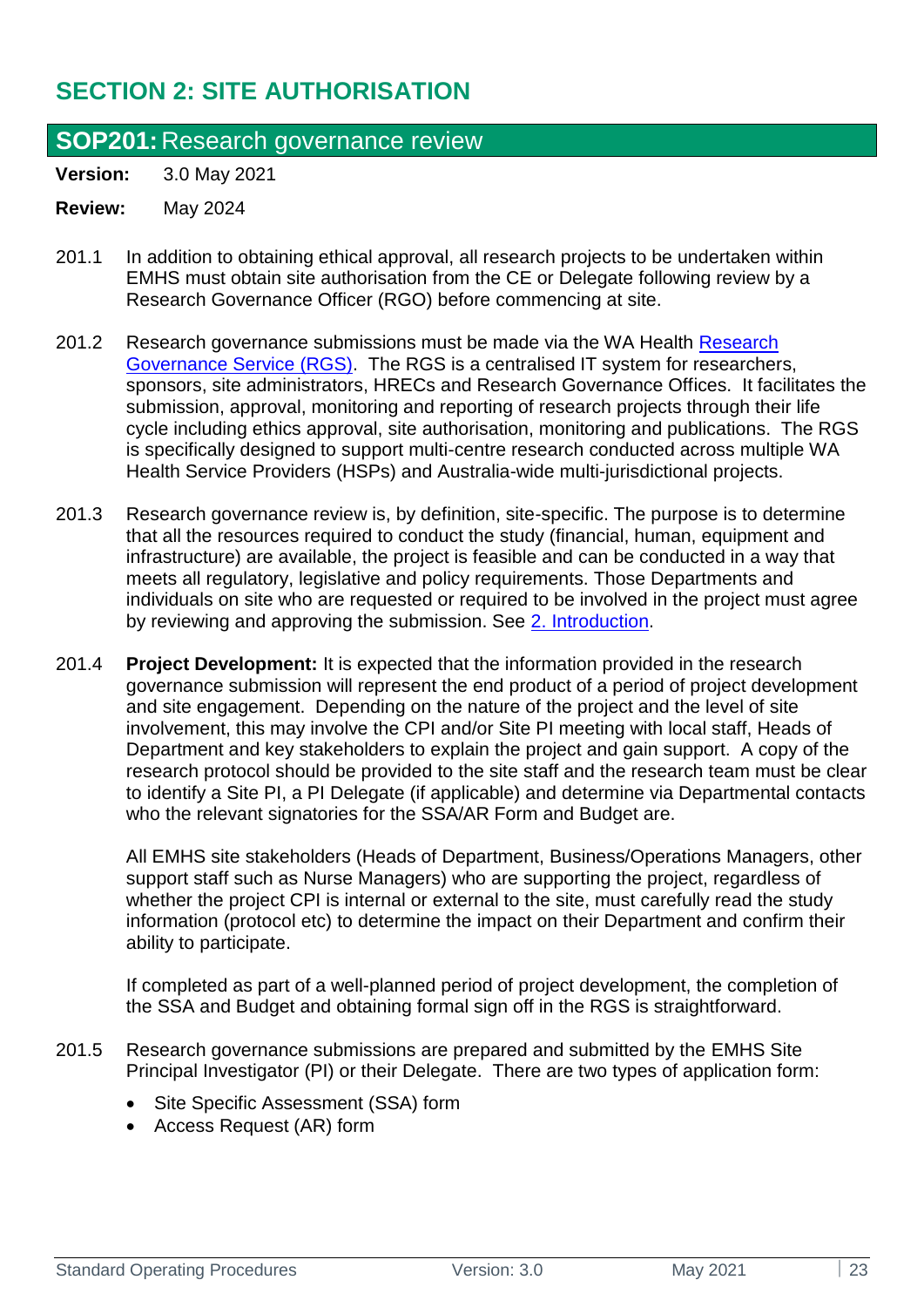- 201.6 **Site Specific Assessment (SSA) Form:** If the project will be conducted at the EMHS site/s (that is, protocol activities will be completed at the site) an SSA form, and associated Budget form must be used to apply for site authorisation. Examples of research activities requiring the use of an SSA include:
	- participant enrolment and consent
	- conducting research procedures with or on participants at the site
	- managing and analysing data, biospecimens and/or responses from surveys and questionnaires at the site
	- administration of surveys and questionnaires to site participants or staff that requires oversight by investigators or site personnel.
- 201.7 **Access Request (AR) Form:** If research activities are not occurring at the EMHS site/s, and only support in the form of access to the site's participants, their biospecimens or data is being requested, then an AR form may be used, at the discretion of the RGO. Examples of research activities where the use of an AR may be appropriate include:
	- participant recruitment through posters, leaflets, handouts or letters of invitation
	- administration of surveys and questionnaires to site participants or staff that do not require oversight by investigators or site personnel (such as e-surveys)
	- access to data or biospecimens held at the site (but not processing or analysis at that site).

Where significant resources are involved in the retrieval, preparation and/or transport of data or biospecimens, the RGO may require the use of an SSA form rather than an AR form, such that costs associated with these activities may be considered in the budget form.

- 201.8 All research governance submissions for EMHS sites are reviewed by RGOs within the EMHS Research Hub. The RGO will complete the review and provide a recommendation to the CE/delegate who will then decide to authorise or not authorise the project at site, with consideration of the RGO recommendation. See [SOP001.11.](#page-6-1)
- 201.9 Authorisation via the RGS by the CE/delegate and receipt of an authorisation letter by the Site PI is required before research commences at that site.
- 201.10 **Review Timeline:** The RGO review must be completed within 60 calendar days of submission of a valid site application. Time spent waiting for the PI to provide extra information is excluded from the 60-day clock. During the review process, the RGO may mark a submission as 'Additional Information Required (AIR)' to request clarification or additional information from the PI. If the PI does not supply the requested information within 4 months of the request, the RGO may withdraw the application.
- 201.11 Submissions are first **validated** by the RGO to ensure that all the required documents have been submitted, are accurate and complete and all required signatories are present. If there are missing documents or any aspects of the submission are incomplete or incorrect the application will be "AIR'd" (Additional Information Required) in the RGS and the Site PI/Delegate will be contacted directly by the RGO to explain what is required and assist the PI/Delegate to amend or complete the submission. A 'valid' submission is one that contains all documentation required for the governance review to be completed.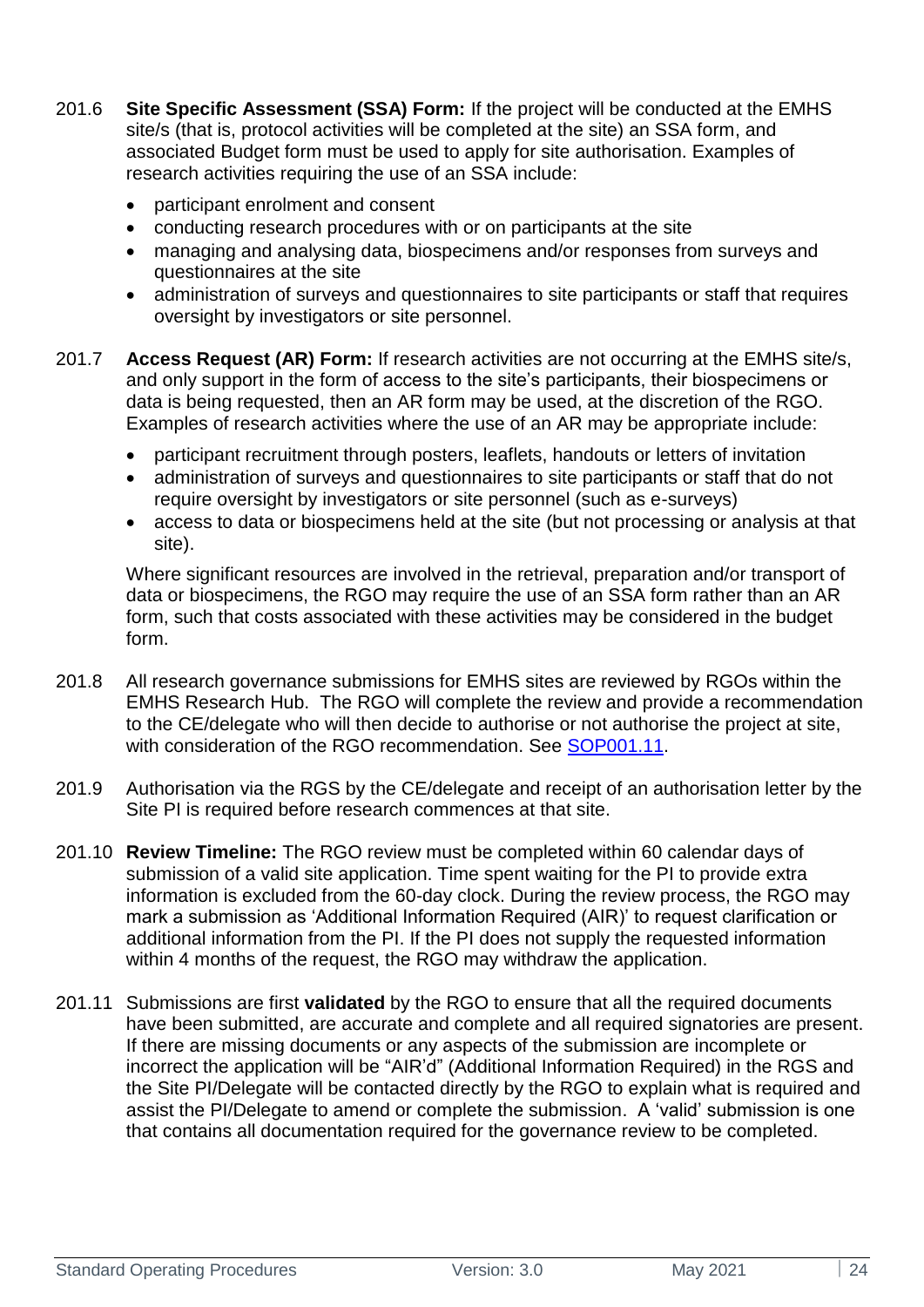- 201.12 **Documents:** The RGO will review the following documentation and, if required, request further information or clarification from the Site Principal Investigator (PI)/Delegate/Site contact person:
	- WA Health Site Specific Assessment (SSA) Form or Access Request (AR) Form
	- HREA or WA Health Ethics Application form (WAHEAF)
	- Research protocol
	- Participant Information and Consent Form (site specific) (PICF)

And where applicable:

- Clinical Trial Research Agreement (CTRA)
- Indemnity form
- Clinical Trial Notification (CTN) form
- Insurance certificate (and policy wording if necessary)
- Questionnaires, pamphlets, advertising material.
- 201.13 The RGO must review to ensure that information between the SSA/AR, research protocol, application for data (if applicable) and any agreements are consistent and remains consistent when amendments are made.
- 201.14 **Review:** The RGO must review the SSA/AR and all associated forms and documents. Before determining if the application can be recommended or not recommended for site authorisation by the CE/delegate decision, the RGO must ensure that:
	- No information in project details is missing
	- Investigators have adequate credentials and training
	- The budget form is appropriately completed with funding and costings
	- Adequate insurance and indemnity are provided [\(SOP204;](#page-27-1) [SOP205\)](#page-29-0)
	- Appropriate research agreements are in place [\(SOP203\)](#page-26-1)
	- IP arrangements have been considered [\(SOP206\)](#page-29-1)
	- Relevant approvals from regulatory bodies are provided (e.g. Radiological Council, Reproductive Technology Council) [\(SOP202\)](#page-26-0)
	- Declarations of confidentiality and conflicts of interest are provided where relevant [\(Section 8;](#page-62-0) [Section 9\)](#page-62-2)
	- Sign offs from the relevant hospital administrators (e.g. head of department, business manager, divisional director and/or regional manager) are complete and appropriate
	- Risks to the site or participants are identified, acceptable and have been properly mitigated.

To inform their review, the RGO may request advice from external parties such as:

- The lead or specialist HREC
- Legal services (e.g. Department of Health Legal and Legislative Services)
- The insurer (e.g. Insurance Commission of WA)
- The funder.

The time taken to obtain this advice is considered part of the site authorisation review 60 day clock.

- 201.15 **Budget:** The RGO must ensure that the site's budget form contains:
	- Costs of all items to be utilised in each department at the site
	- Funding amounts and sources, including monetary, in-kind and self-funded
	- Signatures of all relevant Heads of Department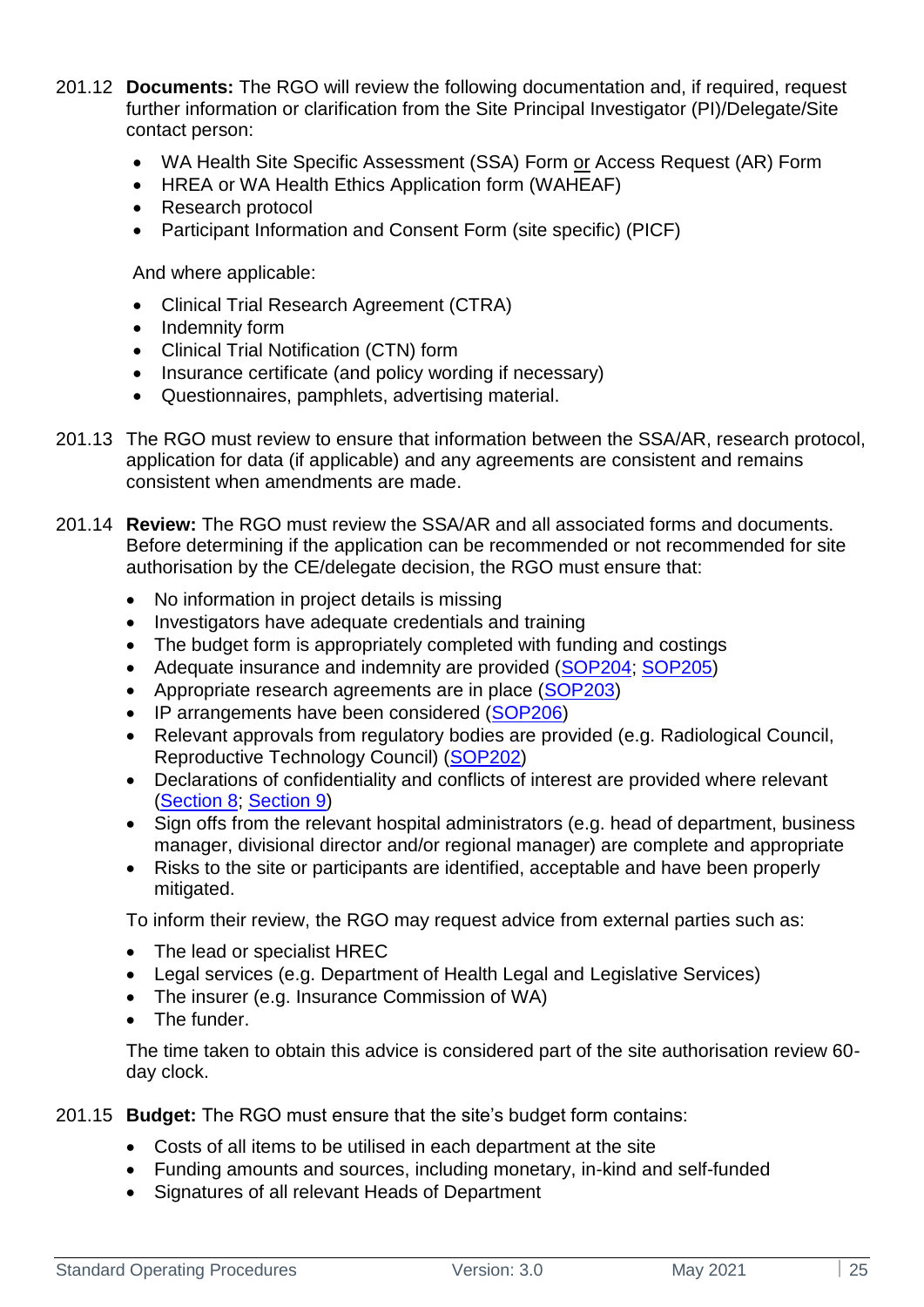- Details and contacts for the Research Department, Supporting Department(s) and relevant Third-Party Agencies.
- 201.16 **Process:** Ongoing communications between the RGO and the Site PI/Delegate will occur via email and phone.
	- In the interest of efficiency RGOs will first compile any questions arising from their review of the governance submission and phone the PI/Delegate to obtain critical information or clarifications.
	- An email assessment will only be sent after this phone call and if required to provide written feedback or document revisions/templates.

RGOs will follow a "1 + 1" rule when completing reviews: 1 phone + 1 email. This is to avoid protracted review periods and excessive delays in receiving complete responses to queries from the Site PI/Delegate.

Site PIs/Delegates (and any relevant external parties) will be requested to contact the RGO via phone or to visit the EMHS Research Hub in person, to provide additional information or clarification expeditiously on request, and to take any steps necessary to ensure a speedy completion of the review.

- 201.17 **Research protocol:** The research protocol is reviewed by the RGO to ensure that the research activities described in the protocol are consistent with the information in the site SSA/AR form, Budget and site-specific PICFs. For example, if patients are to undergo CT scans, the RGO needs to check that the participants have been told in the PICF and that the Departments who provide those services have signed off the SSA for the EMHS site/s.
- 201.18 **Ethical Approval and Application:** The research governance review does not reprosecute the ethical review. However, the information contained in the ethics application form is critical to the site governance review as it includes information about the study method, participant groups, treatment of participants, privacy and confidentiality, informed consent, professional safety, data transfer and storage and other matters of significance for a research study. By reviewing the ethics submission and approval, the RGO is required to ensure that the Site PI/study team are aware of and compliant with relevant laws, policies and codes of conduct.
- 201.19 Once all the issues have been resolved or addressed, the RGO will recommend approval or non-approval to the CE or Delegate. Within EMHS, the delegated authority to approve research projects is with the Executive Directors of the Armadale Kelmscott Group (AKG) and Royal Perth Bentley (RPBG).
- 201.20 The Site PI may withdraw a research governance application that has already been submitted at any time prior to approval. The PI must submit an email or letter in the RGS and the RGO will mark the application as withdrawn on the RGS.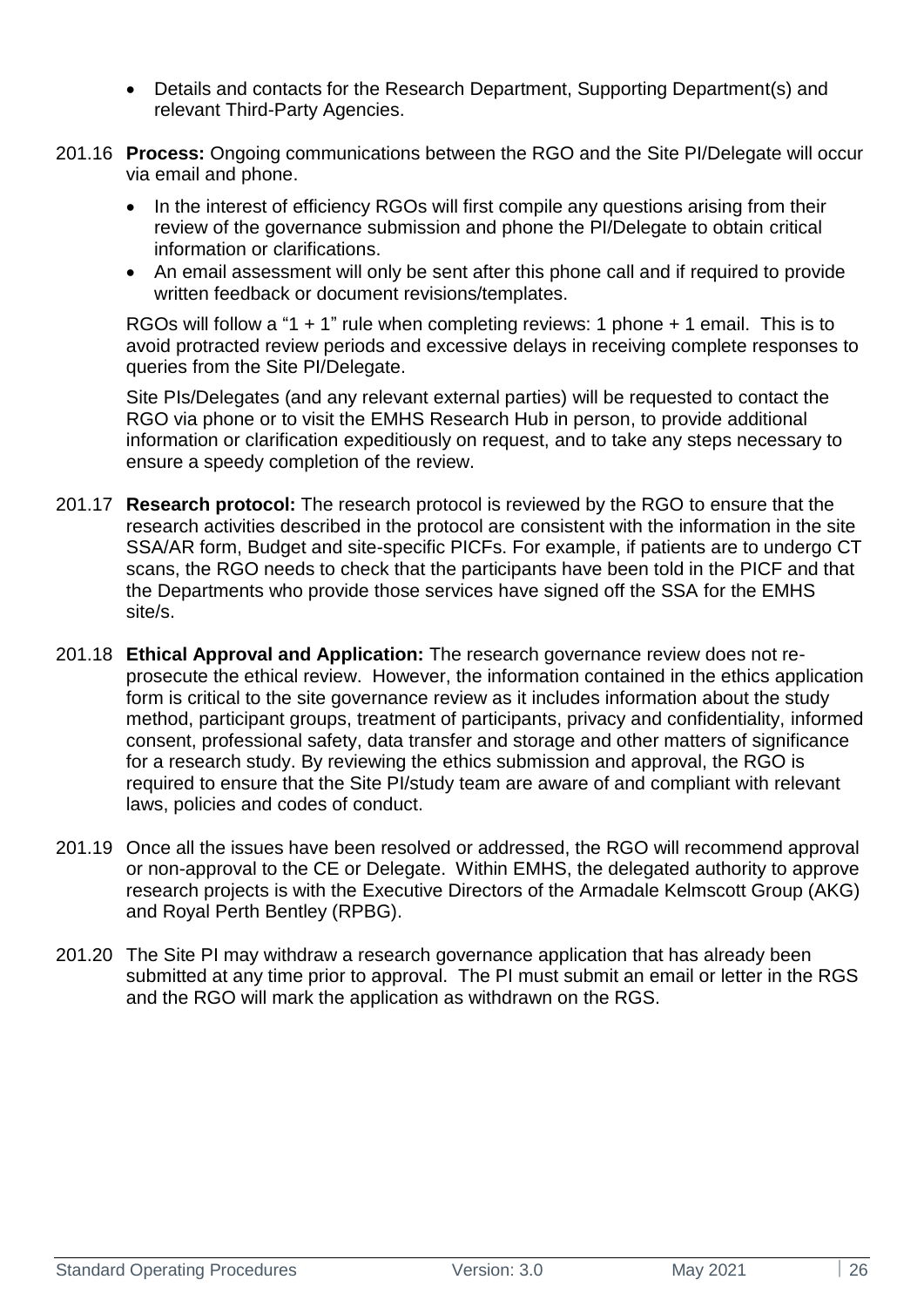#### <span id="page-26-0"></span>**SOP202:** Research requiring special consideration

**Version:** 3.0 May 2021

- 202.1 Certain research projects involving ionising radiation, human embryos or gametes, biospecimens, coronial and non-coronial post-mortem material or genetic information require registration with a regulatory body, close consideration of the relevant legislation and thorough risk assessment and mitigation.
- 202.2 Risk mitigation mechanisms must be detailed in the site authorisation application and the RGO must review compliance with relevant the legislation and regulatory body requirements through initial review and ongoing monitoring.
- 202.3 Research types requiring special legislative and regulatory consideration:

<span id="page-26-1"></span>

| <b>Type</b>                                                    | Legislation                                                                                                                                                    | <b>Guidelines</b>                                                                                                                            | <b>Regulatory Body</b>                                                                                                                                                    | <b>Requirements</b>                                                                                                                  |
|----------------------------------------------------------------|----------------------------------------------------------------------------------------------------------------------------------------------------------------|----------------------------------------------------------------------------------------------------------------------------------------------|---------------------------------------------------------------------------------------------------------------------------------------------------------------------------|--------------------------------------------------------------------------------------------------------------------------------------|
| lonising<br>Radiation                                          | <b>Radiation Safety Act</b><br>1975, Australian<br><b>Radiation Protection</b><br>and Nuclear Safety<br>Act 1998                                               | <b>Australian</b><br><b>Radiation</b><br><b>Protection and</b><br><b>Nuclear Safety</b><br>Agency<br>Regulations,<br>Radiological<br>Council | Radiological Council Appointment of a<br>(for radiation greater<br>than 20mSv under<br>advice of the Site<br><b>Medical Physicist</b><br>and Radiation<br>Safety Officer) | <b>Radiation Safety</b><br>Officer and<br>consultation with the<br><b>Site Imaging Service</b><br>Head of Department is<br>required. |
| <b>Human</b><br><b>Embryos or</b><br>Gametes                   | <b>Research Involving</b><br><b>Human Embryos Act</b><br>2002, Human<br>Reproductive<br>Technology Act 1991,<br><b>Human Tissue and</b><br>Transplant Act 1982 | <b>NHMRC Ethical</b><br><b>Guidelines for</b><br><b>Assisted</b><br>Reproductive<br><b>Technology</b>                                        | Reproductive<br><b>Technology Council</b><br><b>Embryo Research</b><br>Licensing<br>Committee                                                                             | <b>HREC</b> approval is<br>required before<br>consideration by the<br>Reproductive<br>Technology Council.                            |
|                                                                | <b>Biospecimens Human Tissue and</b><br>Transplant Act 1982                                                                                                    | N/A                                                                                                                                          | N/A                                                                                                                                                                       | Infectious or<br>genetically modified<br>biospecimens may<br>require review by an<br>Institutional Biosafety<br>Committee (IBC).     |
| <b>Coronial and</b><br>Non-Coronial<br>Post-Mortem<br>Material | <b>Coroners Act 1996</b>                                                                                                                                       | <b>Non-Coronial Post-WA Government</b><br><b>Mortem</b><br>of Practice 2007                                                                  | <b>Coroner's Court of</b><br>Examinations Code WA: Coronial Ethics Coronial Ethics<br>Committee                                                                           | Additional ethical<br>approval by the<br>Committee is required.                                                                      |
| Genetic<br><b>Information</b>                                  | <b>Gene Technology Act</b><br>2000 (Cwth), Gene<br>Technology Act 2006<br>(WA), Gene<br><b>Technology</b><br><b>Regulations 2001</b>                           | <b>NHMRC Genomics</b><br>resources for<br>clinicians and<br>researchers                                                                      | <b>Gene Technology</b><br>Regulator or an IBC                                                                                                                             | N/A                                                                                                                                  |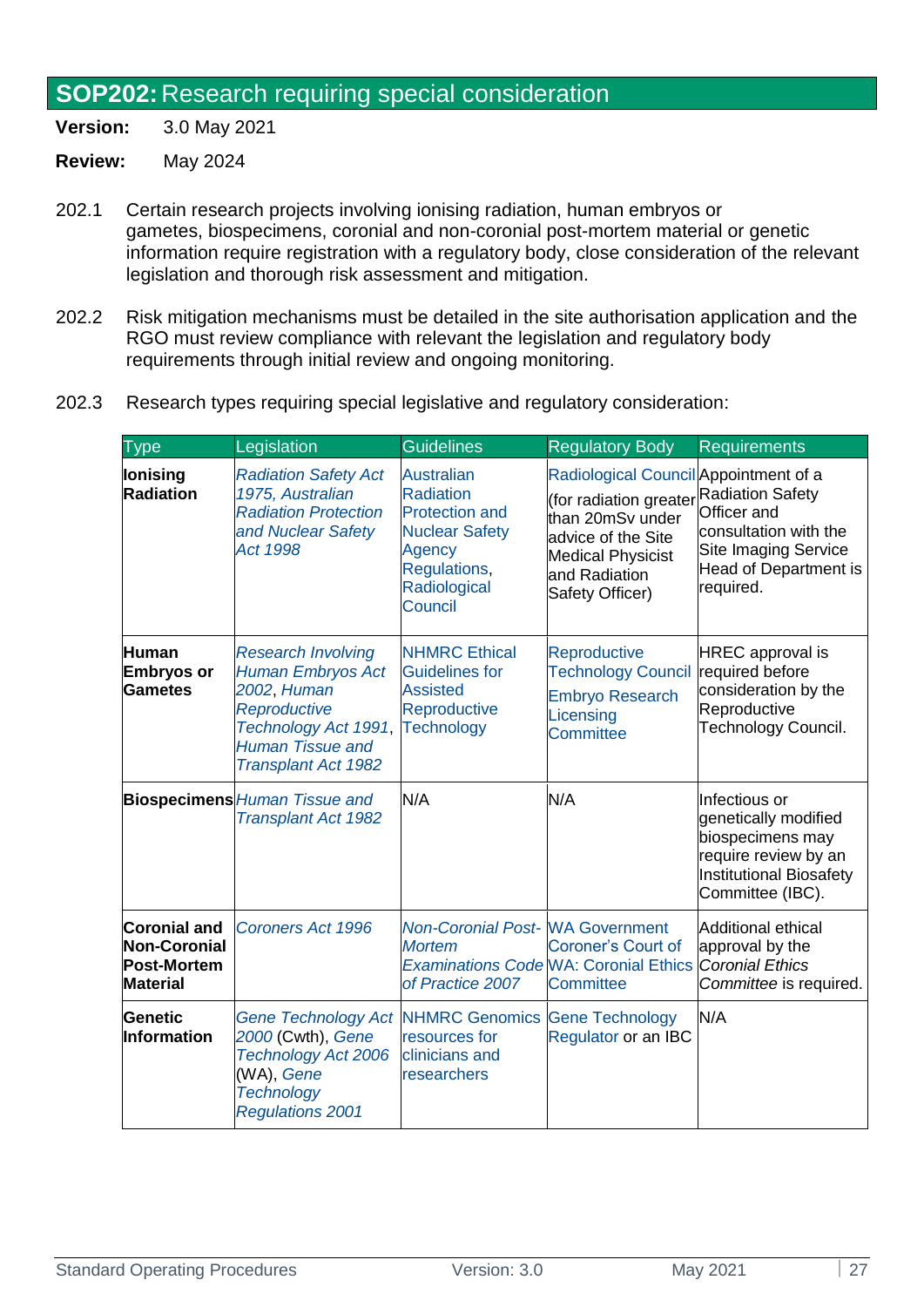### <span id="page-27-0"></span>**SOP203:** Research agreements

**Version:** 3.0 May 2021

- 203.1 Research involving EMHS employees, participants, data or biospecimens that is undertaken in collaboration with an external entity, both commercial (e.g., a pharmaceutical company) and non-commercial (a university or research institute), must be the subject of a written agreement. The type of the agreement required will be dependent on the nature of the research project.
- 203.2 Research agreements are legally binding agreements between two or more parties that establish the respective responsibilities and obligations of the parties conducting a research project. Agreements are also critical to the successful execution of collaborative research projects.
- 203.3 The type of research activity and entities party to the project will determine the type of research agreement required. Standard research agreement templates are publicly available for download on the [RGS documents templates](https://rgs.health.wa.gov.au/Pages/Document-Templates.aspx) page. The EMHS RGO must assist the EMHS Site PI to identify the appropriate agreement to use and facilitate negotiations with the external entity regarding the research agreement. See [SOP402](#page-36-0) & [SOP403](#page-37-0) for more information on types of research agreements required for clinical trials.
- 203.4 The draft research agreement can be submitted to the RGO via the RGS at any time prior to or during submission of the site governance application. However, given that execution of the agreement is required prior to, or simultaneously with site authorisation, researchers must give priority to preparing the draft submission as soon as possible.
- 203.5 The RGO will review the research agreement along with the research protocol. Review may include direct negotiation with the external entity and referral of the research agreement to WA Health Legal and Legislative Services (LLS).
- 203.6 It is recommended that amendments to the standard research agreements are set out in a Special Conditions Schedule to the agreement and not in the body of the agreement. Bespoke research agreement templates, incorporating an external entity's amendments for use across the WA health system, may be established for external entities seeking to conduct research with more than one WA health system entity. This avoids the need for each WA health system entity to individually review the same external entity's amendments to the standard template. Establishment and maintenance of entity-specific research agreement templates for use across the WA health system must occur through the Research Contracts Review Working Group (RCRWG). The RCRWG is chaired by the Department of Health and includes representation from each WA health system entity.
- 203.7 Once the RGO has reviewed and the CE/Delegate has authorised and signed the research agreement, the agreement must be sent to the external entity for signing.
- <span id="page-27-1"></span>203.8 The RGO must ensure that all relevant research agreements are properly executed (i.e. have been signed by all parties) and current, as part of the research governance process.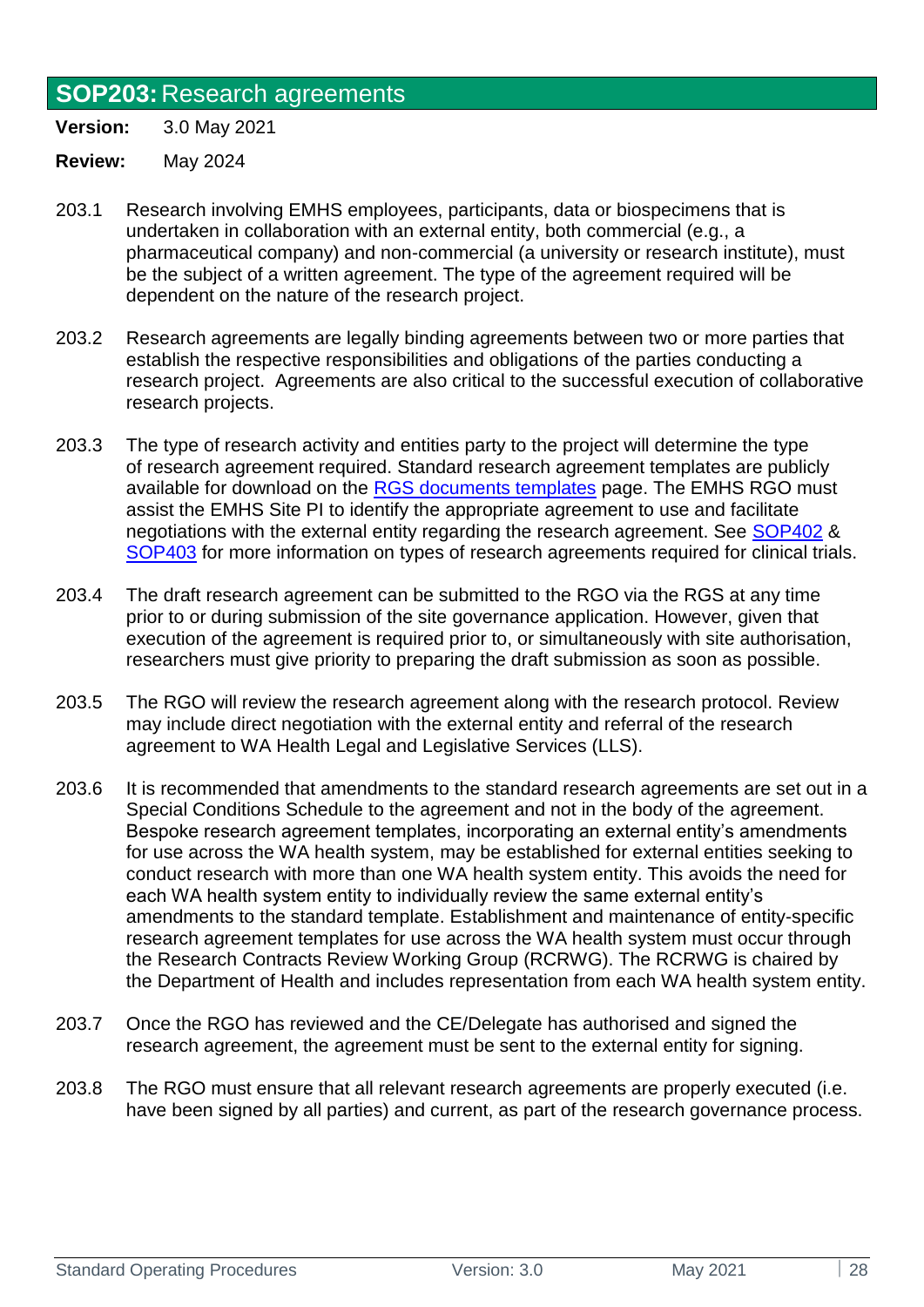### <span id="page-28-0"></span>**SOP204:**Indemnity

**Version:** 3.0 May 2021

**Review:** May 2024

- 204.1 Indemnity refers to an agreement by one party to another that it will cover losses incurred by the other party due to the acts of the indemnitee or any other party. The CE/Delegate must ensure that EMHS does not assume liabilities attached to external entities. Indemnity must be mutual and specifically tailored to the risks and liabilities associated with the project.
- 204.2 For commercially sponsored research projects, the RGO, as part of site governance review, must ensure that EMHS and, if applicable, the RPH HREC are indemnified by the sponsor. The details of the indemnity may be included in the research agreement with the sponsor, and the indemnity form must be signed and uploaded to the RGS as a site authorisation application supporting document.
- 204.3 For non-commercially sponsored projects, HRECs must be indemnified by EMHS for their decisions in reviewing research projects. Under the NMA scheme, each participating jurisdiction is required to ensure that the NMA certified HRECs within its jurisdiction are indemnified with respect to the HREC's decisions in reviewing each non-commercially sponsored project.
- 204.4 There are two versions of Medicines Australia Form of Indemnity for Clinical Trials:
	- Standard Form of Indemnity (for use where the Indemnified Party is providing premises for the conduct of the Study and HREC Review, or is providing premises only)
	- HREC review only (for use where the Indemnified Party is providing HREC review ONLY of the study)

For the majority of studies, the Standard Form of Indemnity is appropriate. The most recent templates are publicly available for download on the [RGS documents templates](https://rgs.health.wa.gov.au/Pages/Document-Templates.aspx) page.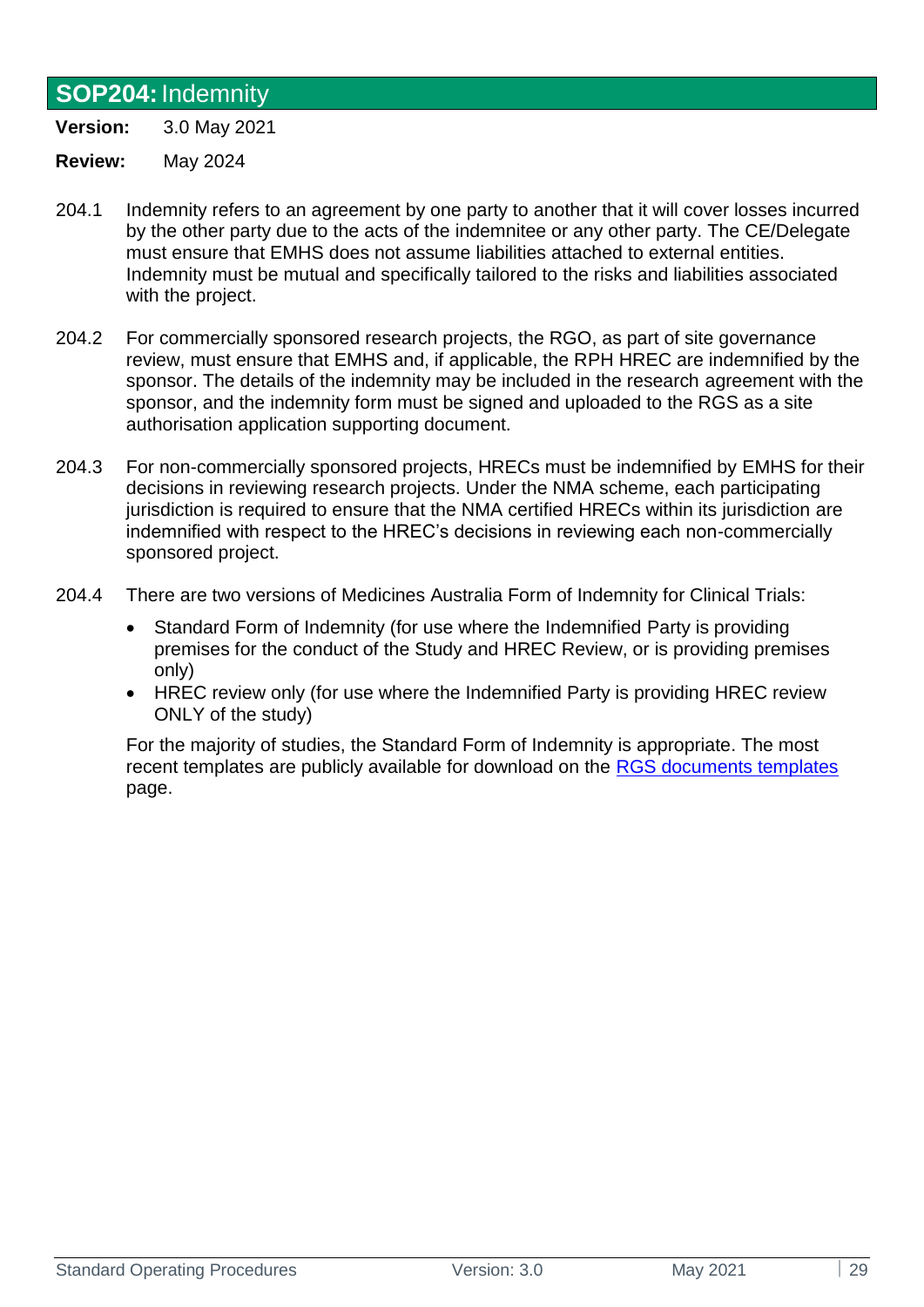#### <span id="page-29-0"></span>**SOP205:**Insurance

**Version:** 3.0 May 2021

- 205.1 Insurance refers to a policy taken out by an institution to cover its own risks or liabilities. The party providing indemnity must have and maintain appropriate insurance.
	- For commercially sponsored research projects, the party responsible for this is the sponsor. Details of the insurance must be in Schedule 4 of the research agreement (See [SOP403\)](#page-37-0).
	- For non-commercially sponsored projects, the responsible party is EMHS.
- 205.2 Confirming the insurance arrangements of all parties to a research project is a risk management requirement that ensures research projects are adequately covered by robust insurance provisions. This not only protects the interests of EMHS but importantly also protects the interests of research participants, as well as sponsors and Clinical Research Organisations (CROs).
- 205.3 The Insurance Commission of Western Australia (ICWA) manages the WA Government's self-insurance arrangements, which incorporate the WA health system, including research activities. ICWA also provides a support service for scrutiny and advice regarding external parties' insurances. RGOs must operate under ICWA's guidelines and should seek advice from ICWA as required.
- 205.4 Where insurance is provided by the sponsor, an insurance certificate of currency must be submitted in the RGS as part of the site authorisation application and be reviewed by the RGO. The RGO must review the insurance certificate of currency, in consultation with ICWA if required, to ensure the insurance will meet any liabilities and does not contain relevant exclusions.
- <span id="page-29-1"></span>205.5 Consideration must be given to clinical trial, product and public liability cover, the availability of legal liability cover and whether the commercial insurer is Australian Prudential Regulation Authority approved. The RGO must also ensure that insurance policies do not prevent legal action from being heard in Australian courts. For the period of the required research liability cover, updated insurance policies must be reviewed and approved by the RGO following submission in the RGS as an amendment.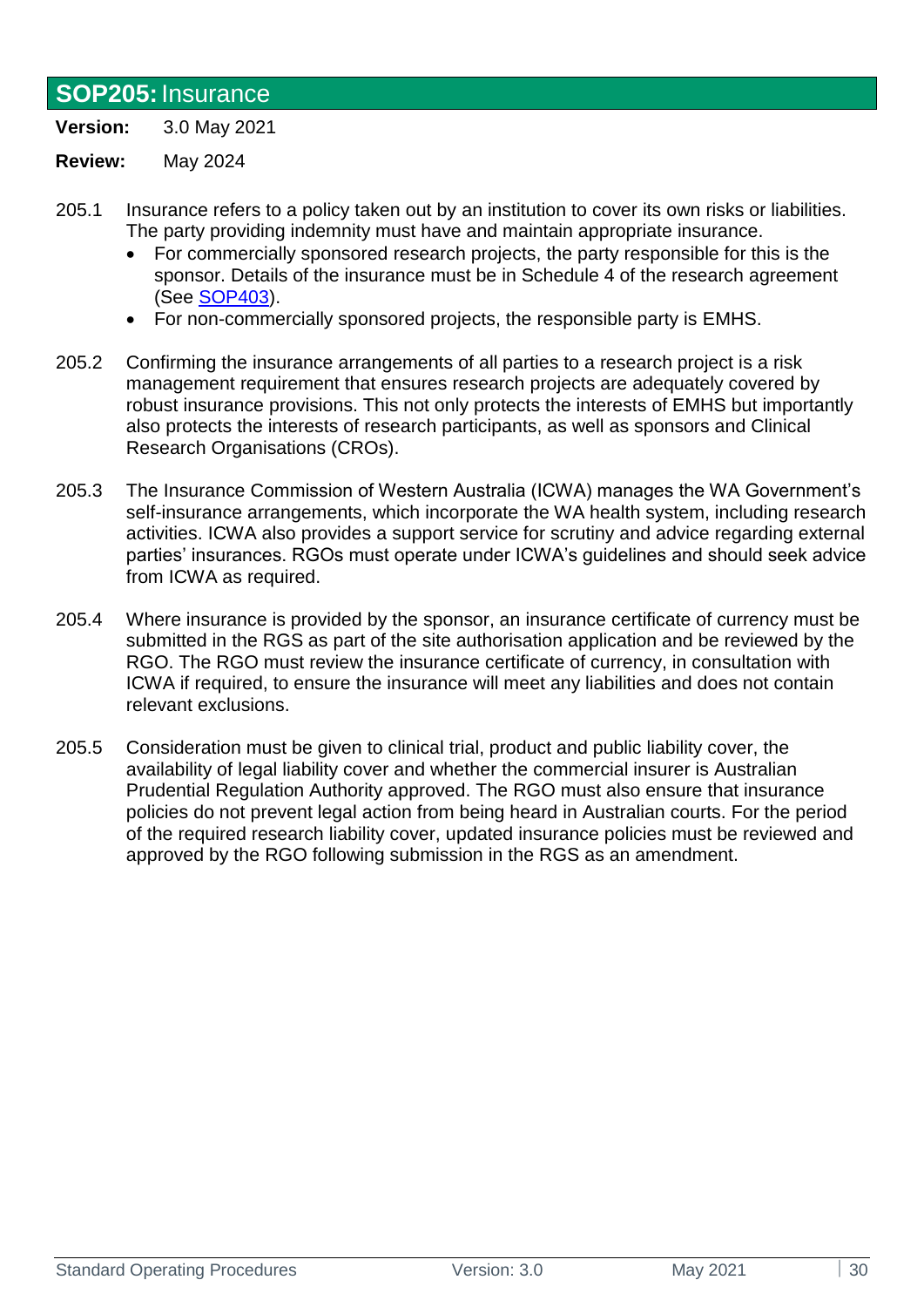## <span id="page-30-0"></span>**SOP206:**Intellectual Property

**Version:** 3.0 May 2021

- 206.1 Intellectual Property (IP) is the tangible representation of intellect and creativity, which has value and is protectable by law. There is wide diversity in the types of IP that are generated in WA Health. These include new drugs, medical devices, data, software, teaching and training materials, reports or business processes. These products can have actual or potential commercial value and may require some form of protection. In WA Health this is generally through Copyright and Patenting.
- 206.2 If there are reasonable grounds to anticipate that IP could be developed during a research project, the CPI/PI must inform the RGO as part of their research governance submission. As noted below, IP must be anticipated to ensure it is adequately addressed in any relevant research agreements. IP clauses in agreements can require negotiation and legal input so failure to raise potential IP as early as possible during the governance review can lead to delays in commencing the research.
- 206.3 As part of site governance review, RGOs must ensure that research conducted in EMHS complies with the [DOH Intellectual Property Policy](https://ww2.health.wa.gov.au/About-us/Policy-frameworks/Research/Mandatory-requirements/Intellectual-Property-Policy) and the [Western Australian](https://www.jtsi.wa.gov.au/docs/default-source/default-document-library/industry-development---key-legislation---wa-ip-policy-2015.pdf?sfvrsn=a64e6c1c_2)  [Government Intellectual Property Policy 2015.](https://www.jtsi.wa.gov.au/docs/default-source/default-document-library/industry-development---key-legislation---wa-ip-policy-2015.pdf?sfvrsn=a64e6c1c_2)
- 206.4 RGOs must ensure that research agreements state the arrangements for use of existing IP and the parties' rights in relation to ownership and use of all new IP developed through the research project. Collaborative research projects and those procuring services from external sources may require extra consideration.
- 206.5 IP questions and issues should be referred to the EMHS Research Hub in the first instance.
- 206.6 Further information and assistance is available from the Department of Health IP Coordinator and the [DOH Intellectual Property Management website.](https://ww2.health.wa.gov.au/Health-for/Researchers-and-educators/Intellectual-property)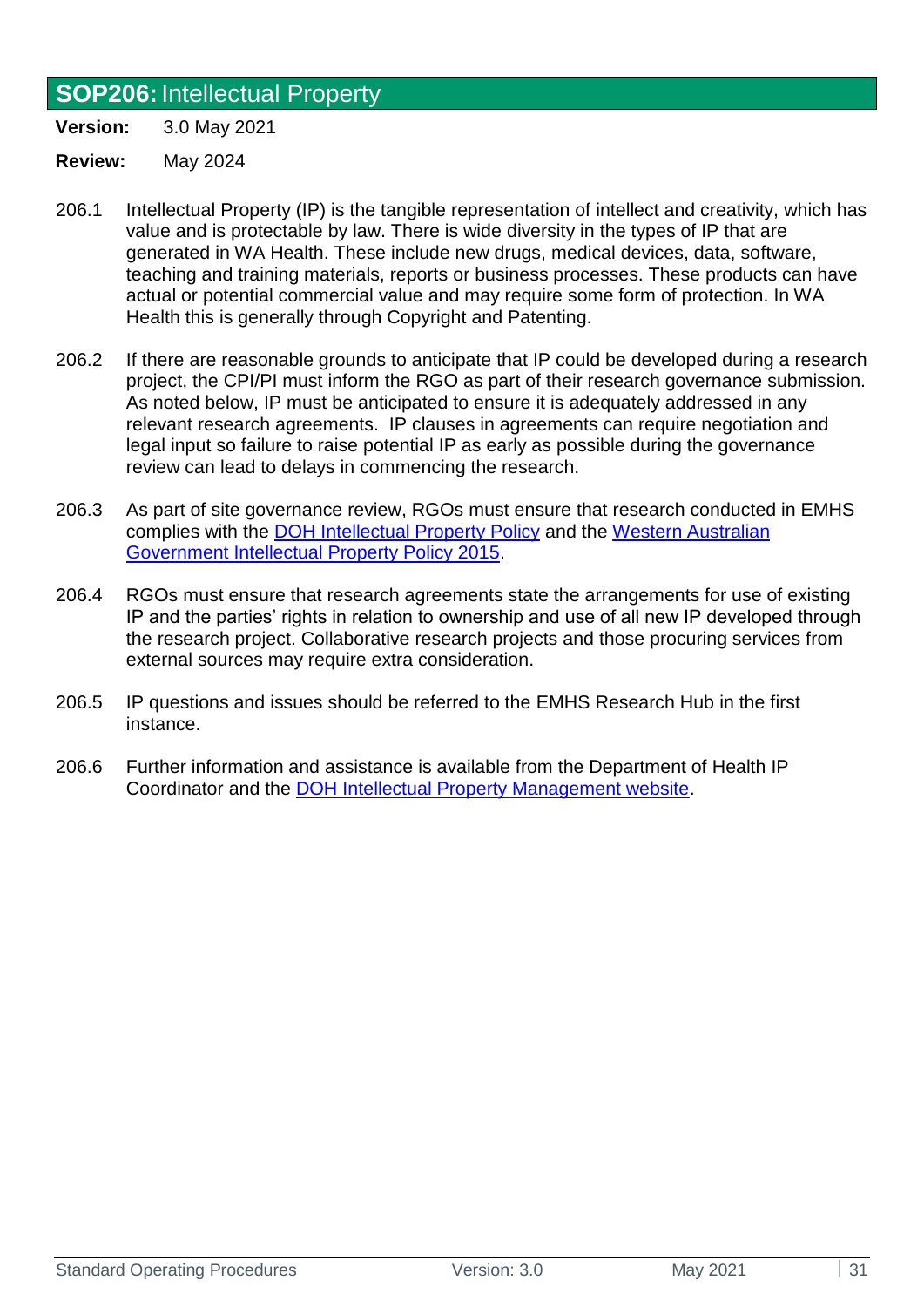## <span id="page-31-0"></span>**SECTION 3: SPECIFIC PARTICIPANT GROUPS**

### <span id="page-31-1"></span>**SOP301:**Groups requiring additional consideration

**Version:** 3.0 May 2021

- 301.1 Special consideration must be given in terms of research project design, consent process and risk mitigation as per the [National Statement](https://www.nhmrc.gov.au/about-us/publications/national-statement-ethical-conduct-human-research-2007-updated-2018#toc__1114) Chapter 4 for participant groups including:
	- Women who are pregnant and the human fetus
	- Children and young people
	- People in dependent or unequal relationships
	- People highly dependent on medical care who may be unable to give consent
	- People with a cognitive impairment, an intellectual disability, or a mental illness
	- People who may be involved in illegal activities
	- Aboriginal peoples
	- People in other countries.
- 301.2 HRECs must ensure, as part of ethical review, that the appropriate risk mitigation mechanisms and special considerations are detailed in the ethics application for projects involving the participant groups mentioned above.
- 301.3 RGOs must ensure that the relevant legislation and guidance has been considered by researchers and the HREC and that the project complies with state-specific legislation and guidance.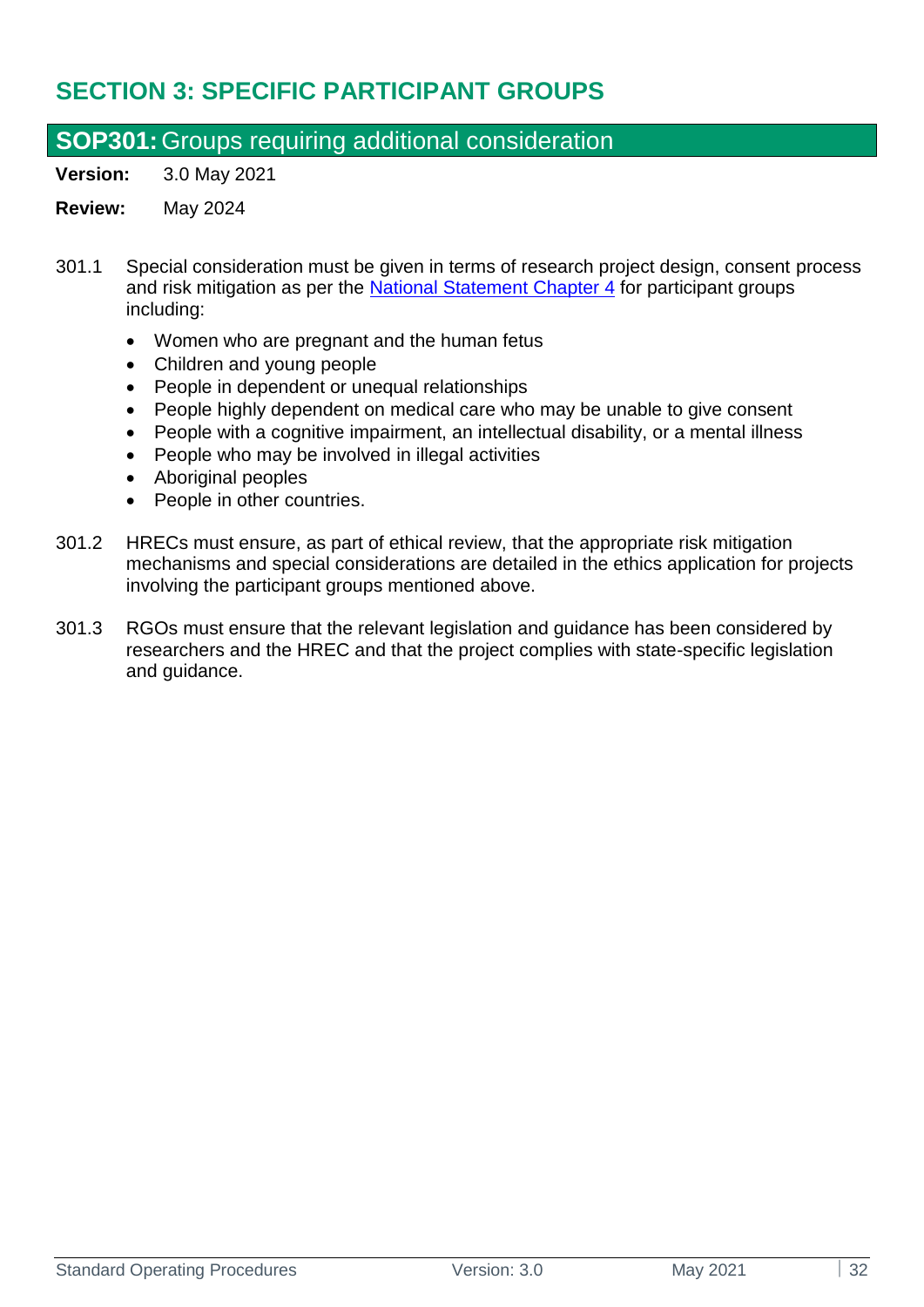## <span id="page-32-0"></span>**SOP302:** Children and young people

**Version:** 3.0 May 2021

- 302.1 Regarding research projects involving children and/or young people, the HREC must ensure that all aspects of the recruitment and participation by children and/or young people is consistent with the [National Statement chapter 4](https://www.nhmrc.gov.au/about-us/publications/national-statement-ethical-conduct-human-research-2007-updated-2018#toc__1195) and fully documented in the protocol.
- 302.2 The Site PI and RGO must ensure that:
	- all investigators with direct contact with participants under 18 years of age (Age of Majority Act 1972) have or obtain a WA Government "Working with Children Check" (Working with Children (Criminal Record Checking) Act 2004)
	- the process of recruitment and consent of minors detailed in the protocol is consistent with the DOH Consent to Treatment Policy, the National Statement Chapter 4.2 and the Children and Community Services Act 2004
	- the protocol accounts for the how the consent of a young person is to be reestablished to continue/resume their participation in the research once the young person has reached the age of 18 years (if applicable).
- 302.3 The composition of the Lead HREC must be appropriate for review of paediatric projects by having access to the expertise necessary to enable it to address the ethical issues arising from research involving minors. The most appropriate HREC in WA Health is the Child and Adolescent Health Service (CAHS) HREC.
	- The EMHS Ethics Coordinator will advise EMHS researcher whose project primarily focusses on children and young people of the most appropriate HREC to review their project.
	- The RPH HREC routinely reviews projects that coincidentally include patients aged 16-17 years who fit the category defined in the National Statement Chapter 4 as: *"young people who are mature enough to understand and consent, and are not vulnerable through immaturity in ways that warrant additional consent from a parent or guardian.*"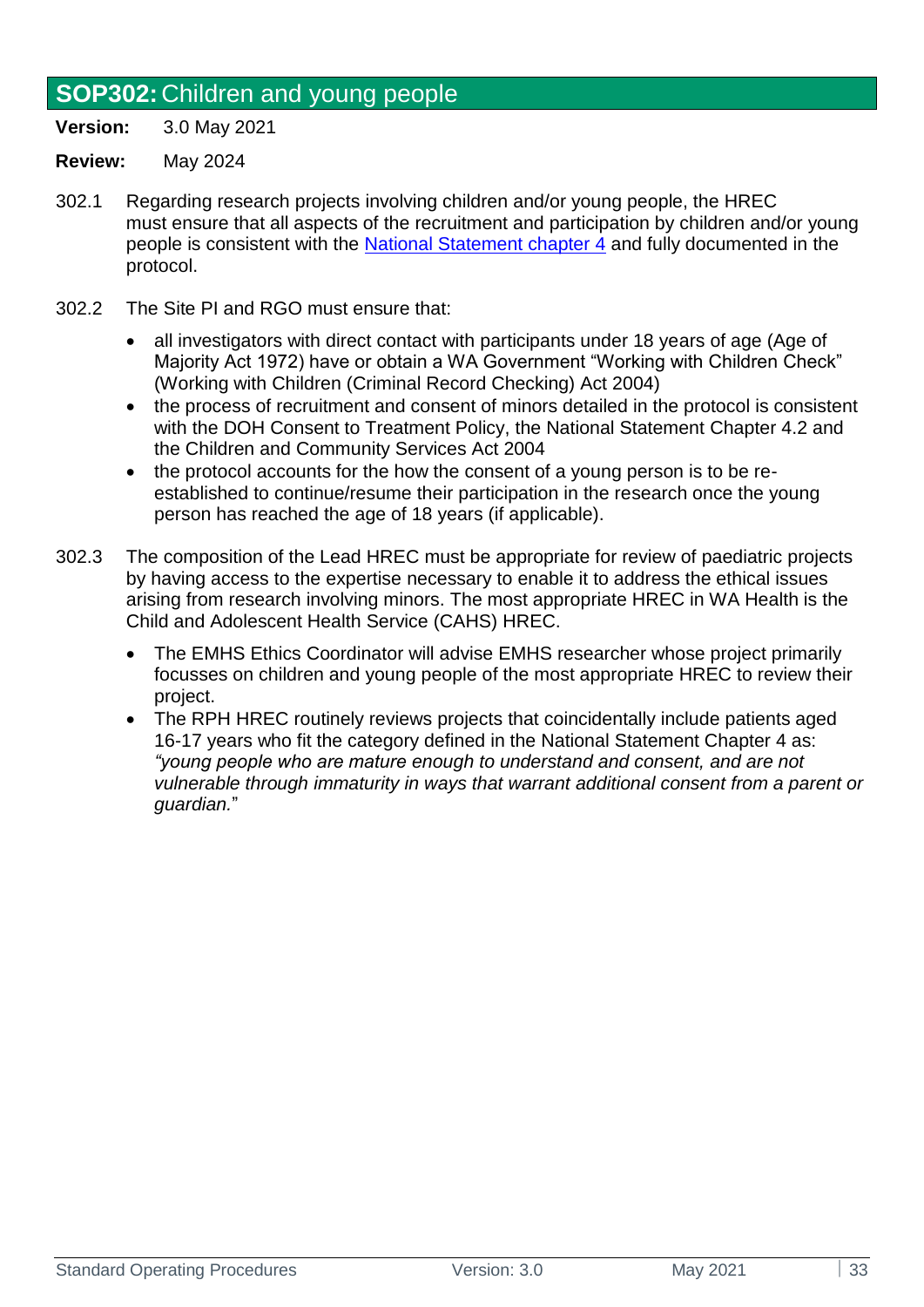#### <span id="page-33-0"></span>**SOP303:**Adults who lack capacity to consent

**Version:** 3.0 May 2021

- 303.1 The *[Guardianship and Administration Act 1990](ttps://www.legislation.wa.gov.au/legislation/prod/filestore.nsf/FileURL/mrdoc_28305.pdf/$FILE/Guardianship%20and%20Administration%20Act%201990%20-%20%5B05-j0-02%5D.pdf?OpenElement)* (Part 9E Medical Research) prescribes how the recruitment of adults who lack the capacity to give consent into research may occur in Western Australia.
- 303.2 CPIs and PIs whose project involves recruitment under the GAA Part 9E must familiarise themselves with the requirements of the Act while developing their project so recruitment and consent processes compliant with the Act are clearly specified in the protocol and reflected in project documents, notably PICFs, prior to ethical and site governance review.
- 303.3 A guide and associated document templates are available on the [RGS website.](https://rgs.health.wa.gov.au/Pages/Document-Templates.aspx)
- 303.4 HRECs must ensure that all health and medical research involving the participation of adults who lack the capacity to provide consent is in line with the Department of Health Guide.
- 303.5 RGOs must ensure that proposed processes to enrol patients who lack capacity to provide consent at the site are in line with both the Guardianship and Administration Act (Part 9E) and any specific conditions applied by the HREC.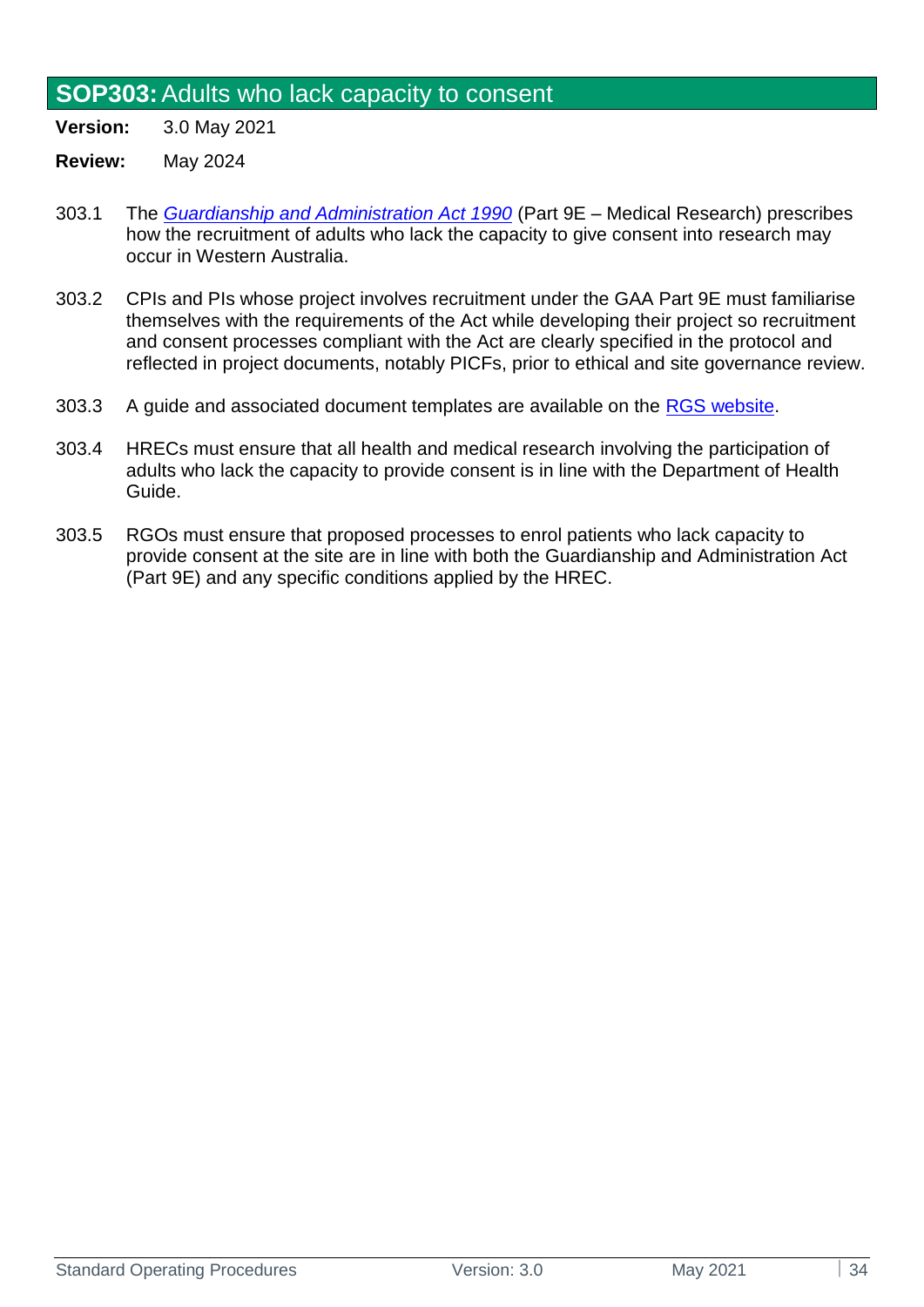## <span id="page-34-0"></span>**SOP304:**Aboriginal people

**Version:** 3.0 May 2021

- 304.1 Research involving Aboriginal Peoples must be informed by and abide by the National Statement, the NHMRC *[Ethical conduct in research with Aboriginal people and](https://www.nhmrc.gov.au/about-us/resources/ethical-conduct-research-aboriginal-and-torres-strait-islander-peoples-and-communities)  [communities: Guidelines for researchers and stakeholders](https://www.nhmrc.gov.au/about-us/resources/ethical-conduct-research-aboriginal-and-torres-strait-islander-peoples-and-communities)* and the NHMRC *[Keeping](https://www.nhmrc.gov.au/about-us/resources/keeping-research-track-ii)  [Research on Track II](https://www.nhmrc.gov.au/about-us/resources/keeping-research-track-ii)*.
- 304.2 In addition to Lead HREC approval, approval from the WA Aboriginal Health Ethics Committee (WAAHEC) is required when research projects involve research in, or in relation to, Western Australia, and the following applies:
	- the research is related to health and well-being; and
	- the experience of Aboriginal and/or Torres Strait Islander people is an explicit focus of all or part of the research; or
	- data collection is explicitly directed at Aboriginal people; or
	- research outcomes explicitly related to Aboriginal people; or
	- it is proposed to conduct sub-group analyses and separately analyse Aboriginal people in the results; or
	- the information, potential over-representation in the dataset, or geographic location has an impact on one or more Aboriginal communities; or
	- Government Aboriginal health funds are a source of funding.
- 304.3 The WAAHEC undertakes review of research applications that are related to the health and well-being of Aboriginal and Torres Strait Islander people. The definition of health for this purpose is as defined by the National Aboriginal Community Controlled Health Organisation: *"Aboriginal health" means not just the physical well-being of an individual but refers to the social, emotional and cultural well-being of the whole Community in which each individual is able to achieve their full potential as a human being thereby bringing about the total well-being of their Community. It is a whole of life view and includes the cyclical concept of life-death-life"*
- 304.4 EMHS CPIs whose project meets the criteria in SOP303.7 must independently submit to WAAHEC (see their [website](https://www.ahcwa.org.au/ethics) for more information). This specialist HREC review can occur concurrently with submission to the RPH HREC as 'Lead HREC'. The EMHS Ethics Coordinator can (1) advise if the criteria in SOP 303.7 are met for a specific project, and (2) ensure the RPH HREC review runs efficiently with a concurrent review by WAAHEC.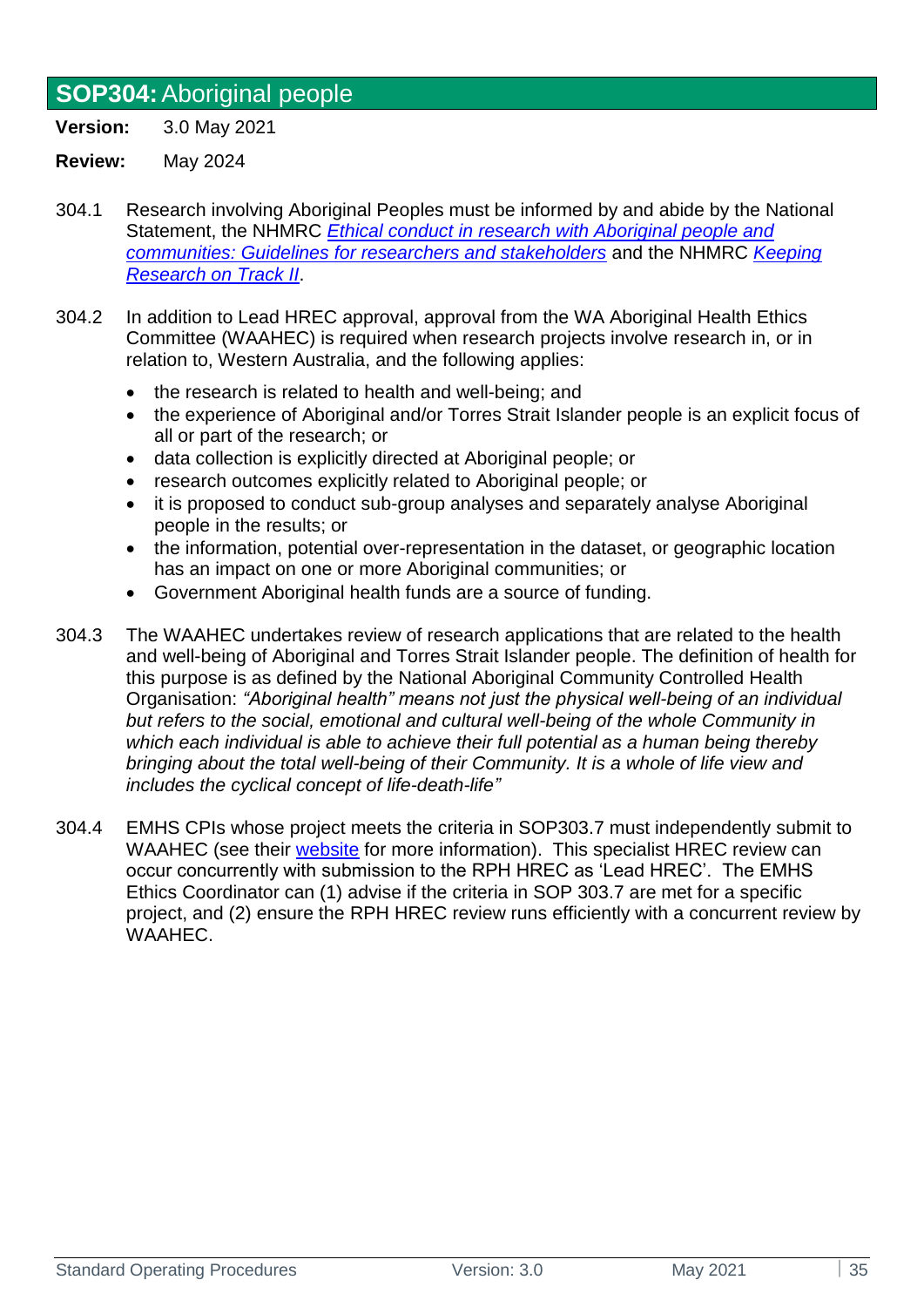## <span id="page-35-0"></span>**SECTION 4: CLINICAL TRIALS**

### <span id="page-35-1"></span>**SOP401:** Clinical trial governance requirements

**Version:** 3.0 May 2021

- 401.1 [Clinical trials](https://www.australianclinicaltrials.gov.au/what-clinical-trial) are research investigations in which people volunteer to test new treatments, interventions or tests to prevent, detect, treat or manage various diseases or medical conditions.
- 401.2 Clinical trials conducted with EMHS require specific approvals. Depending on the nature of the trial and medicines, devices or tests under investigation, these may include:
	- The requirement for the institution to sign a Confidentiality Disclosure Agreement (CDA) with the sponsor
	- Specific forms of research agreements (e.g., CTRA; CIRA)
	- Notification to the Therapeutic Goods Administration (TGA)
	- Registration on a public clinical trials registry.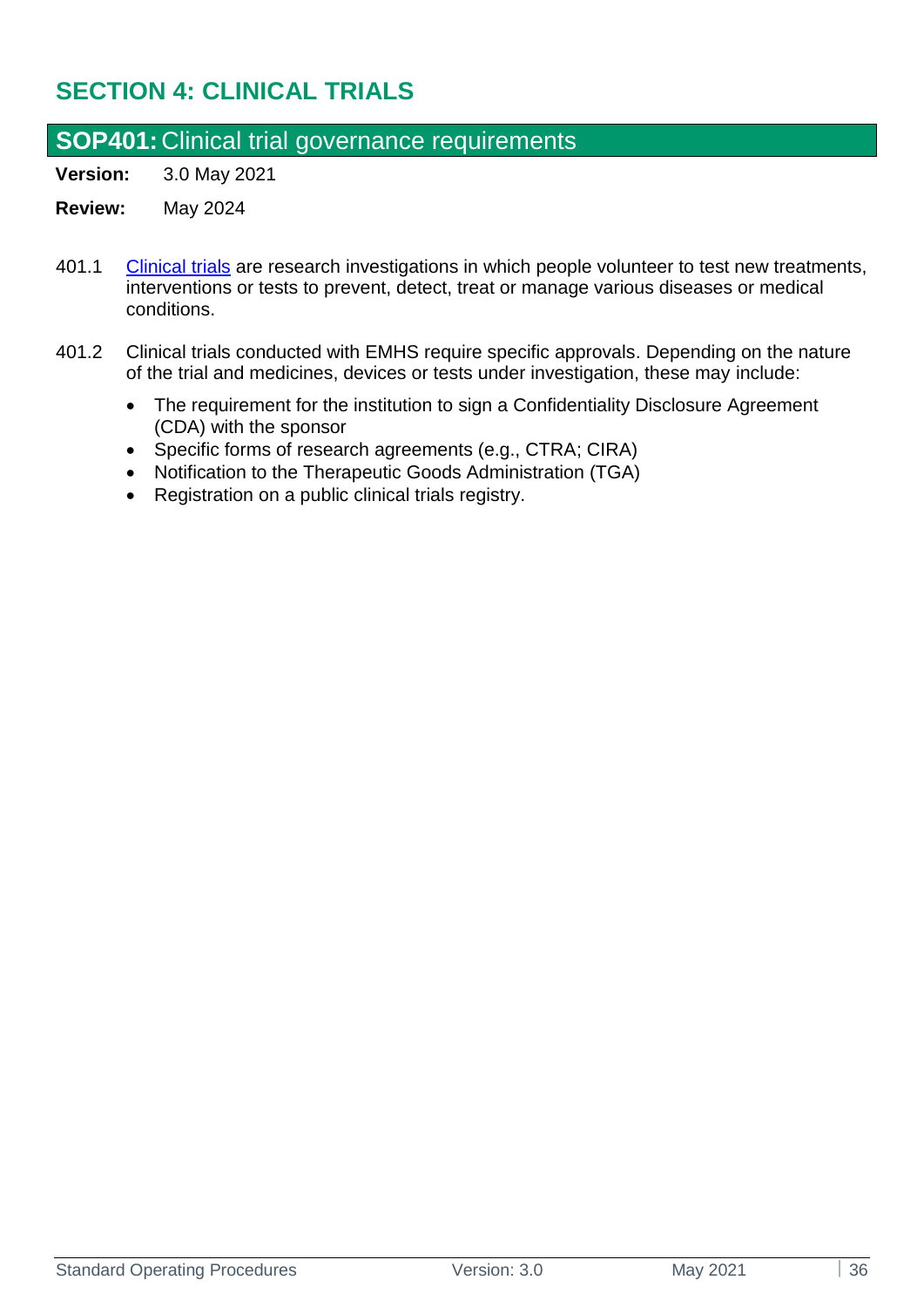### **SOP402:** Confidentiality Disclosure Agreements

**Version:** 3.0 May 2021

- 402.1 Confidentiality Disclosure Agreements (CDAs) are legal agreements between a clinical trial sponsor and a WA Health institution (e.g., Royal Perth Hospital).
- 402.2 The CDA indicates the sponsor's interest in conducting a trial at the site and permits the proposed site investigator, and other relevant staff, to receive a copy of the trial protocol and other commercially sensitive trial or product information so they can complete site feasibility and determine if the site can conduct the trial on behalf of the sponsor.
- 402.3 Where appropriate, a CDA must be signed between the EMHS site and the sponsor or Contract Research Organisation (CRO). The RGO, in consultation with LLS, must negotiate the CDA with the external entity prior to signing by the CE/Delegate. Standard CDAs ensure expedited execution and are strongly encouraged. Templates can be found on the RGS [website.](https://rgs.health.wa.gov.au/Pages/Document-Templates.aspx)
- 402.4 EMHS staff may receive requests from external sponsors to personally sign a CDA relating to a proposed research project. The State Solicitor's Office (SSO) recommends that WA Health Service employees do not sign CDAs. CDAs are legally binding agreements that can give rise to legal liability and should only be signed by the EMHS authorised signatory (CE/Delegate), not the individual.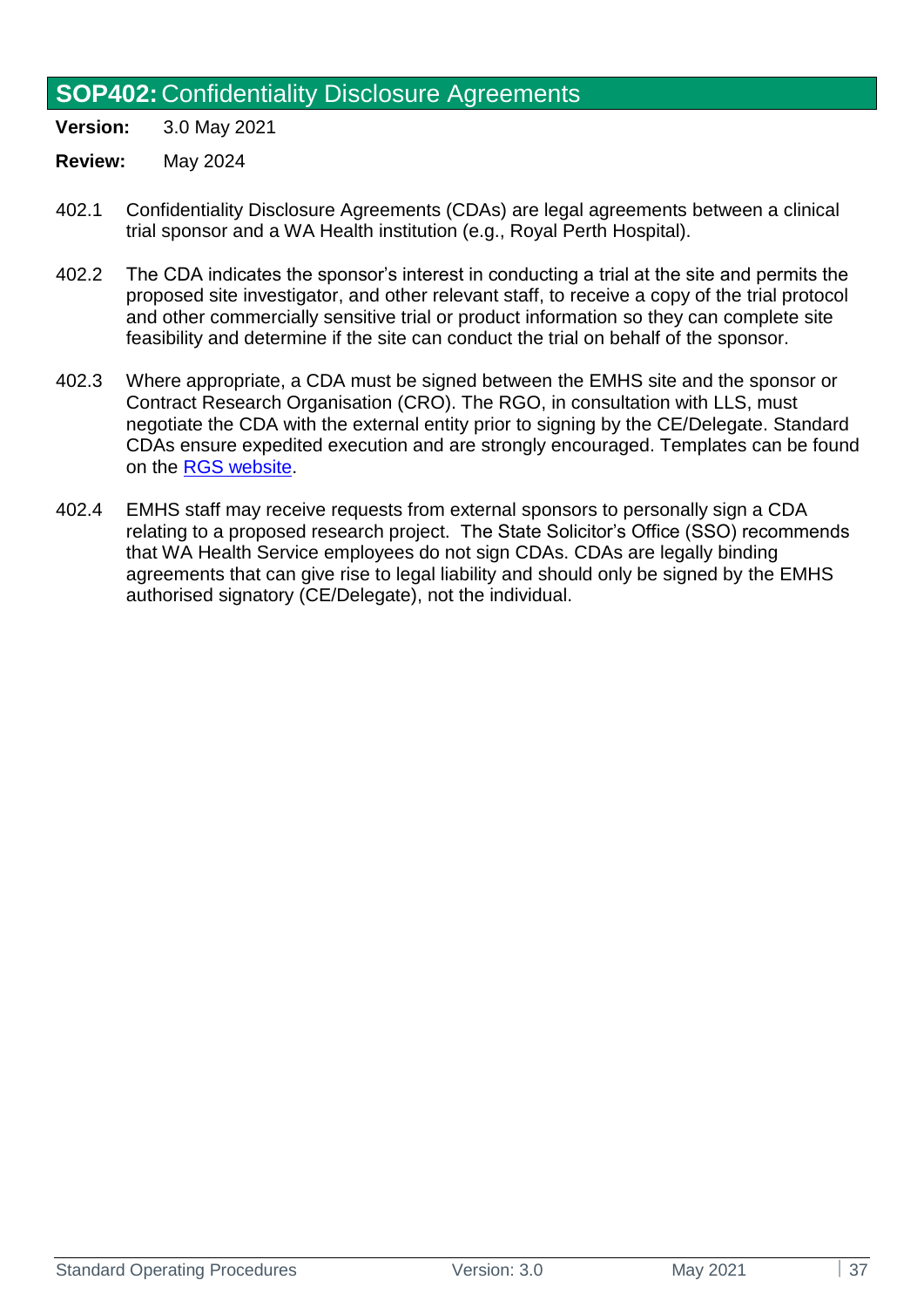## **SOP403:** Clinical Trial Research Agreements (CTRA and CIRA)

**Version:** 3.0 May 2021

- 403.1 Externally sponsored clinical trials must be subject to either a Clinical Trial Research Agreement (CTRA) or Clinical Investigation Research Agreement (CIRA).
	- CTRAs must be used for clinical trials involving the use of medicine products, biotherapeutic products and vaccines.
	- CIRAs must be used for clinical trials involving the use of non-pharmaceutical medical technologies, including devices.
- 403.2 Clinical trial agreements are legally binding contracts between two or more parties that establishes the respective responsibilities and obligations of the parties conducting a clinical trial. Research Governance review of the CTRA/CIRA is essential to ensure the interests of EMHS are protected and funds are preserved and adequately managed. It is particularly important for commercially sponsored studies that the CTRA/CIRA adequately addresses issues including indemnity [\(SOP204\)](#page-28-0), insurance [\(SOP205\)](#page-29-0) and intellectual property [\(SOP206\)](#page-30-0).
- 403.3 The latest templates for these research agreements can be found on the RGS Documents [Template page.](https://rgs.health.wa.gov.au/Pages/Document-Templates.aspx)
- 403.4 The standard templates for CTRAs and CIRAs available from the RGS are based on templates from Medicines Australia (representing the pharmaceutical industry) (CTRA) and the Medical Technology Association of Australia (CIRA). These standard templates must be used when conducting commercial clinical trials within EMHS.
- 403.5 Where a Sponsor or CRG submits, without amendment, the current version of a WA Health template CTRA/CIRA, that document will be accepted by the RGO and expedite the EMHS site authorisation.
- 403.6 If a Sponsor or CRG submits a CTRA/CIRA template containing material changes, the RGO will assess the effect of those changes on the integrity of the CTRA. This may require requesting advice from DOH Legal and Legislative Services. In such instances the Sponsor/CRG will be expected to provide an electronic version of the CTRA to facilitate editing and tracking changes. Legal review of modified or bespoke research agreements will delay finalisation of the site governance review and authorisation of the project.
- 403.7 EMHS staff may receive requests from external sponsors to personally sign a CTRA/CIRA. As for CDAs EMHS employees must not sign CTRAs/CIRAs as individual. Because they are legally binding agreements that can give rise to legal liability and should only be signed by the EMHS authorised signatory (CE/Delegate).
- 403.8 Once the terms of the agreements are finalised and the rest of the site governance review completed, the RGO will facilitate execution of the agreement at the same time the site authorisation letter is signed by the CE/Delegate.
- 403.9 More information about the general requirements for research agreements is in [SOP203.](#page-26-0)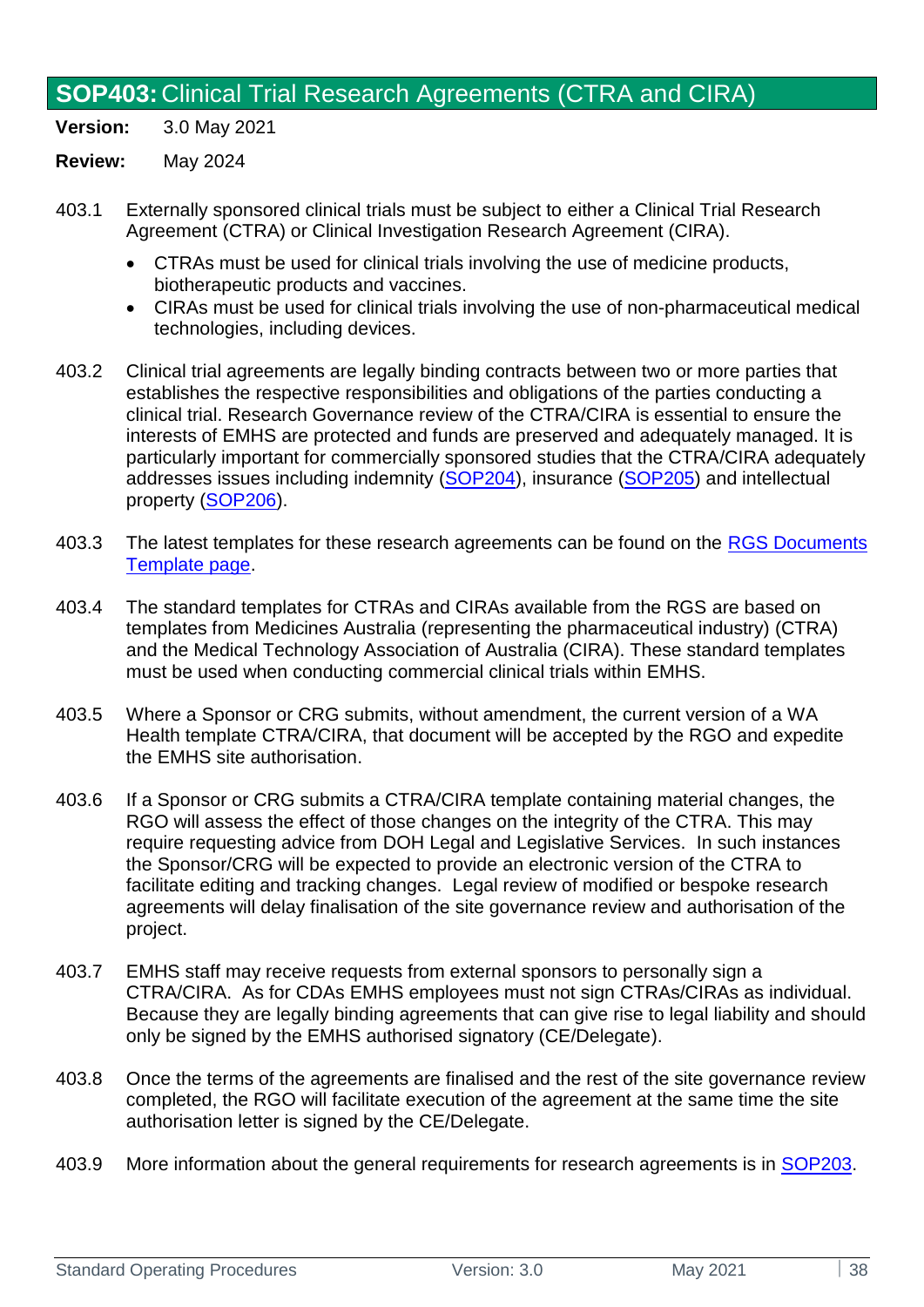# **SOP404:**TGA notification / approval (CTN/CTA)

**Version:** 3.0 May 2021

- 404.1 The [Therapeutic Goods Administration \(TGA\)](https://www.tga.gov.au/) is responsible for regulating therapeutic goods in Australia. Products for which therapeutic claims are made must be entered into the [Australian Register of Therapeutic Goods \(ARTG\)](https://www.tga.gov.au/australian-register-therapeutic-goods) before they can be supplied in Australia.
- 404.2 Clinical trials involving the use of any medicine, biological or device not entered in the ARTG, or the use of a marketed medicine, biological or device beyond the conditions of its marketing approval, must occur in line with the TGA's [Australian Clinical Trial](https://www.tga.gov.au/resource/australian-clinical-trial-handbook)  [Handbook.](https://www.tga.gov.au/resource/australian-clinical-trial-handbook) A CTN/CTA is required when using:
	- A product not entered on the [ARTG,](https://www.ebs.tga.gov.au/) including any new formulation of an existing product or any new route of administration; or
	- A registered or listed product outside the conditions of its marketing approval.
- 404.3 Clinical trials using unapproved therapeutic goods must occur under the Clinical Trial Approval (CTA) scheme (previously Clinical Trial Exemption scheme) or Clinical Trial Notification (CTN) scheme.
- 404.4 The choice of which scheme to use (CTN or CTA) lies firstly with the trial sponsor and then with the Lead HREC (except for certain Class 4 biologicals, which must be approved under the CTA scheme). For more information on which scheme a project may come under, see the [Australian Clinical Trial Handbook](https://www.tga.gov.au/resource/australian-clinical-trial-handbook) or [contact the TGA.](https://www.tga.gov.au/contact-tga) Most clinical trials that are conducted within EMHS use the CTN scheme.
- 404.5 The EMHS RGO will assist the Site PI/Delegate to ensure a CTN/CTA is in place and confirm that a CTN/CTA reference number has been provided for the trial. Enrolment of patients into the trial cannot occur until the CTN reference number has been provided and so is usually a requirement for the site authorisation to be finalised by the CE/Delegate.
- 404.6 The trial sponsor is responsible for correspondence with the TGA, as per the Australian Clinical Trial Handbook. Where EMHS is the sponsor, these responsibilities lie with the CPI/EMHS Site PI. Where EMHS is the sponsor the Site PI is responsible for contacting the EMHS Research Hub to request a user ID, drafting of the CTN and paying the fee. The EMHS RGO is responsible for requesting access for the PI, submitting the CTN to the TGA and forwarding the invoice to the PI for payment.
- 404.7 Conducting a clinical trial under the CTN scheme requires the approval of a HREC. The Sponsor of the clinical trial must be an Australian entity i.e. they must have a registered ABN.
- 404.8 The TGA has an online system for the submission of CTN/CTX at [TGA's website](https://www.tga.gov.au/form/ctn-scheme-forms).
- 404.9 At the time the CTN online form is submitted to the TGA the email confirmation should be forwarded to the EMHS Research Hub via email.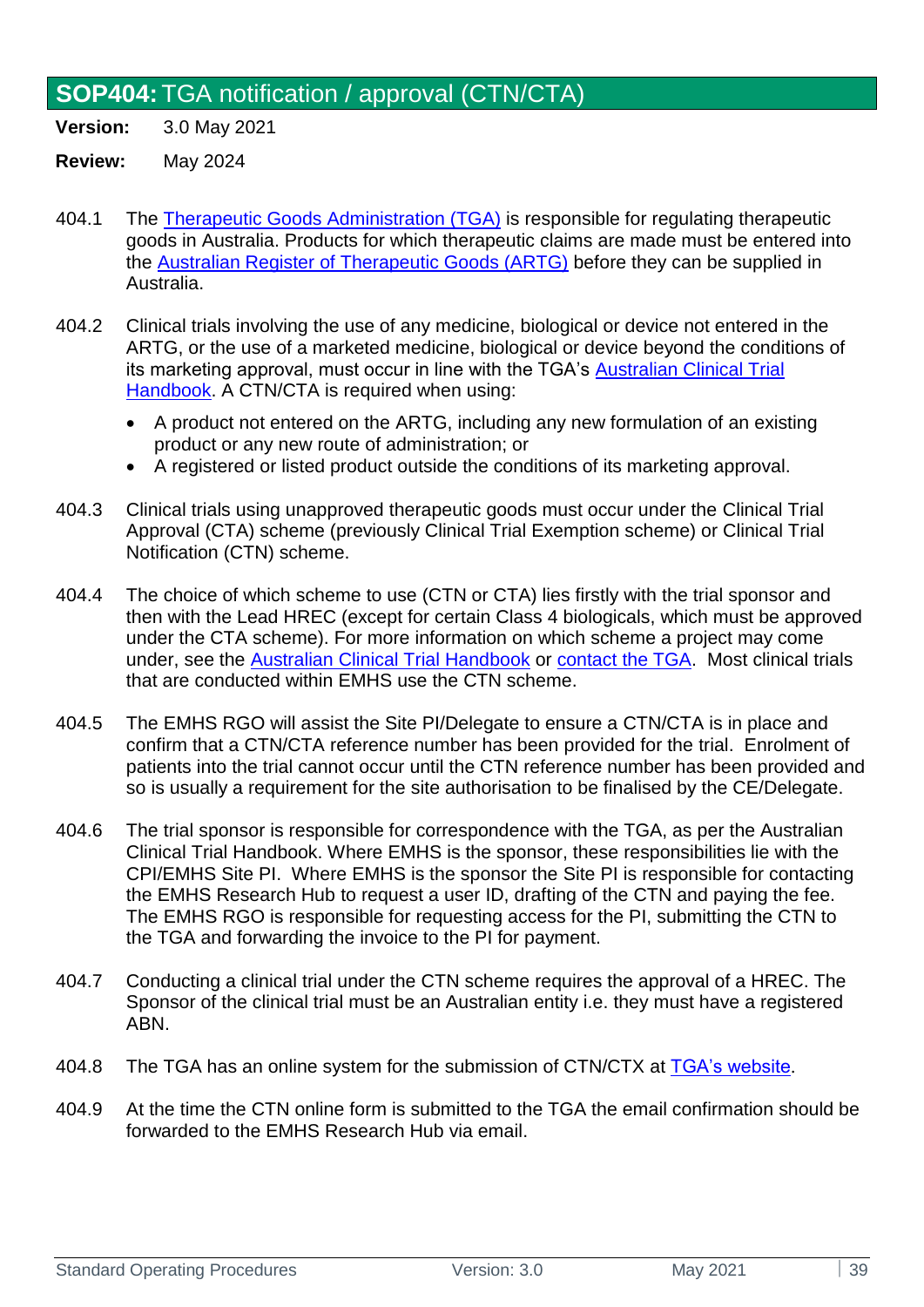# **SOP405:** Clinical trial registration

**Version:** 3.0 May 2021

- 405.1 The International Committee of Medical Journal Editors (ICMJE) member journals require registration in a public trials registry as a condition of consideration for publication. Registration must be completed prior to recruitment commencing. For more information on criteria for registration, see the ICMJE website.
- 405.2 Trial registration is also important for participant recruitment. Registration allows people interested in participating in a clinical trial to search for relevant clinical trials on a single website. Registration also assists health professionals to identify relevant trials for their patients.
- 405.3 The two most widely used trials registries are:
	- [Australian New Zealand Clinical Trials Registry](http://www.anzctr.org.au/Default.aspx)
	- [Clinicaltrials.gov](http://www.clinicaltrials.gov/)
- 405.4 In addition to registering a trial as early as possible, and prior to recruitment, the CPI should ensure information such as contact details and trial status is kept up-to-date.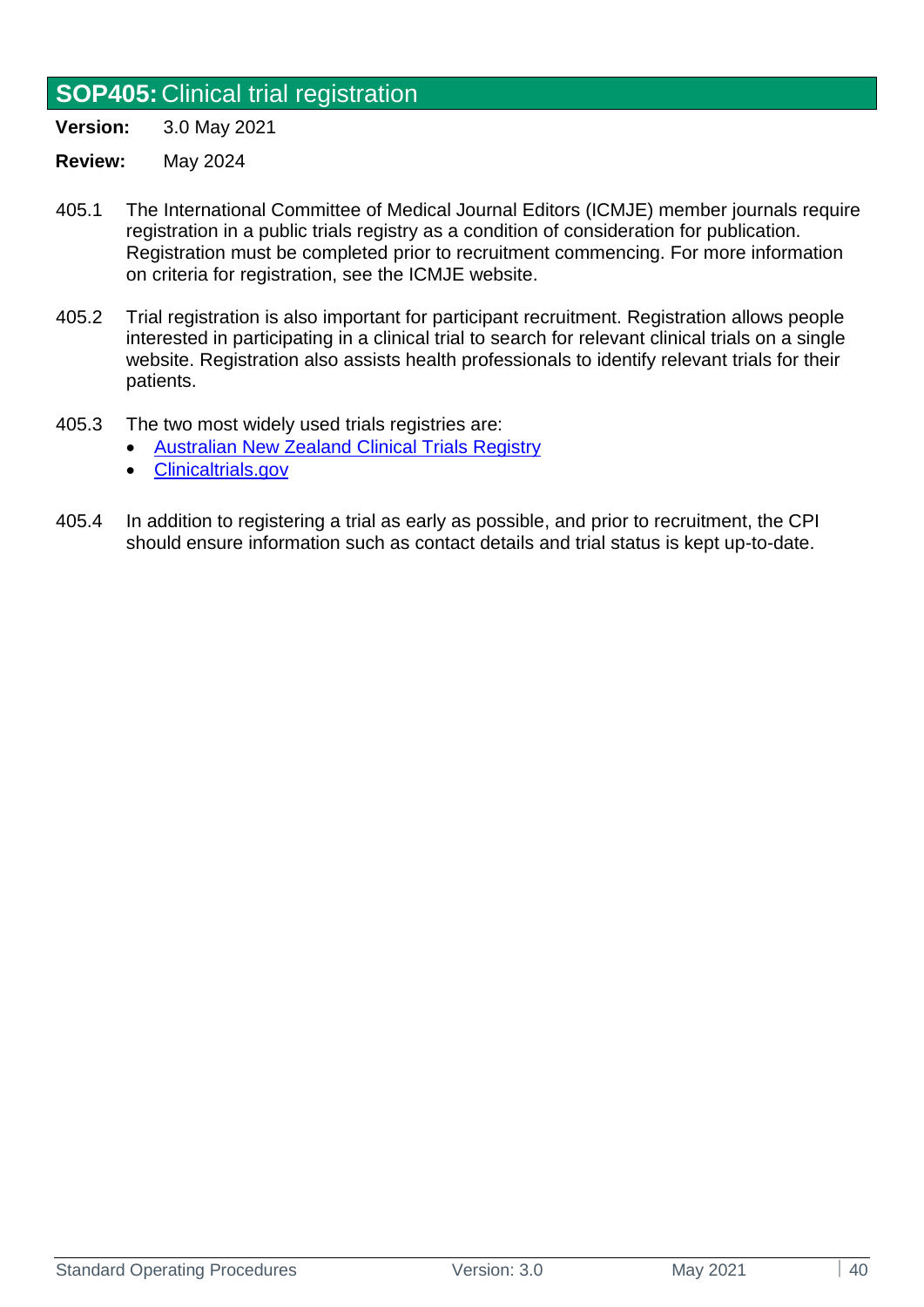# **SECTION 5: PROJECT MONITORING**

## <span id="page-40-0"></span>**SOP501:**Overview of project monitoring

**Version:** 3.0 May 2021

- 501.1 All approved and authorised research projects must be monitored by the Lead HREC, Specialist HREC (if applicable) and RGO(s) for all site/s throughout the lifetime of the project, in line with the [National Statement Chapter 5.5](https://www.nhmrc.gov.au/about-us/publications/national-statement-ethical-conduct-human-research-2007-updated-2018#toc__1826) and the [Australian Code for the](https://www.nhmrc.gov.au/about-us/publications/australian-code-responsible-conduct-research-2018)  [Responsible Conduct of Research.](https://www.nhmrc.gov.au/about-us/publications/australian-code-responsible-conduct-research-2018)
- 501.2 Monitoring ensures the research is conducted in line with the approved/authorised protocol and any special conditions required by the Lead HREC and/or site/s, as well as ensures any amendments to the project are approved by the Lead HREC and site/s prior to being implemented.
- 501.3 Routine monitoring consists of ethical and site review and approval/acknowledgement of:
	- Safety Reports see [SOP502](#page-41-0)
	- Amendments see [SOP503](#page-43-0)
	- Progress Reports see [SOP504](#page-44-0)
	- Final Reports see [SOP505](#page-46-0)
- 501.4 All monitoring submissions must be made via the [Research Governance Service \(RGS\)](https://rgs.health.wa.gov.au/Pages/Home.aspx) under the Monitoring Tab in the project workspace.
- 501.5 On-site monitoring by sponsors and audits by the EMHS Research Hub ([SOP509](#page-50-0)) are also used to monitor specific projects and to randomly review the conduct of research in the service to inform planning, educational initiatives and priorities and to ensure a high standard of research conduct is being maintained.
- 501.6 EMHS researchers must understand and attend to all monitoring requirements over the lifetime of their project. Failure to comply with monitoring obligations, such as submitting annual progress reports, meeting safety reporting timelines or implementing protocol amendments prior to obtaining ethical approval and site authorisation, can result in consequences including suspension of ethical approval or site authorisation [\(SOP506\)](#page-48-0).
- 501.7 All Section 5 SOPs are written in accordance with:
	- Chapter 5.5 of the [National Statement](http://www.nhmrc.gov.au/guidelines/publications/e72)
	- [RPH HREC Terms of Reference](https://emhs.health.wa.gov.au/-/media/HSPs/EMHS/Documents/Research/hrec-terms-of-reference.pdf)
	- [NHMRC Safety monitoring and reporting in clinical trials involving therapeutic goods](https://www.nhmrc.gov.au/about-us/publications/safety-monitoring-and-reporting-clinical-trials-involving-therapeutic-goods)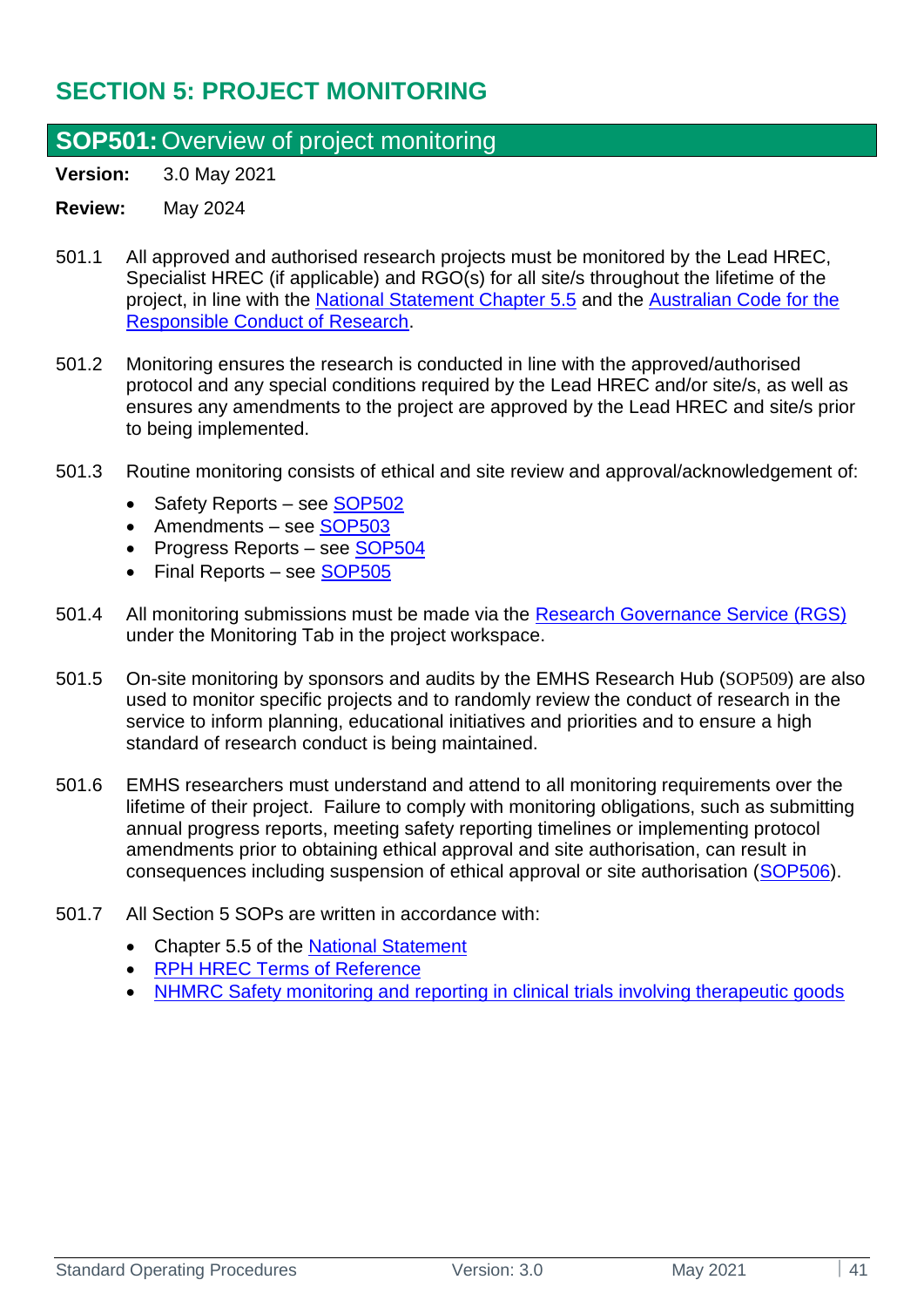### <span id="page-41-0"></span>**SOP502:**Safety reports

**Version:** 3.0 May 2021

#### **Review:** May 2024

- 502.1 Safety reports must be received by the RGO(s) and HREC Coordinator of the Lead and Specialist (if applicable) HREC via the RGS when an individual Adverse Event (AE) occurs, as per the National Statement.
- 502.2 Individual events that require the submission of a safety report in the RGS are:
	- Serious Breaches of protocol
	- Significant Safety Issues (SSI)
	- Sudden Unexpected Serious Adverse Reactions (SUSAR)
	- Unanticipated Serious Adverse Device Effect (USADE)
- 502.3 These events are defined in the [NHMRC Safety monitoring and reporting in clinical trials](https://www.nhmrc.gov.au/about-us/publications/safety-monitoring-and-reporting-clinical-trials-involving-therapeutic-goods)  [involving therapeutic goods](https://www.nhmrc.gov.au/about-us/publications/safety-monitoring-and-reporting-clinical-trials-involving-therapeutic-goods) guide. It is essential that all EMHS clinical trial Site PIs and Delegates (Trial Coordinators) understand safety reporting requirements and ensure they follow the NHMRC Guide that is designed to ensure only potentially serious and consequential safety events are reported, and none of these are missed.
- 502.4 On receipt of a safety report:
	- If submitted to the RPH HREC and urgent, the Ethics Coordinator will forward the report to the HREC Chair and any other relevant HREC members
	- The Coordinator will assign the report to the next HREC meeting
	- The HREC will review or note the report, even if review has been expedited out-ofsession prior to the meeting
	- The Coordinator will notify the CPI of the outcome of the HREC review, if relevant
	- The RGO will review the report (in concert with the HREC Coordinator if applicable)
	- The RGO will notify the PI of the outcome of the RGO review.

The order of these items depends on the origin of the safety report and the location of the HREC.

- 502.5 Review of a safety report may include the following actions by the HREC and/or the RGO:
	- Acknowledging receipt of report
	- Noting of the event
	- Referral to an HREC subcommittee for advice
	- Immediate request for additional information
	- Immediate suspension of ethical approval and/or site authorisation
	- Immediate discontinuation of ethical approval and/or site authorisation
	- other action as recommended by the HREC or CE/delegate.
- 502.6 If additional information is required, the CPI/PI/Delegates will be contacted directly and expeditiously, although the additional information will need to be recorded in RGS as well.
- 502.7 Where the HREC or RGO considers that the project requires immediate suspension or discontinuation of the ethical approval and/or site authorisation, the HREC/RGO must immediately notify the CPI/PI and sponsor, and the relevant EMHS CE/Delegate to action this. Notification must be made in RGS, including updating the project's ethical and/or site approval status.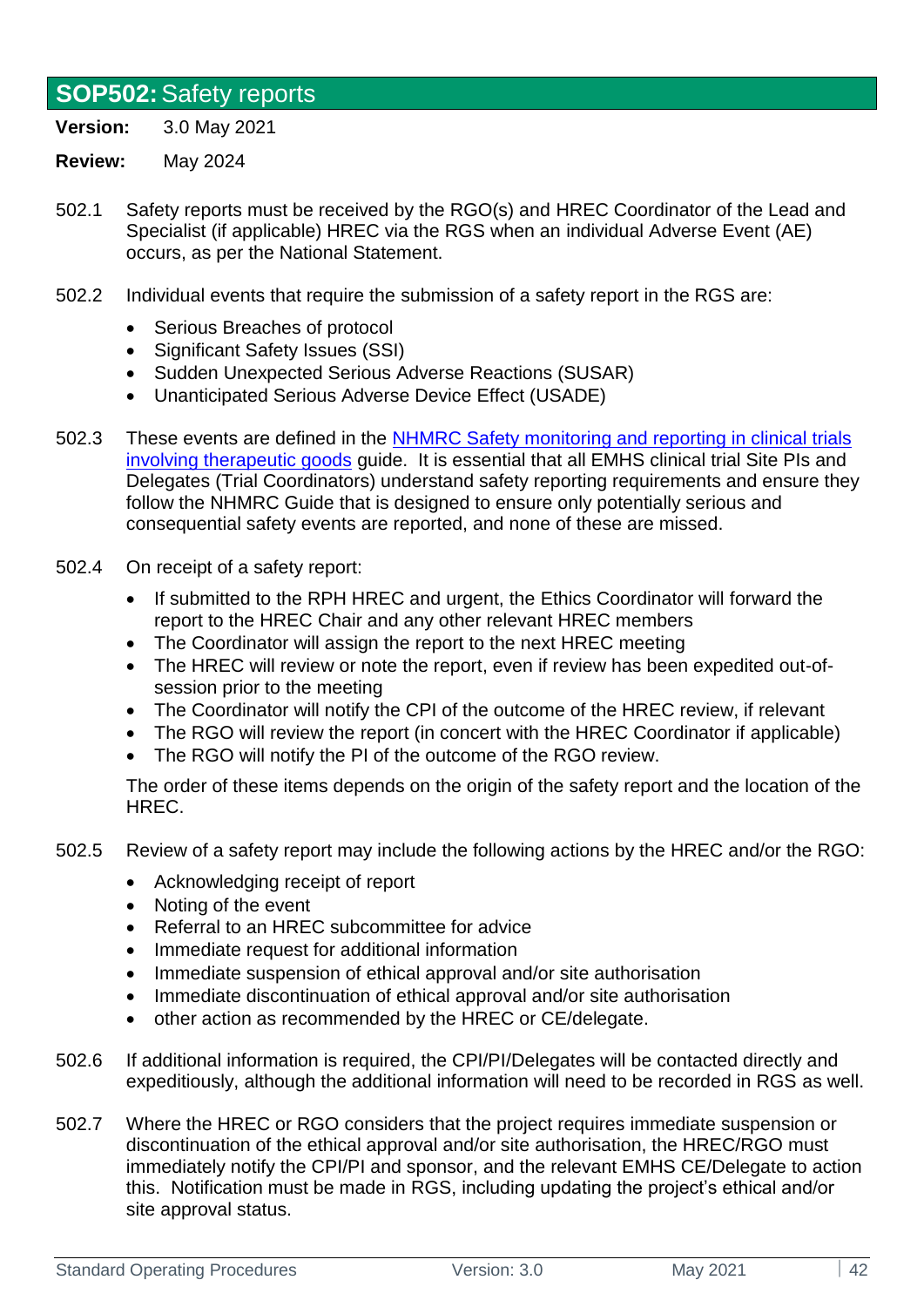- 502.8 **Annual Safety Report:** For research projects with a protocol mandated intervention (generally clinical trials), the following must be provided at least annually to the HREC and RGO(s):
	- Annual safety report including sponsor comments detailing any planned actions based on the reports.
	- Current approved product information (e.g. Investigator's Brochure, IB), if appropriate.
	- Executive summary from the Data Safety Monitoring Board (DSMB) or equivalent if appropriate.
	- Any other reports consistent with TGA Good Clinical Practice Guidelines.
- 502.9 IB updates, aggregate safety reports and DSMB meeting minutes provided to EMHS sites during an annual reporting period which state that the risk/benefit analysis for the investigational drug/device is unchanged and that no amendments to the trial protocol are required should not be submitted to the RPH HREC or the EMHS site(s) ad hoc. Instead, this data should be summarised in the annual safety report.
- 502.10 Review of annual safety reports will follow the procedure in SOP502.4 and SOP502.5.
- 502.11 As part of ethical review, HRECs must ensure that research projects involving an intervention have a Data Safety Monitoring Board (DSMB) or equivalent, as per the National Statement and [NHRMC Data Safety Monitoring Boards \(DSMBs\).](https://www.australianclinicaltrials.gov.au/sites/default/files/content/For%20researchers/Data%20Safety%20Monitoring%20Boards_1.pdf) The DSMB/equivalent's function and responsibilities must be described in the project protocol.
- 502.12 A DSMB/equivalent executive summary should be submitted to the HREC as part of the annual safety report.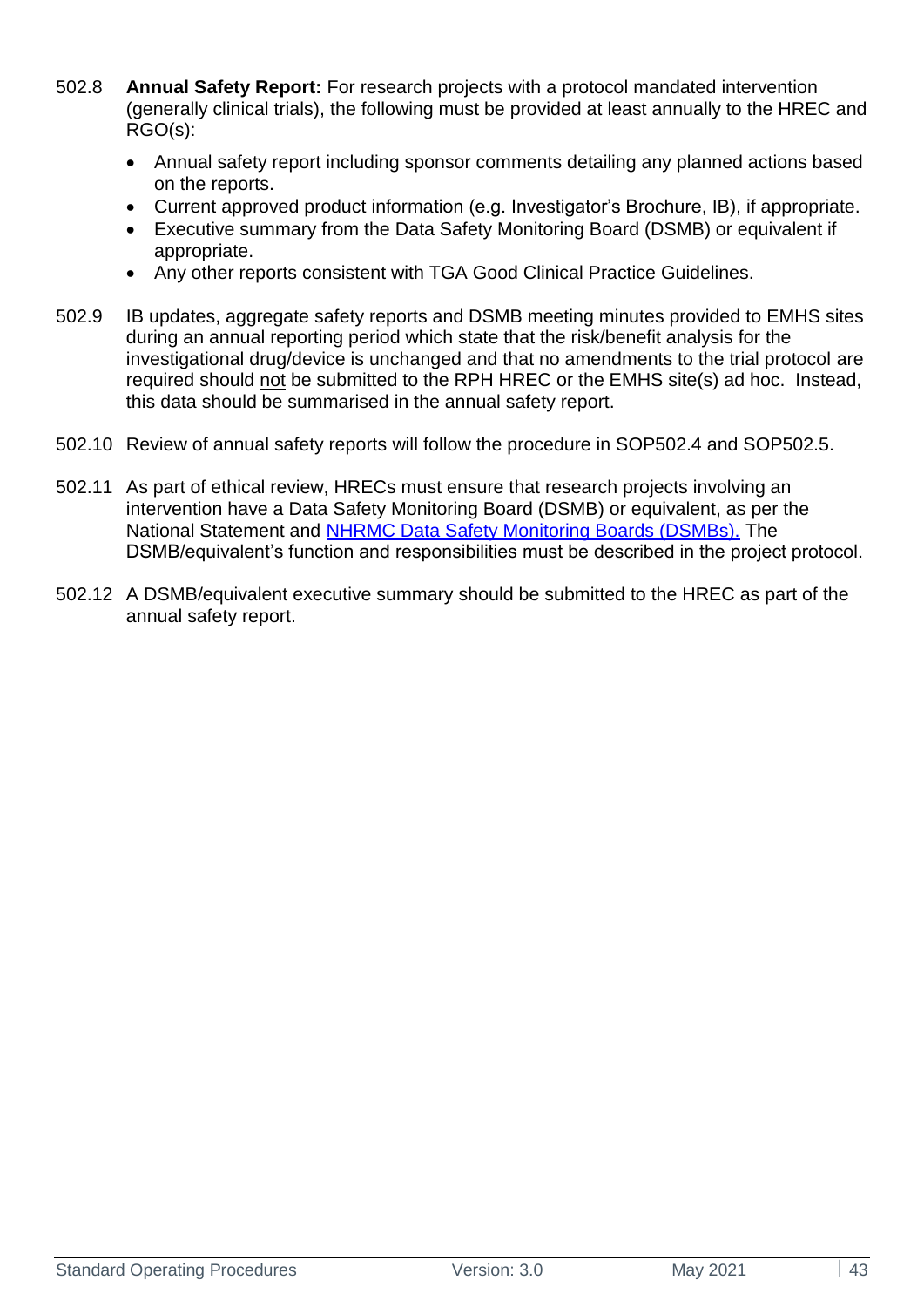### <span id="page-43-0"></span>**SOP503:**Amendments

**Version:** 3.0 May 2021

- 503.1 Changes to a project, including amendments to the protocol and study documents or the addition of sites must be approved by the Lead HREC and authorised by the site via an Amendment Form submitted in the RGS, prior to being implemented. Exceptions to this are changes that only involve administrative aspects of the project and changes that are urgently required to eliminate hazards to participants.
- 503.2 Amendments to the conduct of the project that have potential ethical or scientific implications must be submitted as an **Amendment Form** which is first submitted to the HREC, and when approved, submitted to the RGO(s).
- 503.3 Amendments to the conduct/administration of the project that have potential site implications, including budgetary changes, but no ethical or scientific implications, must be submitted using a **Governance Only Amendment Form** to the RGO(s) for review.
- 503.4 Additional EMHS sites can be added to the ethical approval for a project approved by a WA Health HREC via submission of an Amendment Form in the RGS. Addition of a new EMHS site to a project with ethical approval by a non-WA Health HREC under the NMA must be completed by following the HRECs processes.
- 503.5 Amendment Forms must include a plain language summary of the nature of, and reasons for, the changes. Tracked and clean copies of any amended documents must be submitted for clarity and to aid the efficient review of the request.
- 503.6 When submitting a Governance Only Amendment Form, evidence of the HREC approval must be included if the Lead HREC is not a WA Health HREC.
- 503.7 Amendments that are submitted to the HREC and/or RGO(s) will be reviewed and the investigator(s) notified of the outcome after the HREC meeting or site review. The RGO will review then recommend the amendment for authorisation by the CE/Delegate.
- 503.8 The outcome of the review may be approved/authorised or additional information requested. The outcome of the review will be sent to the CPI/PI via the RGS. Approved/authorised amendments may be implemented. If additional information is required, a revised Amendment Form must be submitted.
- 503.9 Once the amendment is approved the EMHS Research Hub will issue approval letters via the RGS.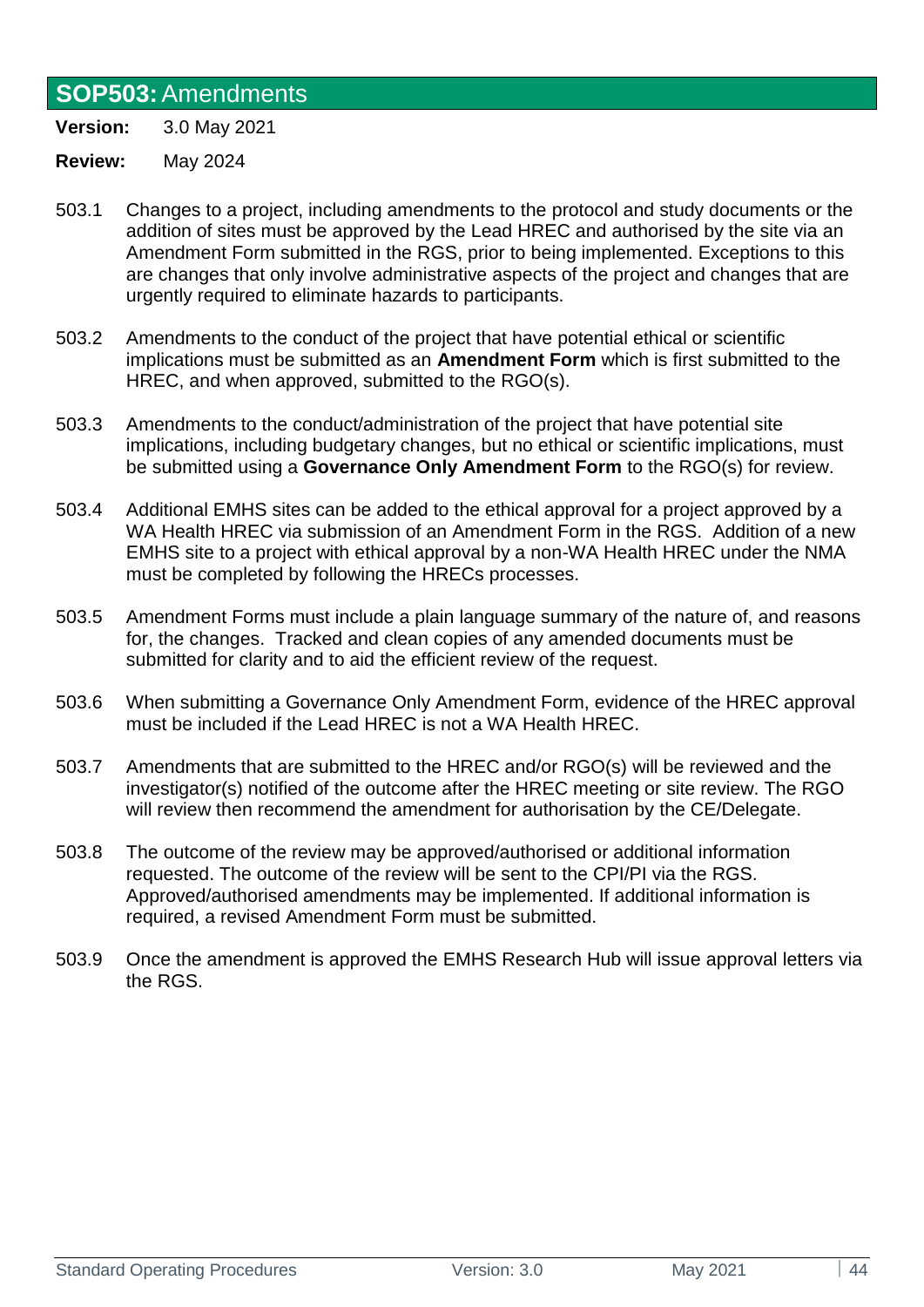# <span id="page-44-0"></span>**SOP504:**Progress reports

**Version:** 3.0 May 2021

- 504.1 Continuation of ethical approval and site authorisation is contingent upon receipt of annual progress reports.
- 504.2 Once site authorisation has been granted by EMHS the Site Principal Investigator (PI) is required to submit, as a minimum, an annual progress report for each EMHS site/s via the RGS. If the RPH HREC is the reviewing HREC, the project Coordinating Principal Investigator (CPI) is required to submit an annual project progress report to the HREC.
- 504.3 Progress reports to the HREC are due on the anniversary of the HREC approval.
- 504.4 When finalising EMHS site authorisations, the reviewing RGO will endeavour to align the site progress report due date with the HREC report due date (regardless of which HREC has approved the project) to harmonise reporting timelines and reduce the administrative burden on the Site PI/Delegate.
- 504.5 The RGS progress report template includes fields covering:
	- A summary of project progress and any difficulties/challenges
	- Participant recruitment
	- Data collection and storage
	- Adverse events (SAE's, SUSAR, SAR, SADR) and any changes arising from these events, including a summary of amendments during the year
	- If multi-site, site specific recruitment numbers and progress
	- Personnel changes
- 504.6 Progress reports submitted to the RPH HREC are processed in RGS by the Administrative Officer (AO) and summarised by the AO and Ethics Coordinator for tabling at the next available HREC meeting. If the report contains information that might be of concern (significant delays in commencing research; concerns about participant safety or data security) this is raised with the HREC Chairperson prior to the meeting.
- 504.7 Receipt of reports and confirmation of review by the HREC is acknowledged via an RGS letter completed by the AO.
- 504.8 Progress reports submitted for EMHS sites are processed by the AO. If the reports contain information that might be of concern relating to the conduct of the project at the site, this is taken to the EMHS Research Manager (RM) for review and possible escalation to the relevant Executive Director.
- 504.9 Receipt of site reports is acknowledged via an RGS letter completed by the AO.
- 504.10 The RGS sends automatic email reminders to the CPI and PI, and their delegates, *6 weeks* prior to progress report due dates.
- 504.11 Overdue progress reports can lead to a project's ethical approval or site authorisation being halted temporarily. The Research Hub actively monitors report due dates to assist researchers to meet their monitoring obligations.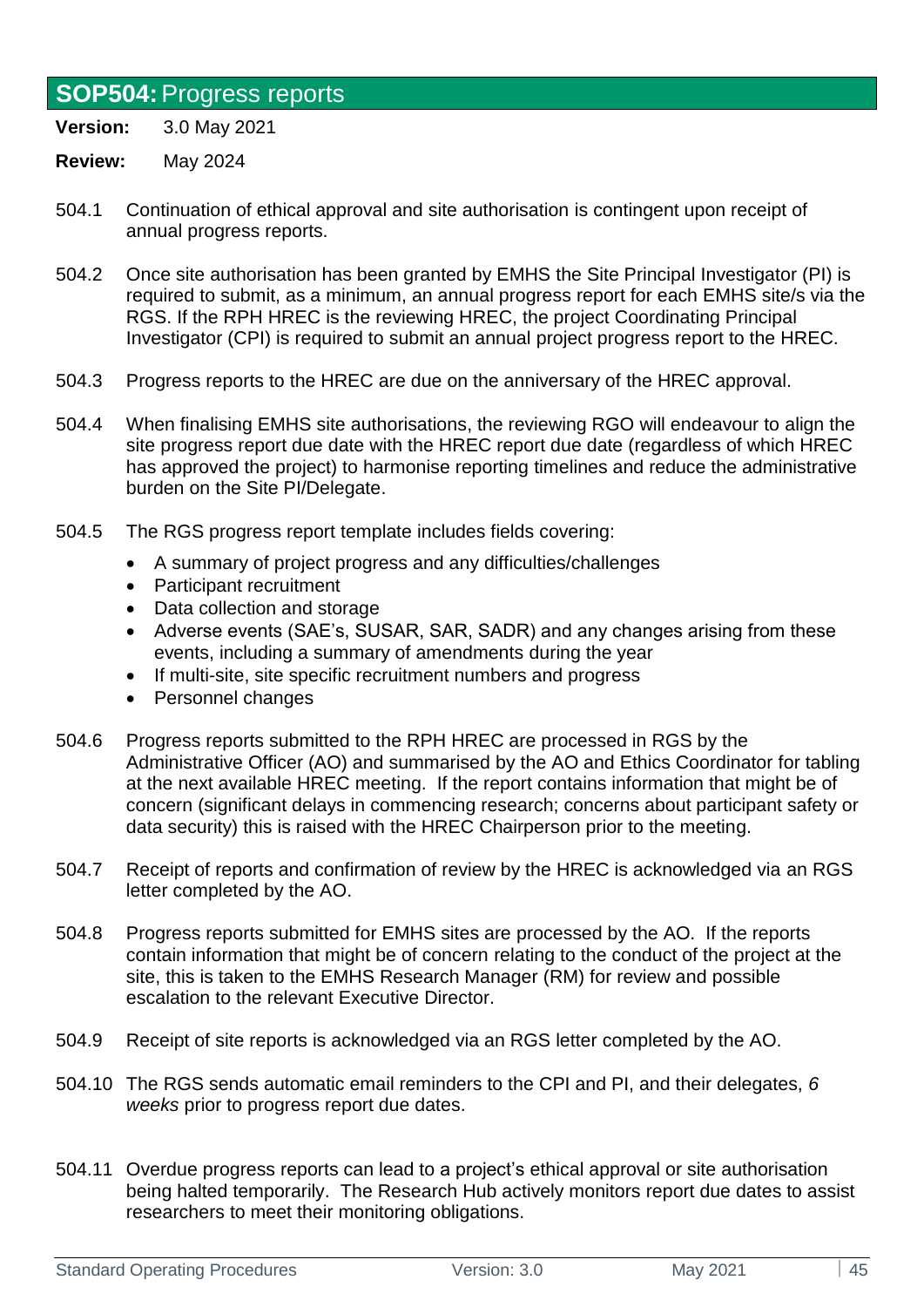- 504.12 The AO will track pending and overdue progress reports for both EMHS sites and the RPH HREC using the Research Hub Project Tracker, reconciling this with reports as they are submitted in the RGS.
- 504.13 When a progress report becomes overdue, the AO will:
	- Email the responsible person (CPI or PI) and their delegate/s requesting that the report is submitted in RGS as soon as possible and offering assistance if required.
	- If a report has not been submitted within 7 days, the AO will phone the responsible person re-iterating the need to submit a report and offering assistance.
	- If a report has not been submitted after a further 3 days, the AO will inform the RM who will again phone the responsible person. The RM will explain that if the required report is not submitted within 24 hours, a recommendation will be made:
		- $\frac{1}{2}$  To the relevant Executive Director that the Site Authorisation be 'temporarily halted' (suspended) (for a site progress report).
		- o To the RPH HREC Chairperson that the ethical approval be 'temporarily halted' (suspended) (for a project progress report).
- 504.14 If the decision is made by the Executive Director or RPH HREC Chairperson to suspend the ethical or site approval, a letter to this effect will be sent to the CPI/PI via RGS. The processes in [SOP506](#page-48-0) will be followed.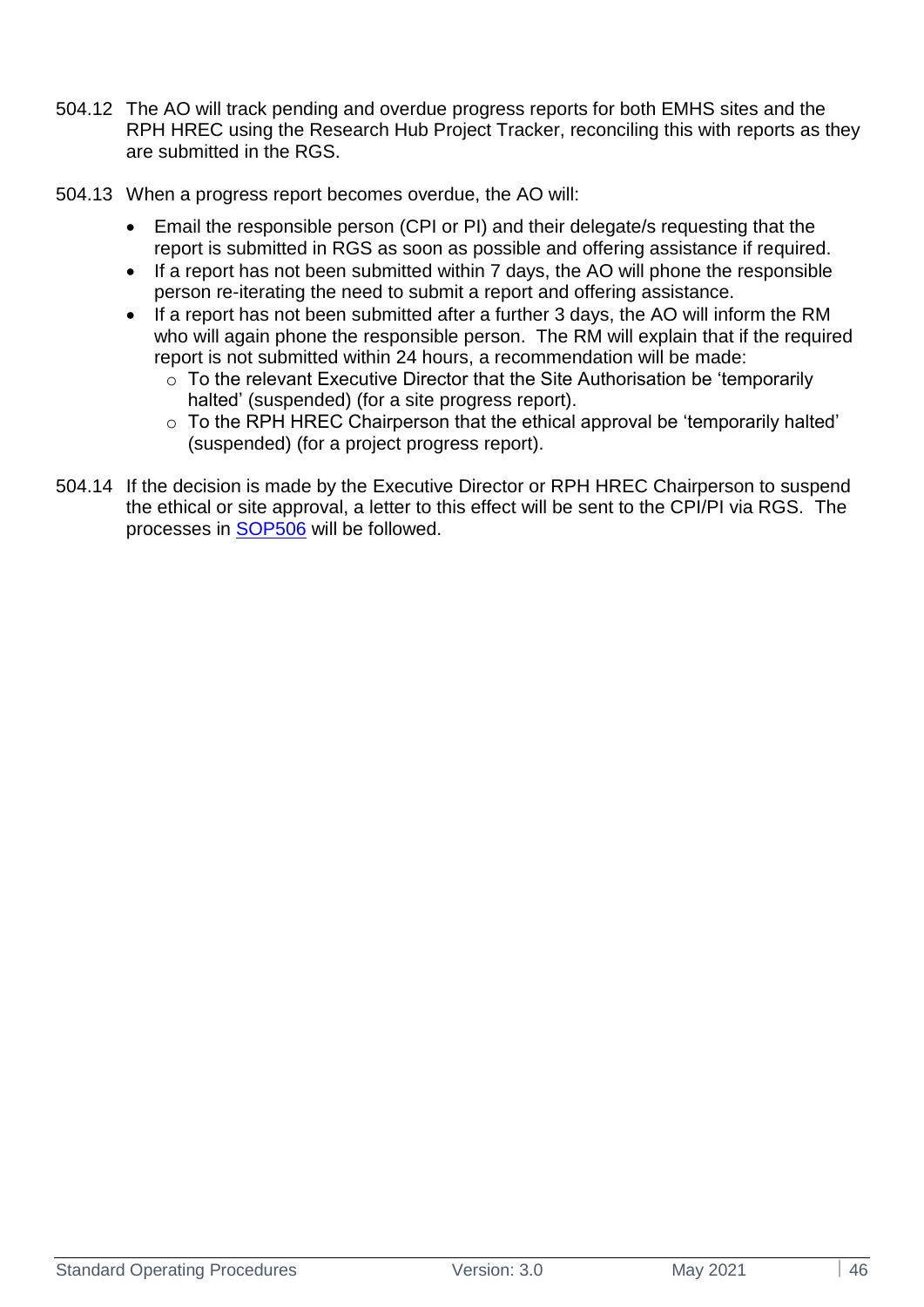## <span id="page-46-0"></span>**SOP505:**Final reports

**Version:** 3.0 May 2021

- 505.1 Once a research project has been completed, the site Principal Investigator (PI) must submit a final site report to the relevant research governance office. Once all sites have reviewed and acknowledged the final report and changed their site status in the RGS to 'closed', the Coordinating Principal Investigator (CPI) must submit a final project report to the Lead HREC.
- 505.2 The RGS final report template includes fields covering:
	- A summary of the project's progress to completion and if was as planned
	- A statement regarding whether the broad aims of the project have been met
	- If available, results or publications arising from the project
	- Any examples of how the findings have been translated into practice
	- A summary of participant recruitment
	- A description of the collection and storage of data and, if applicable, the conditions under which data will be retained.
- 505.3 Final reports submitted to the RPH HREC are processed in RGS by the Administrative Officer (AO) and summarised by the AO and Ethics Coordinator for tabling at the next available HREC meeting. If the report contains information that might be of concern (e.g., failure to meet aims, inability to recruit enough participants or early termination) this is raised with the HREC Chairperson prior to the meeting and flagged in the tabled papers.
- 505.4 Receipt of reports and confirmation of review by the HREC is acknowledged via an RGS letter completed by the AO.
- 505.5 Final reports submitted for EMHS sites are processed by the AO. If the reports contain information that might be of concern relating to the conduct of the project at the site, this is taken to the EMHS Research Manager (RM) for review and possible escalation to the relevant Executive Director.
- 505.6 Receipt of site final reports is acknowledged via an RGS letter completed by the AO.
- 505.7 Preparation of final reports is prompted by the researchers themselves when they determine that they have completed the project. However, there are situations where the EMHS Research Hub may become aware of overdue final site or HREC reports:
	- Final site reports have been submitted for non-EMHS sites but not for EMHS sites and/or the RPH HREC (as reviewing HREC).
	- All sites have been closed but a final project report has not been submitted to the RPH HREC.
- 505.8 The Research Hub actively monitors projects to assist researchers to meet their monitoring obligations, including when closing out projects.
- 505.9 The AO will track and respond to overdue final reports as they become evident.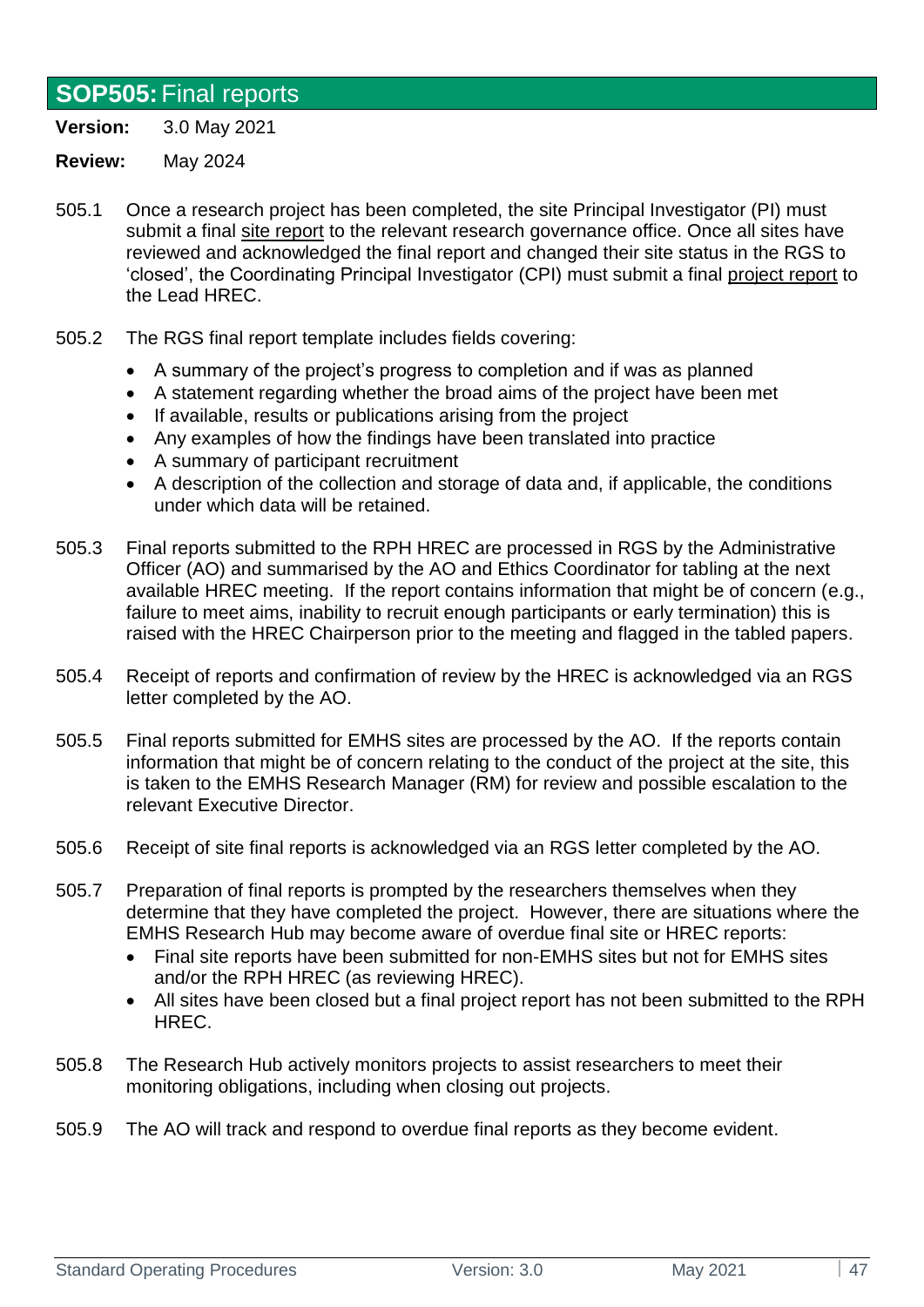505.10 When a final report is overdue, the AO will:

- Email the responsible person (CPI or PI) and their delegate/s requesting that the report is submitted in RGS as soon as possible and helping if required.
- If a report has not been submitted within 7 days, the AO will phone the responsible person re-iterating the need to submit a report and helping.
- If a report has not been submitted after a further 3 days, the AO will inform the RM who will again phone the responsible person and offer support to ensure the final report is submitted.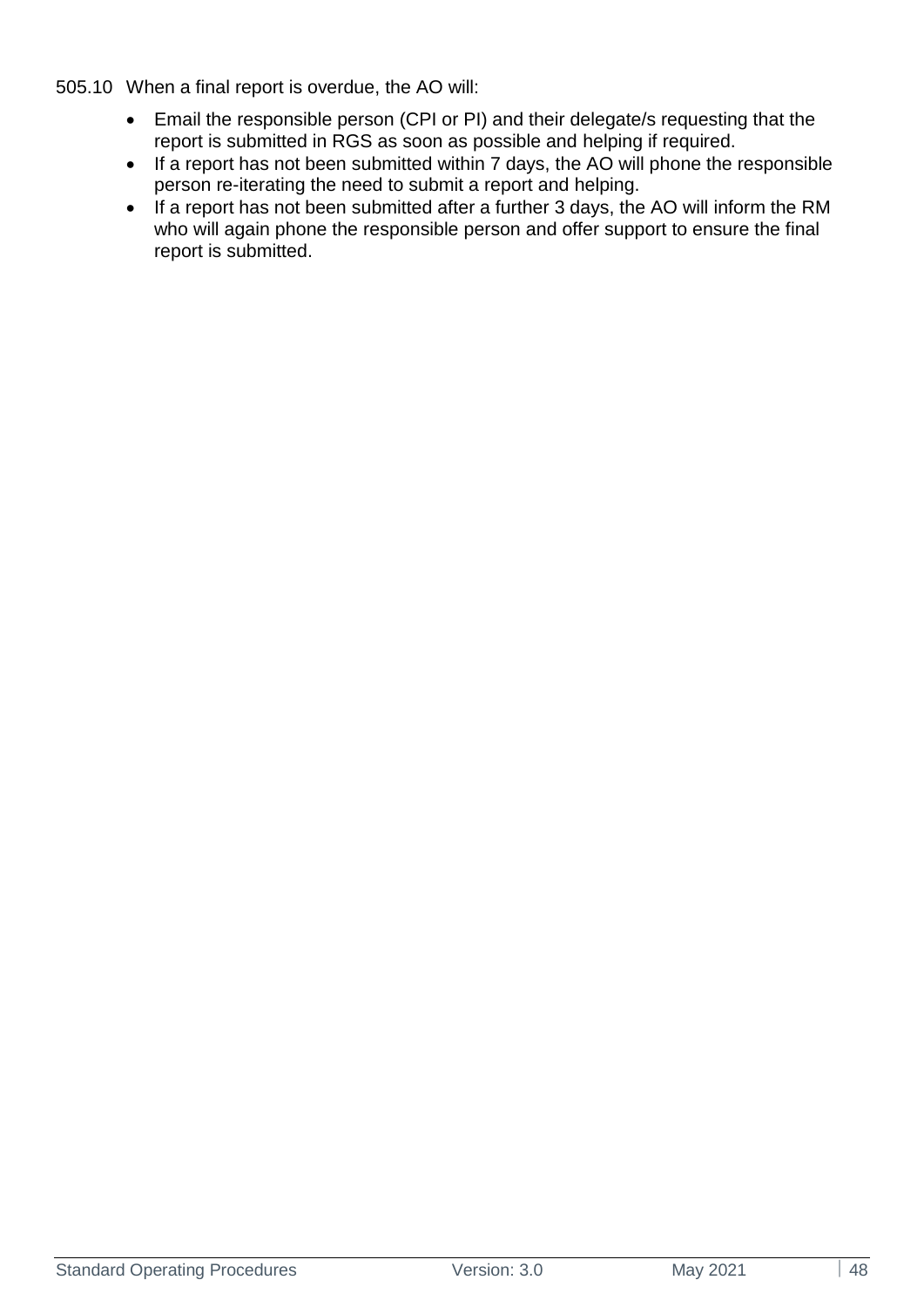### <span id="page-48-0"></span>**SOP506:**Suspension of a project

**Version:** 3.0 May 2021

- 506.1 Research projects may be suspended by the sponsor, CPI, HREC or site CE/Delegate for any reason, including issues that are identified as part of the monitoring processes described in section.
- 506.2 If the HREC or EMHS site CE/Delegate suspends the project, this decision and reasons for this decision will be communicated to investigators and other relevant parties, along with any recommended actions or conditions required to reactive the project.
- 506.3 If the CPI suspends the project, this decision must be communicated to the HREC and RGO(s) via an amendment or safety report, depending on the circumstances of suspension.
- 506.4 If the RPH HREC or EMHS CE/Delegate suspend approval/authorisation for a project, the CPI/PI will be notified in writing of the reasons for this decision any actions and conditions required to reactivate the project.
- 506.5 Regardless of which party initiated the suspension, primary attention must be given by all parties to the safety and ongoing care of participants (if applicable). The notification via an amendment or safety report must include an explanation of any implications for participants and steps to be taken to mitigate any risks and prevent any adverse outcomes. The process for communicating the suspension to participants must also be explained.
- 506.6 After the period of suspension, the project may either be reactivated or closed (See [SOP508\)](#page-50-1). If a project is to be reactivated, the approval of the Lead HREC and reauthorisation by the EMHS site CE/Delegate must be documented.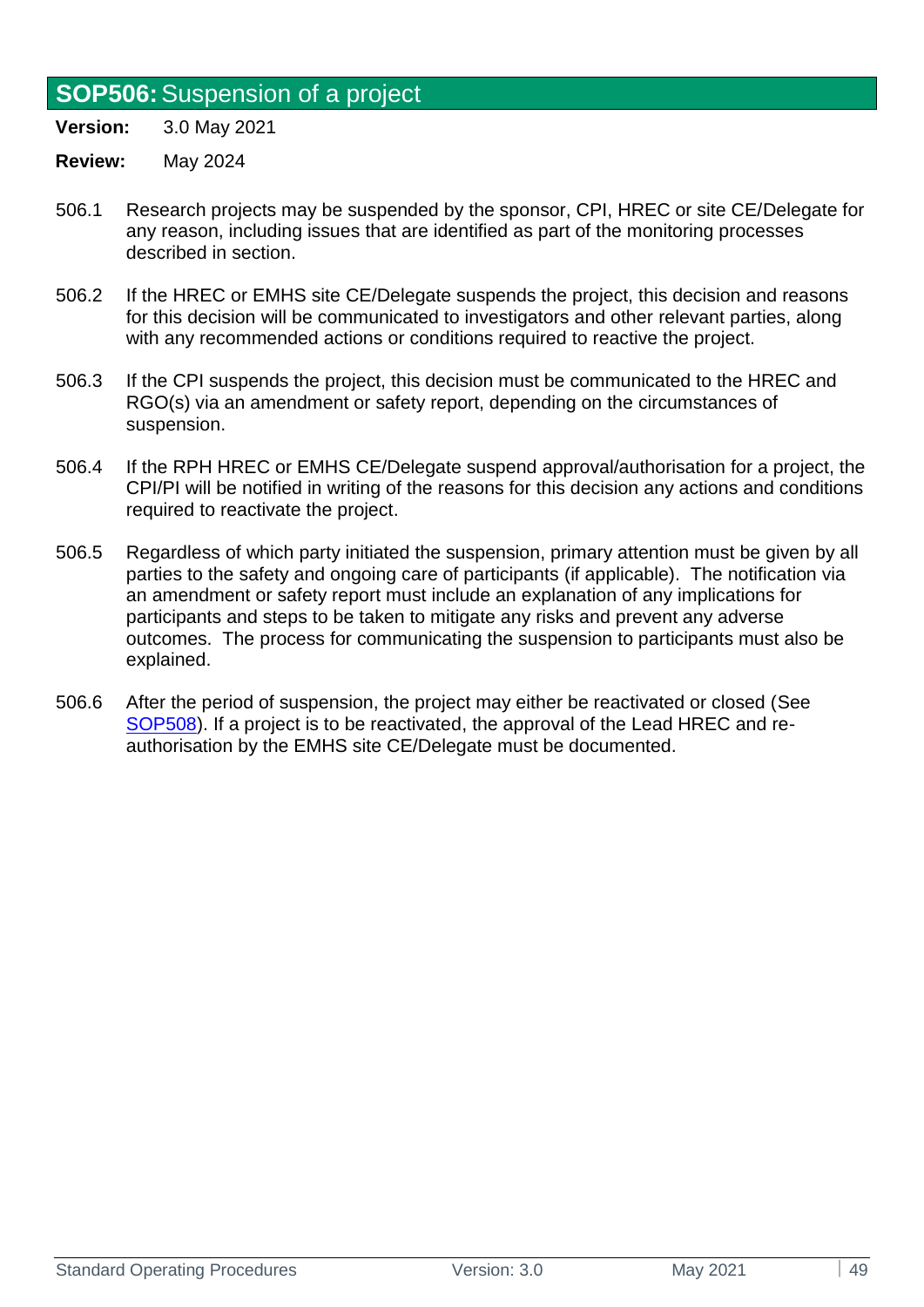## **SOP507:**Early termination of project

**Version:** 3.0 May 2021

- **Review:** May 2024
- 507.1 The HREC(s) and RGO(s) must be notified when a research project is:
	- Prematurely terminated commenced at the site but terminated on ethical, safety, financial or other grounds
	- Suspended commenced at the site but temporarily stopped for any reason
	- Completed ahead of schedule.
- 507.2 Notification, including the reason for early termination, must be submitted to the HREC(s) by the CPI and the RGO by the PI at each site. Wherever possible, the PI must notify research participants if the research project is to be discontinued before the expected date of completion and discuss their ongoing management or care, if applicable.
- 507.3 Any project that is terminated early must submit the site final report to both the HREC and the RGO. Submission of the site final report must only occur after the ongoing management of the participants has been approved by the HREC and RGO, if applicable.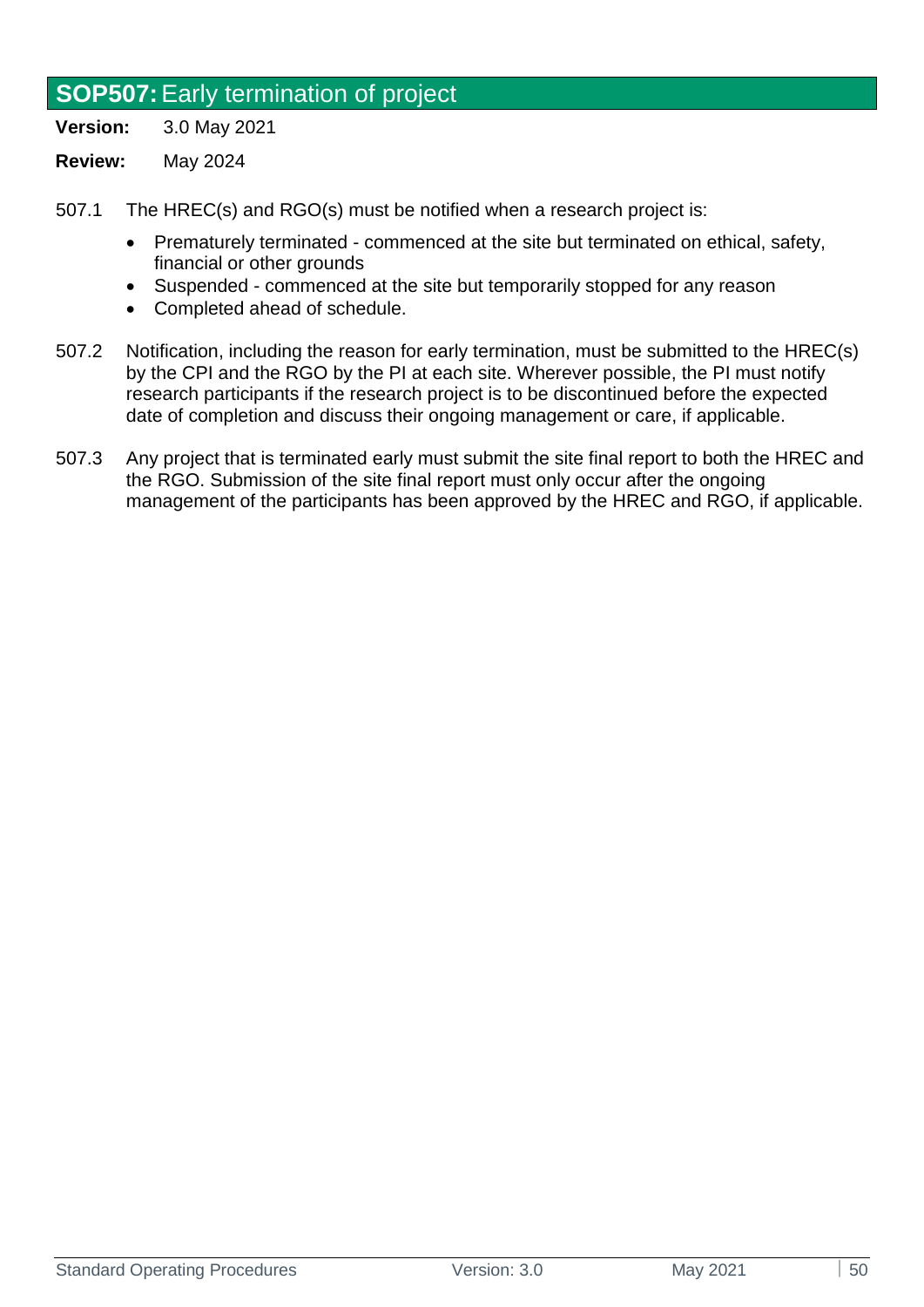### <span id="page-50-1"></span>**SOP508:**Project Completion

**Version:** 3.0 May 2021

- 508.1 When a research project site is closed, the PI is required to notify the RGO via a **Site Final Report** on the RGS.
- 508.2 When a research project is closed at all sites under the HREC's approval, the CPI is required to notify the HREC via a **Project Final Report** in the RGS.
- 508.3 The RGO/EO must validate, review and authorise/approve the Site/Project Final Report before the project is marked as closed in the RGS.
- 508.4 Research findings must be communicated to research participants as required and as per the National Statement. If applicable, the ongoing care of the participants must be considered.
- <span id="page-50-0"></span>508.5 EMHS CPIs/PIs are encouraged to log publications and other outputs, including a description of how the project findings have translated into routine practice, into the Publications Tab in the RGS project workspace.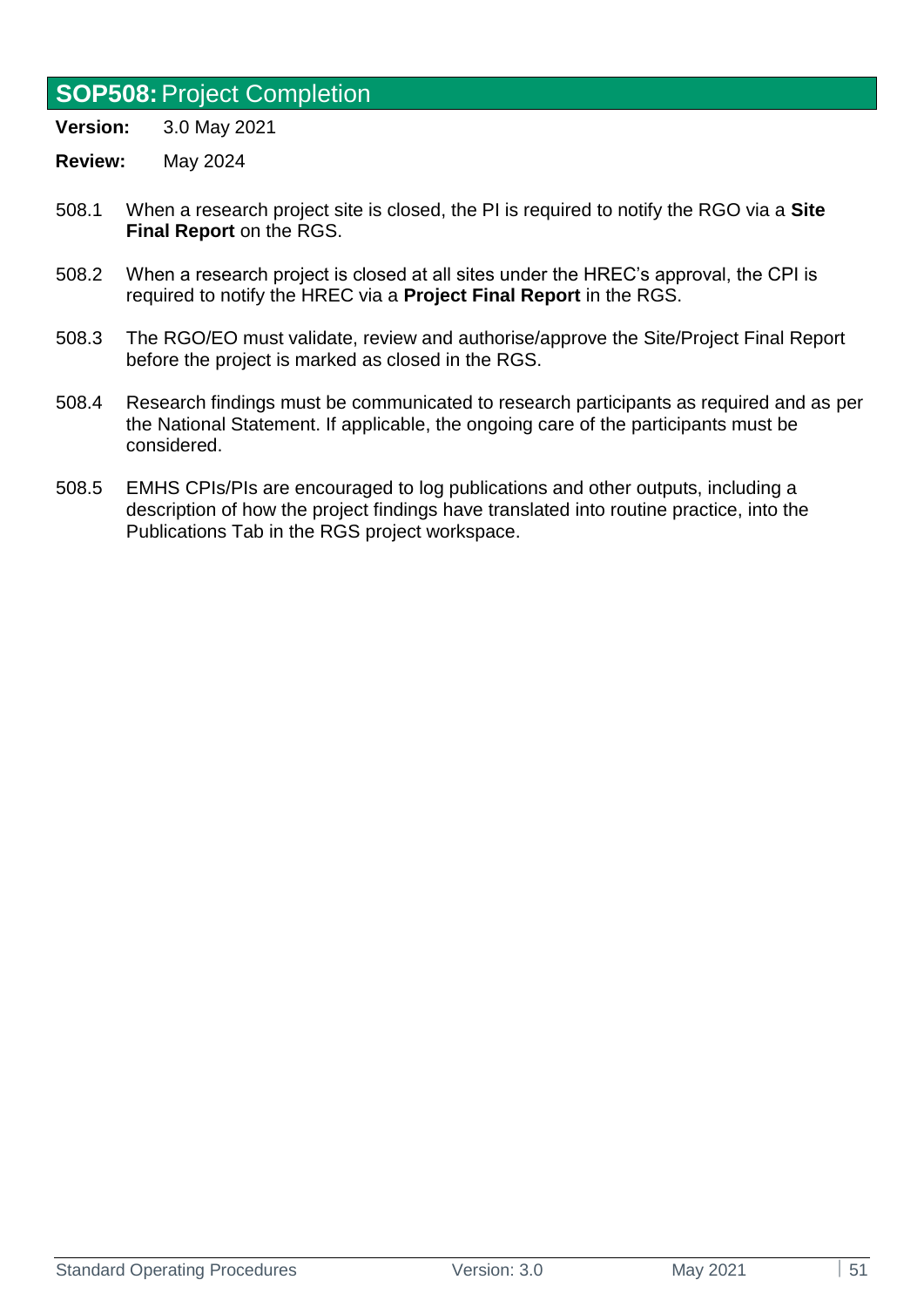## **SOP509:** Research Audit Program

**Version:** 3.0 May 2021

**Review:** May 2024

- 509.1 EMHS strives to achieve excellence in research and part of maintaining this high standard is the regular auditing of selected approved projects. Auditing of approved projects is a necessary component of the overall monitoring of health research and is required of EMHS by the [National Statement.](https://www.nhmrc.gov.au/about-us/publications/national-statement-ethical-conduct-human-research-2007-updated-2018#toc__1826)
- 509.2 The purpose of the EMHS research audit program is to review how research is being conducted, to detect and correct non-compliance with good clinical practice, projectspecific ethical and site conditions, and to identify any practical, logistical or resourcing issues that might be hindering project progress of research projects undertaken with EMHS. The audit program complements routine minimum monitoring of active research projects as described in [SOP501.](#page-40-0)
- 509.3 The specific objectives of the program are:
	- To ensure research is conducted ethically, safely, legally and in compliance with the protocol, conditions of HREC approval and institutional policies and procedures
	- To raise awareness of the requirements of and promote researcher accountability
	- To inform the research education planning and the review of research policies and procedures
	- To ensure that the conduct of research does not compromise the integrity of the results.
- 509.4 The audit program is designed to be collaborative and supportive, with broad, systemic and generalisable learnings guiding research education planning and policy and process reviews.
- 509.5 The EMHS Research Hub audits 5-10 projects each year (5-10% or annual new site authorisations) to provide a snapshot of compliance and capacity across a selected sample of the wide variety of research projects conducted within EMHS. Projects will be selected based on a number of criteria and priority points:
	- Based on the risk-rating applied during the EMHS research governance review to ensure limited auditing capacity is assigned to higher risk/complexity projects
	- To ensure coverage of the full range of project types conducted within each year (i.e., retrospective data; prospective observational; interventional)
	- HREC request for specific monitoring (typically due to the application of special conditions)
	- Random selection
	- Following a complaint (Noting such audits will be conducted in accordance with the complaints handling process).
- 509.6 Audits will be conducted by and RGO, Ethics Coordinator or Research Manager on a rotational basis.
- 509.7 The audit process is fully outlined in the following document:

國 *[EMHS Research Audit Program Guide](https://emhs.health.wa.gov.au/-/media/HSPs/EMHS/Documents/Research/EMHS-Research-Audit-Program-Guide-v10-Dec-2020.pdf)*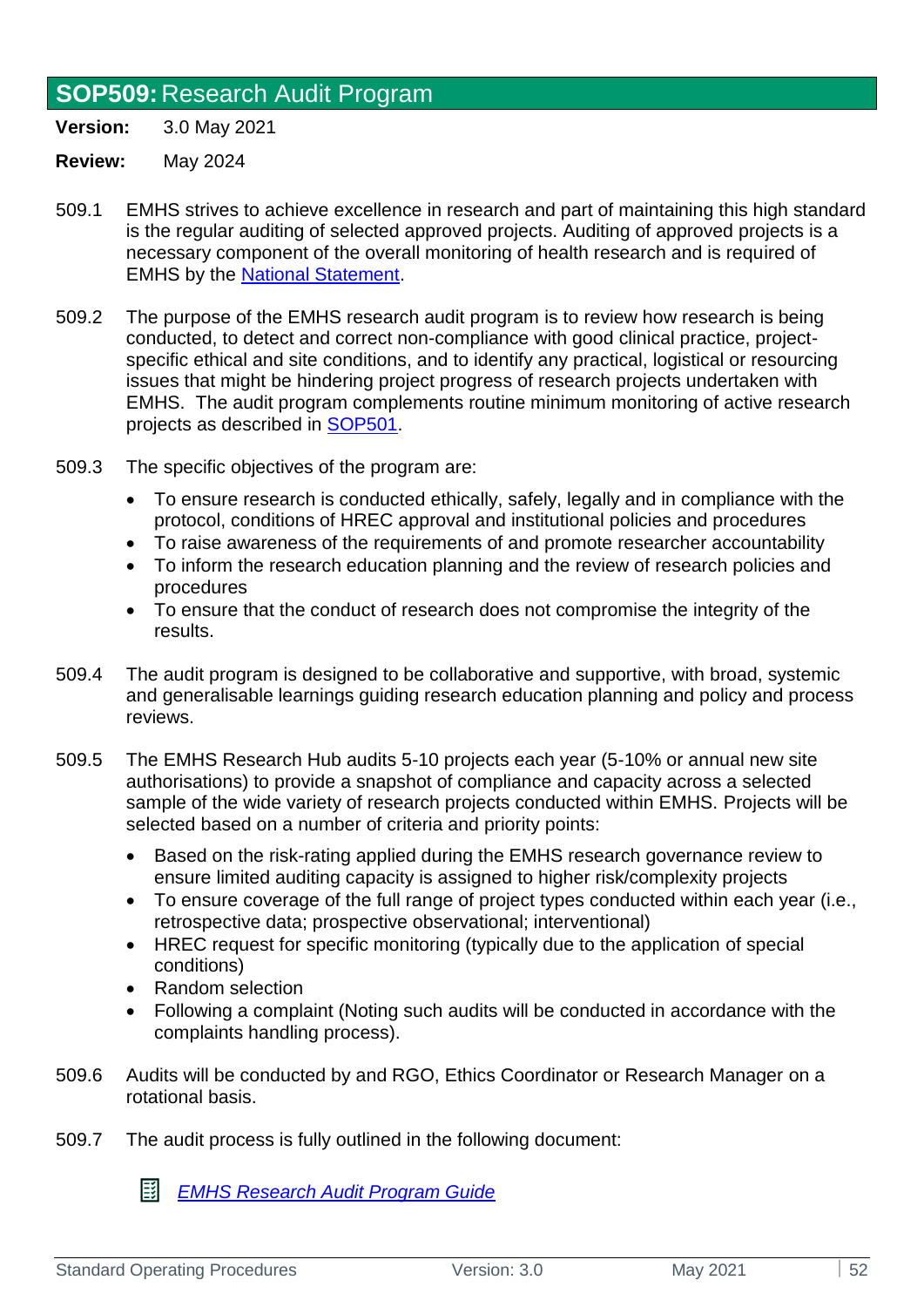509.8 The Guide explains how audits are conducted and what is expected of the research team prior to, during and after the audit, including the information that is needed for the audit visit. The audit process utilises the following tools:



*[Audit Program Tool](https://emhs.health.wa.gov.au/-/media/HSPs/EMHS/Documents/Research/EMHS-Research-Audit-Program-Tool-v10-Dec-2020.DOCX)* 彫

- 509.9 Following the visit, the auditor will complete the audit tool findings, comments and actions based on notes taken during the visit. The comments and actions will focus on key issues, including but not limited to:
	- Breaches or neglect of the conditions of HREC or site approval
	- Non-compliance with the protocol
	- Non-compliance with other requirements.
- 509.10 The completed audit tool will be sent to the PI within two weeks of the visit and the followup process will be as follows:
	- From the date the report is sent, the PI will have two weeks to respond to any actions, unless an urgent resolution is indicated
	- The PI can discuss any of the items with the auditor and, if they detect any errors or inaccuracies, can also seek to correct these
	- The PI's Head of Department will also be sent a copy of the audit tool and may be asked to oversee the resolution of the issue and the PI's response
	- The responses will be reviewed by the auditor and EMHS Research Manager and 'closed' if the response details an acceptable and effective resolution
	- If the items are not resolved, an 'outstanding issues' reminder will be sent to the PI and Head of Department.
- 509.11 Findings that are considered to have a potentially significant and/or urgent negative impact on any of the following may be escalated to the approving HREC (if applicable) or to the EMHS Area Director of Clinical Services (if relevant primarily to site governance) and may require response within a shorter time frame (i.e. days or weeks rather than 1 month):
	- The risks to the research participants
	- The ethical acceptability of the study.
- 509.12 The Audit Tool, PI's responses and all records of the audit will be securely stored within EMHS Research Hub records.
- 509.13 The Hub uses the results of all audits, and its broader monitoring of research projects, to inform future training opportunities and the ongoing review and improvement of research policies and procedures. As such, the findings of all audits may be used in these ways, but no specific project or investigator/personnel will be named in any public communication or correspondence.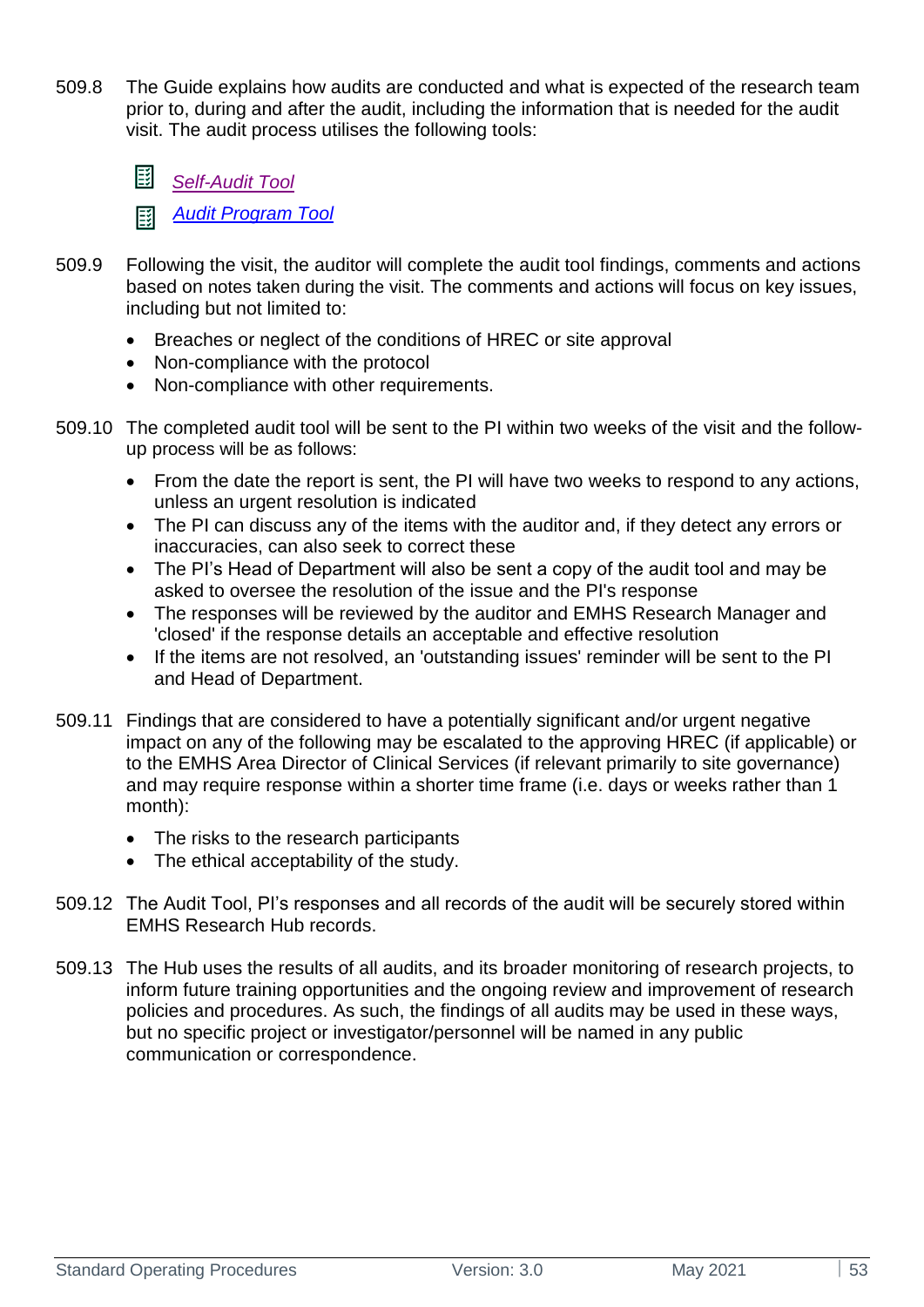# **SECTION 6: CONSENT**

### **SOP601:** Informed Consent

**Version:** 3.0 May 2021

- 601.1 Informed consent must be obtained from research participants, or their legal guardian/decision maker as appropriate [\(SOP302;](#page-32-0) [SOP303\)](#page-33-0), for their participation in research, including the use of their data or biospecimens. Under certain circumstances, alternatives to informed consent (i.e. a waiver of consent or the opt-out approach) may be justified if all ethical, policy and legislative requirements are met.
- 601.2 HRECs and RGOs must check that the secondary use of biospecimens or data for research purposes is covered by the original informed consent provided by participants, or that it fulfils the requirements for alternatives to informed consent. If informed consent is required but has not been obtained under the original consent form, HRECs and RGOs must ensure that new consent is obtained from participants.
- 601.3 HRECs must review all materials used in recruiting potential research participants (such as the master PICF) and ensure all requirements for alternatives to informed consent are met (if applicable).
- 601.4 RGOs must ensure that site-specific requirements for consent are met, including reviewing the master PICF against site-specific PICFs. RGOs are also responsible for ensuring that relevant policies and legislation are adhered to.
- 601.5 HRECs and RGOs must be aware of the specific legal requirements for consent under the Health Services Act 2016 that apply to the disclosure of personal information for research purposes. If no personal information is involved, then no legal requirement for consent applies (See [SOP702\)](#page-56-0).
- 601.6 RGOs and HRECs must apply special considerations and/or additional requirements for consent that apply to certain types of research projects. This includes any additional requirements set out in the National Statement, site-specific policies and relevant legislation, such as for research projects involving biobanks and the use of participant/patient data. If a waiver of consent or the use of the opt-out approach is granted by an HREC, the RGO must also ensure that the research satisfies all legislative requirements for consent that apply to the information being used for research. Some of the specific legislative requirements relating to waiver of consent/opt-out approach are described in [SOP602](#page-54-0) and [SOP603.](#page-55-0)
- <span id="page-53-0"></span>601.7 The National Statement provides ethical guidance on obtaining consent for research, whereas relevant legislation (such as the Health Services Act 2016) set out legal obligations relating to confidentiality and the circumstances under which information can be disclosed. HRECs and RGOs must be aware that research that satisfies ethical requirements may not always satisfy legal obligations. This is particularly important for RGOs when reviewing research that has been approved by a non-WA HREC via the NMA scheme (See [SOP103\)](#page-10-0), as state-specific legislative requirements differ.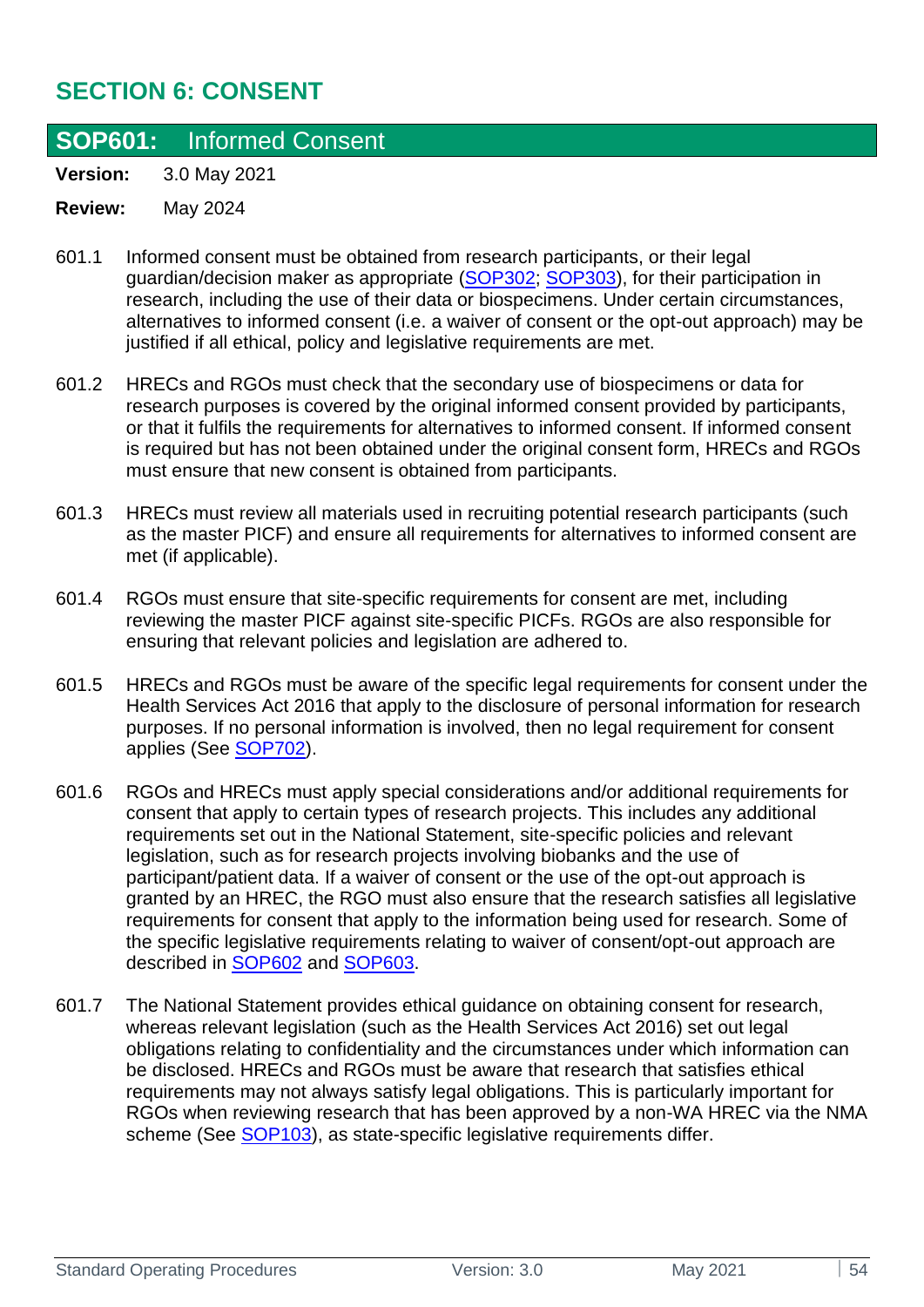### <span id="page-54-0"></span>**SOP602:** Waiver of consent

**Version:** 3.0 May 2021

- 602.1 The [National Statement](https://www.nhmrc.gov.au/about-us/publications/national-statement-ethical-conduct-human-research-2007-updated-2018#toc__355) provides that a HREC may grant a waiver of consent for research if, along with other conditions, it is impracticable to obtain consent (for example, due to the quantity, age or accessibility or records).
- 602.2 The Health Services Act 2016 allows the disclosure of information for the purpose of research in according with the [Health Services \(Information\) Regulations 2017.](https://www.legislation.wa.gov.au/legislation/statutes.nsf/law_s48136_currencies.html) Regulation 3(2) of the Information Regulations states, among other things, that consent must be obtained for the disclosure of personal information for research purposes, unless it is impracticable to obtain the consent of the individual to whom the information relates.
- 602.3 The threshold for being "impracticable" to obtain consent is relatively high, Notably, the term "impracticable" is not synonymous with "difficult" or "undesirable". It means that something more than expenditure of reasonable resources or effort must be demonstrated. For example, if the contact details of the potential research participants are known, then the cost and difficulty of obtaining consent may not satisfy the "impracticable" threshold. Whether the legislation permits the disclosure of personal information without consent must be determined on a case-by-case basis. Depending on the complexity of the research project in relation to the legislation, RGOs may obtain legal advice specific to the research project as part of site-specific authorisation review.
- 602.4 HRECs must consider these above requirements when ethically reviewing research projects involving waivers of consent. Only a fully constituted HREC may grant approval of research where the requirement for consent may be justifiably waived.
- 602.5 The purpose, meaning and criteria for a waiver of consent for research is poorly understood by many researchers. CPIs whose projects rely on the granting of a waiver of consent must familiarise themselves with the relevant section of the [National Statement](https://www.nhmrc.gov.au/about-us/publications/national-statement-ethical-conduct-human-research-2007-updated-2018#toc__355) and seek advice from the reviewing HREC's Coordinator when completing the ethics application. Consultation with RGOs for each Health Service from where health information will be obtained should also be consulted during preparation of the ethics and site governance submissions.
- 602.6 If the HREC grants a waiver of consent, this will be specifically stated in the HREC approval letter.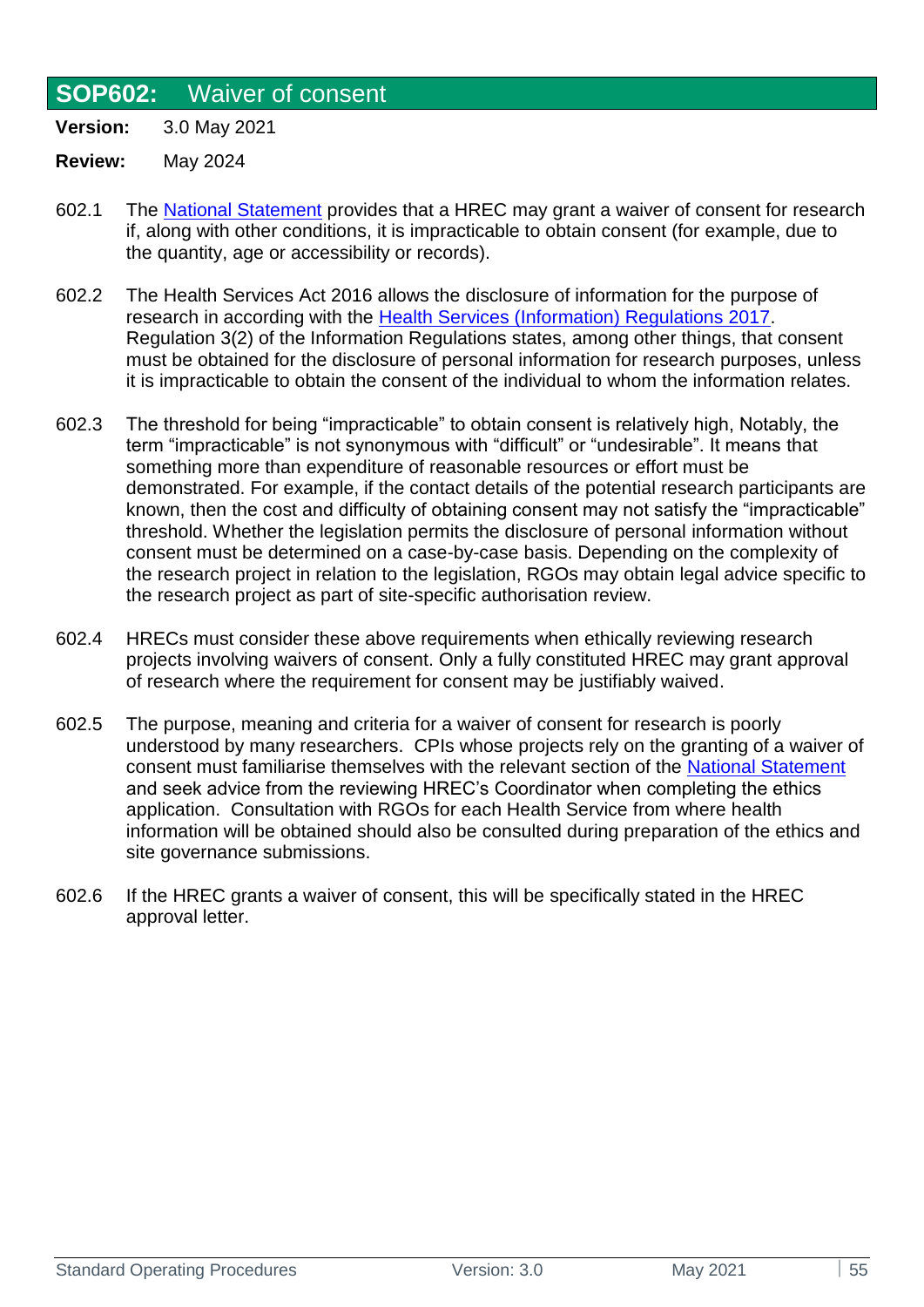### <span id="page-55-0"></span>**SOP603:** Opt-out approach

**Version:** 3.0 May 2021

- 603.1 As per the [National Statement,](https://www.nhmrc.gov.au/about-us/publications/national-statement-ethical-conduct-human-research-2007-updated-2018#toc__335) the opt-out approach is a method used in the recruitment of participants into research where information is provided to the potential participant regarding the research and their involvement, and where their participation is presumed unless they act to decline participation.
- 603.2 While an opt-out approach makes it possible for people to make an informed choice about their participation, this choice can only be made if participants receive and read the information provided, and they understand that they are able to act on this information to decline to participate.
- 603.3 The National Statement provides that an opt-out approach to participant recruitment may be ethically appropriate when it is feasible to contact the participants, but where the project is of such scale and significance that using explicit consent is neither practical nor feasible. However, the use of an opt-out approach carries with it a significant risk, because there cannot be certainty of why a participant has not objected to the proposed disclosure of their personal information.
- 603.4 The use of an opt-out approach does not satisfy the legal requirements set out by the Health Services Act 2016 for consent to the disclosure of personal information. Therefore, HRECs and RGOs must ensure that the legal requirements for a waiver of consent (See [SOP602\)](#page-53-0) are also applied to research utilising an opt-out approach.
- 603.5 The purpose, meaning and criteria for application of an opt-out approach is poorly understood by many researchers. CPIs whose projects rely on the HREC approving use of the opt-out approach must familiarise themselves with the relevant section of the [National Statement](https://www.nhmrc.gov.au/about-us/publications/national-statement-ethical-conduct-human-research-2007-updated-2018#toc__335) and seek advice from the reviewing HREC's Coordinator when completing the ethics application. Consultation with RGOs for each Health Service from where health information will be obtained should also be consulted during preparation of the ethics and site governance submissions.
- 603.6 If the HREC approves use of the opt-out approach, this will be specifically stated in the HREC approval letter.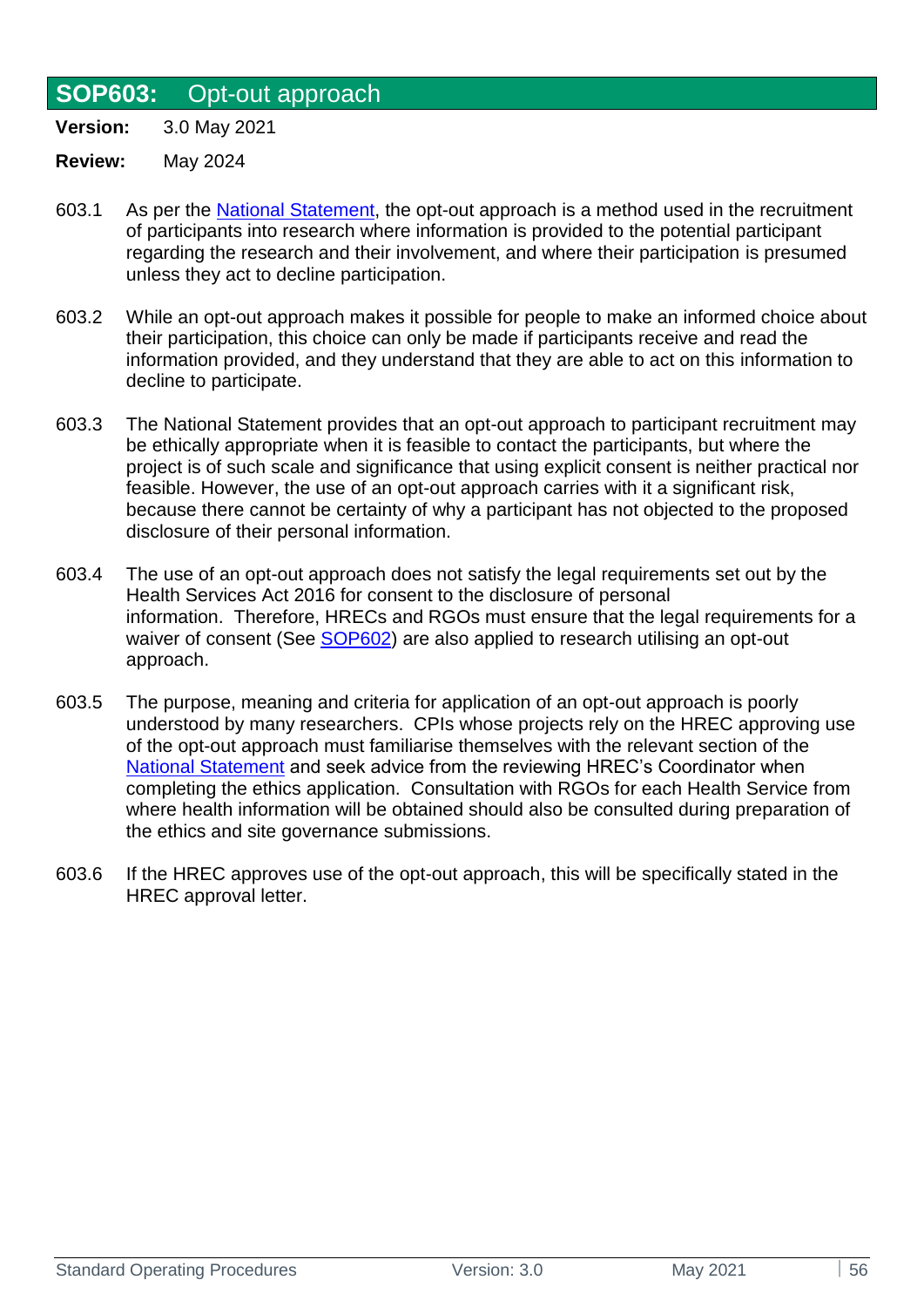# **SECTION 7: DATA AND PRIVACY**

## **SOP701:** Principles

**Version:** 3.0 May 2021

- 701.1 Protecting participants and the responsible handling of their information is extremely important in human research. Confidentiality and privacy processes must be implemented for all research projects conducted within the WA health system.
- 701.2 **Data Stewardship and Custodianship:** Every state-wide health data collection containing health information from WA health system patients must be overseen by a Data Steward and governed by a Data Custodian. Approval to access data from these collections, including linked and unlinked data, must be obtained from the relevant Data Steward. This approval is required in addition to obtaining ethical approval and site authorisation. The Data Steward may delegate the responsibility for approving access to data to a Data Custodian.
- 701.3 RGOs must consult the WA health system [Information Register](https://doh-healthpoint.hdwa.health.wa.gov.au/directory/Purchasing%20and%20System%20Performance/Data%20and%20information/Lists/WA%20health%20system%20Information%20Register/AllItems.aspx) for information on the data collections held within the WA health system, including the names of Data Stewards and Data Custodians.
- 701.4 RGOs and/or Data Stewards must ensure that the project's proposed process of collection, storage/retention, access, disclosure, use and disposal of data in research projects complies with all requirements in the [DOH Research Governance Policy](https://rgs.health.wa.gov.au/Pages/Research-Governance-Framework.aspx) and [Procedures.](https://rgs.health.wa.gov.au/Pages/Research-Governance-Framework.aspx)
- <span id="page-56-0"></span>701.5 Data Stewards must only approve access and disclosure of data in line with the above policies, and when:
	- consent has been provided by the participant for their data to be used for research purposes
	- the empowering legislation governing the relevant data collection(s) allows for patient information to be released for a specific research project in absence of patient consent or
	- if the information being requested is non-personal health information and the disclosure of information in absence of consent is not prohibited by legislation.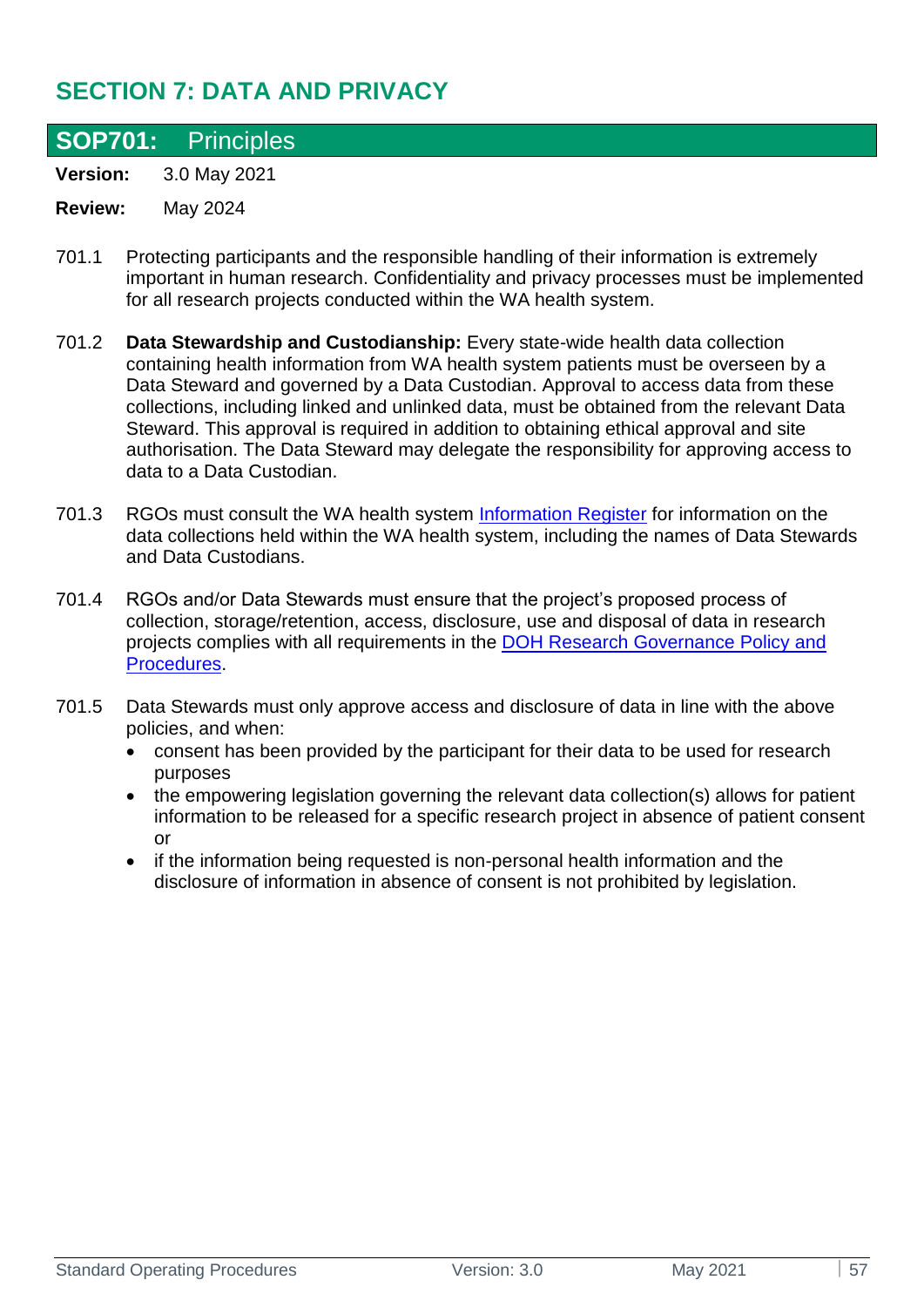## **SOP702:** Types of Information

**Version:** 3.0 May 2021

- 702.1 Information that is accessed, used or disclosed for the purposes of research is defined according to WA Health [Information Access, Use and Disclosure Policy.](https://www.google.com/search?q=Real+Life+Patient+Handling+%28RLPH%29&source=hp&ei=QIKsYOKqOPDC3LUPrf2jwAY&iflsig=AINFCbYAAAAAYKyQUB2oBwAvW2fI9bcdD1ZHiGPpD5TQ&oq=Real+Life+Patient+Handling+%28RLPH%29&gs_lcp=Cgdnd3Mtd2l6EAwyBwghEAoQoAFQnQVYnQVguRpoAHAAeACAAZcCiAGXApIBAzItMZgBAKABAqABAaoBB2d3cy13aXo&sclient=gws-wiz&ved=0ahUKEwjiyoy0hOTwAhVwIbcAHa3-CGgQ4dUDCAw#spf=1621918277183https://ww2.health.wa.gov.au/About-us/Policy-frameworks/Information-Management/Mandatory-requirements/Access-Use-and-Disclosure/Information-Access-Use-and-Disclosure-Policy) The different types of information described in the policy are:
	- non-personal information
	- personal information (noting this has the same meaning given in the Freedom of Information Act 1992)
	- reasonably identifiable information
	- sensitive information.
- 702.2 Sensitivity of information should be determined in line with the WA Health [Information](https://ww2.health.wa.gov.au/About-us/Policy-frameworks/Information-Management/Mandatory-requirements/Access-Use-and-Disclosure/Information-Classification-Policy) [Classification Policy,](https://ww2.health.wa.gov.au/About-us/Policy-frameworks/Information-Management/Mandatory-requirements/Access-Use-and-Disclosure/Information-Classification-Policy) which provides a consistent approach across WA Health for the classification of information assets by outlining the minimum requirements and responsibilities of WA Health Services.
- 702.3 The level of risk associated with the proposed type of information to be collected, analysed, and stored, and the security measures in place to mitigate this risk, must be assessed by the HREC as part of the ethical review.
- 702.4 The RGO must consider relevant legislative and policy requirements when conducting site governance review of research involving the disclosure of information. It is particularly important to consider if an individual's consent is required to disclose the information, as this is dependent on the type of information that is being disclosed. The Data Steward/s of the relevant 36 datasets is responsible for determining the type of information being disclosed.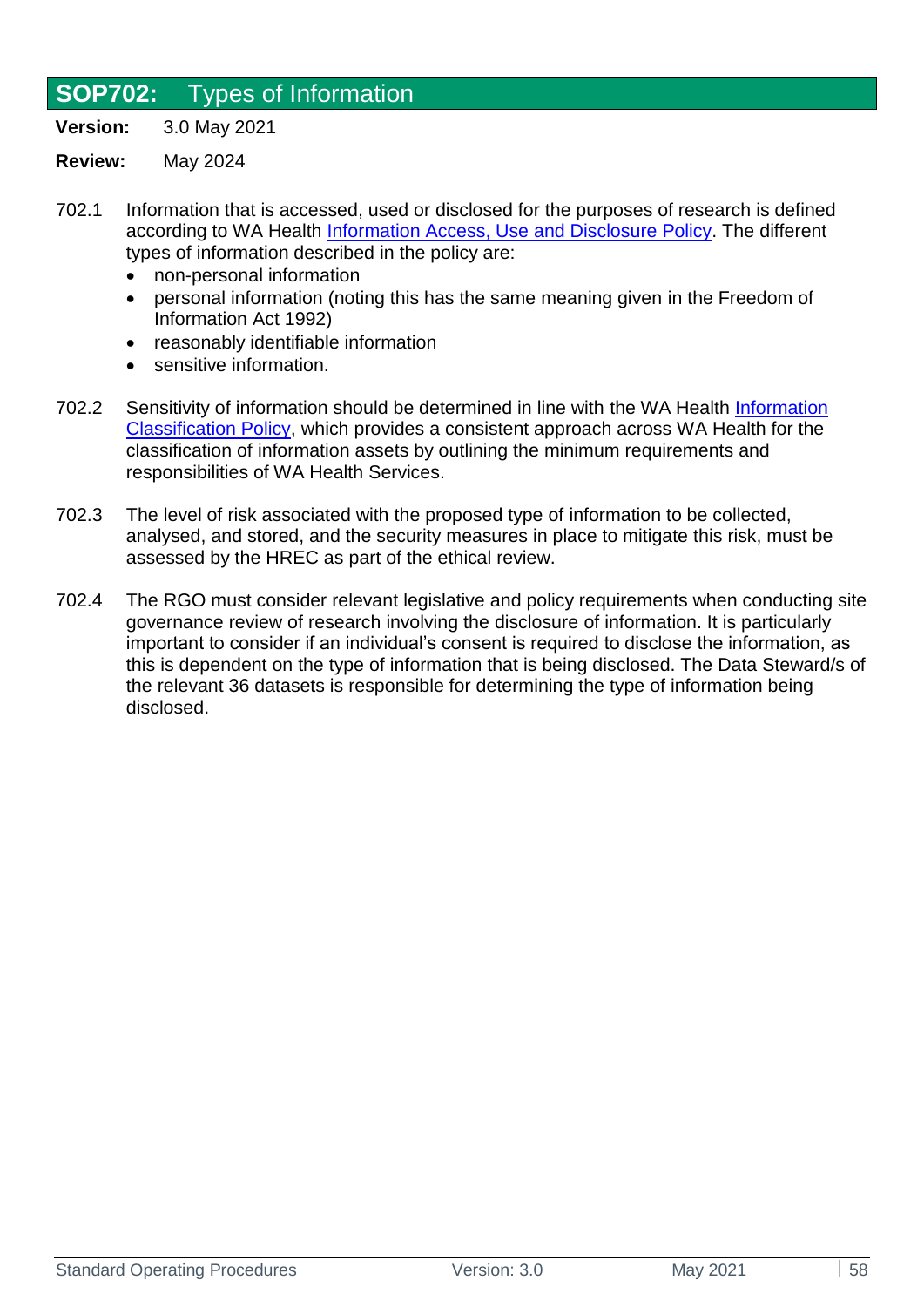## **SOP703:** Department of Health Data Collections and Linkage

**Version:** 3.0 May 2021

- 703.1 Data Steward approval for access to data held within the Department of Health's data collections, including linked data, must be coordinated through the Department of Health Research Data Services (DoH RDS) team. Requests to the EMHS Research Hub from researchers for information relating to the Data Steward approval process will be directed to the DoH RDS team and/or the [Data Linkage WA website.](https://www.datalinkage-wa.org.au/apply/application-process/)
- 703.2 Research projects that propose the use of health information from one or more of the Department of Health's data collections must:
	- Receive a feasibility letter from the Research Data Services team or relevant 3 Data Steward/s
	- Be reviewed and approved by the Department of Health HREC
	- Receive approval from the relevant Data Steward/s
	- Undergo site specific assessment through the Department of Health RGO
	- Be granted site authorisation by the DG (or delegate)
	- Be monitored by the Department of Health HREC and RGO throughout the life of the project.
- 703.3 Some projects involve research activities that occur at EMHS sites and, in addition, have a Data Linkage component. For example, a cohort of patients may be recruited at an EMHS site while receiving treatment and consented to participate but will be followed long term using the Department of Health data collections. These projects will generally require both a Lead HREC (e.g., RPH HREC) approval plus specialist DOH HREC approval and both EMHS and DOH site authorisations.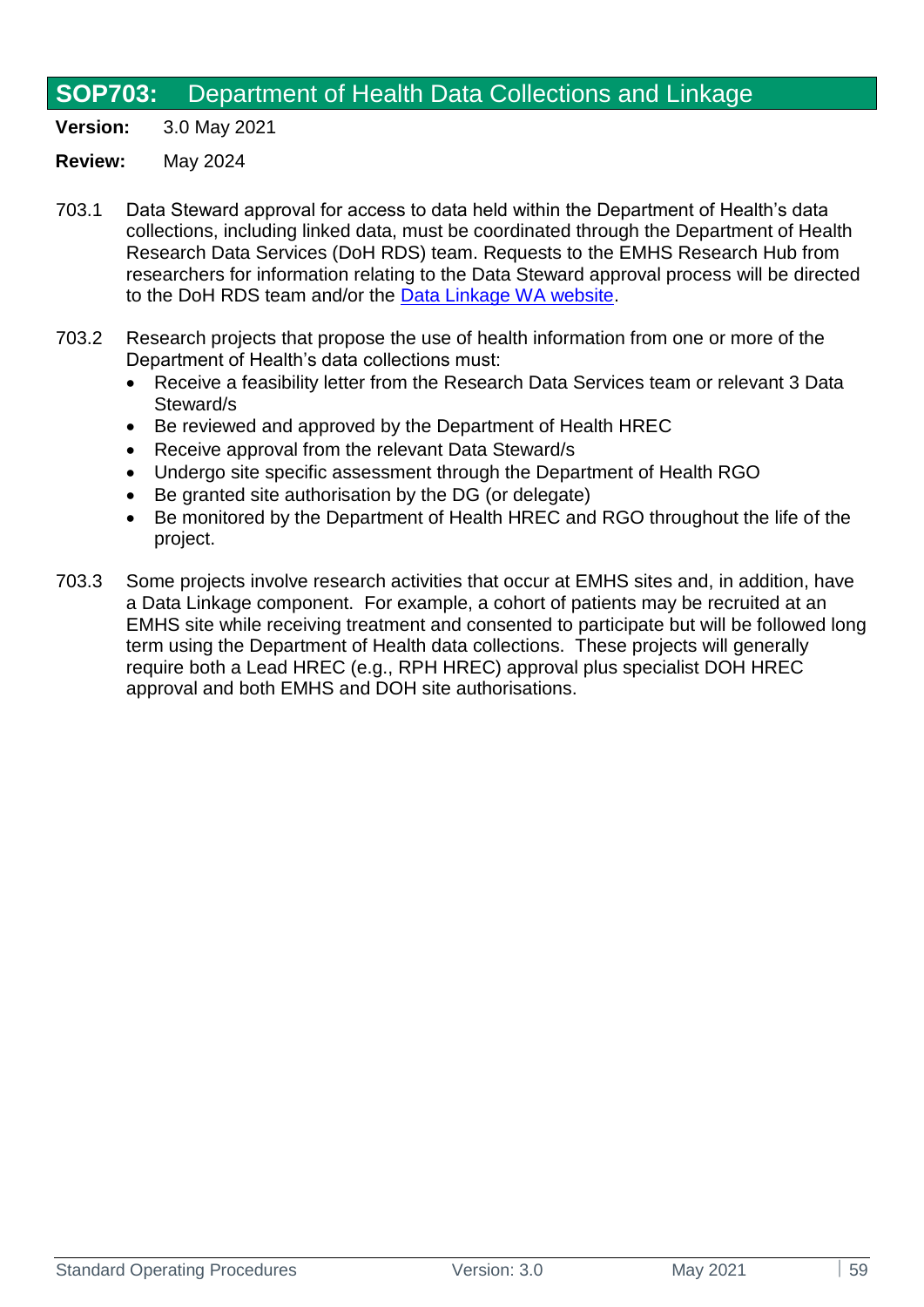# **SOP704:** Information Security, Retention and Disposal

**Version:** 3.0 May 2021

#### **Review:** May 2024

704.1 Researchers must ensure research information is:

- protected against theft, loss and unauthorised access, use and disclosure
- protected against unauthorised copying and modification
- retained, transferred and disposed of in a secure manner as per the DOH [Information](https://ww2.health.wa.gov.au/About-us/Policy-frameworks/Information-Management/Mandatory-requirements/Storage-and-Disposal/Information-Storage-Policy)  [Storage Policy](https://ww2.health.wa.gov.au/About-us/Policy-frameworks/Information-Management/Mandatory-requirements/Storage-and-Disposal/Information-Storage-Policy)
- managed in line with Information Security Policy.
- 704.2 For all projects involving WA health system information, the RGO must ensure as part of site authorisation review, that there is an adequate plan to manage and dispose of the data, including a data security plan addressing the protection of identity, physical and technological security, and transport.
- 704.3 RGOs must confirm, through site review and subsequent monitoring, that investigators are ensuring that information is retained and managed in accordance with the DOH [Information Storage Policy](https://ww2.health.wa.gov.au/About-us/Policy-frameworks/Information-Management/Mandatory-requirements/Storage-and-Disposal/Information-Storage-Policy) and [Information Retention and Disposal Policy.](https://ww2.health.wa.gov.au/About-us/Policy-frameworks/Information-Management/Mandatory-requirements/Storage-and-Disposal/Information-Retention-and-Disposal-Policy)
- 704.4 The HREC and relevant RGO(s) must be notified of the following details when the destruction of the health information is complete:
	- RGS Project Reference Number
	- Title of the project/information
	- When the information was destroyed
	- How the information was destroyed
	- Who destroyed information
	- Who approved the destruction.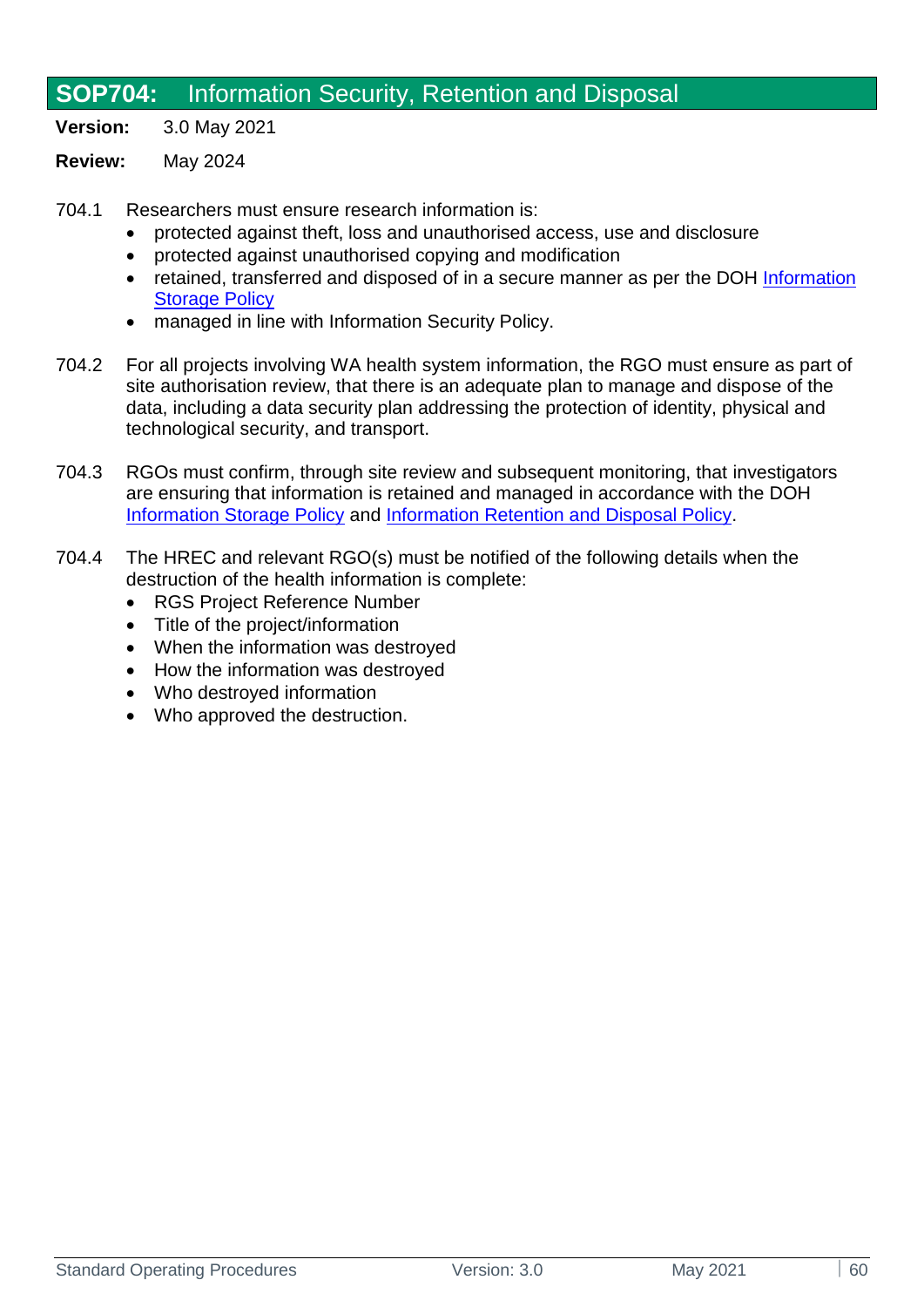## **SOP705:** Information Breaches

**Version:** 3.0 May 2021

- **Review:** May 2024
- 705.1 Breaches and suspected breaches of the approved use of information must be reported using an Information Breach Notification Form to notify the line manager or other appropriate contact and the Data Steward/s if appropriate. The breach must then be managed according to the DOH [Information Breach Policy.](https://ww2.health.wa.gov.au/About-us/Policy-frameworks/Information-Management/Mandatory-requirements/Access-Use-and-Disclosure/Information-Breach-Policy)
- 705.2 If the information breach is also identified as an adverse event, the breach must also be handled with the generation of a safety report and notification of the HREC and RGO/s.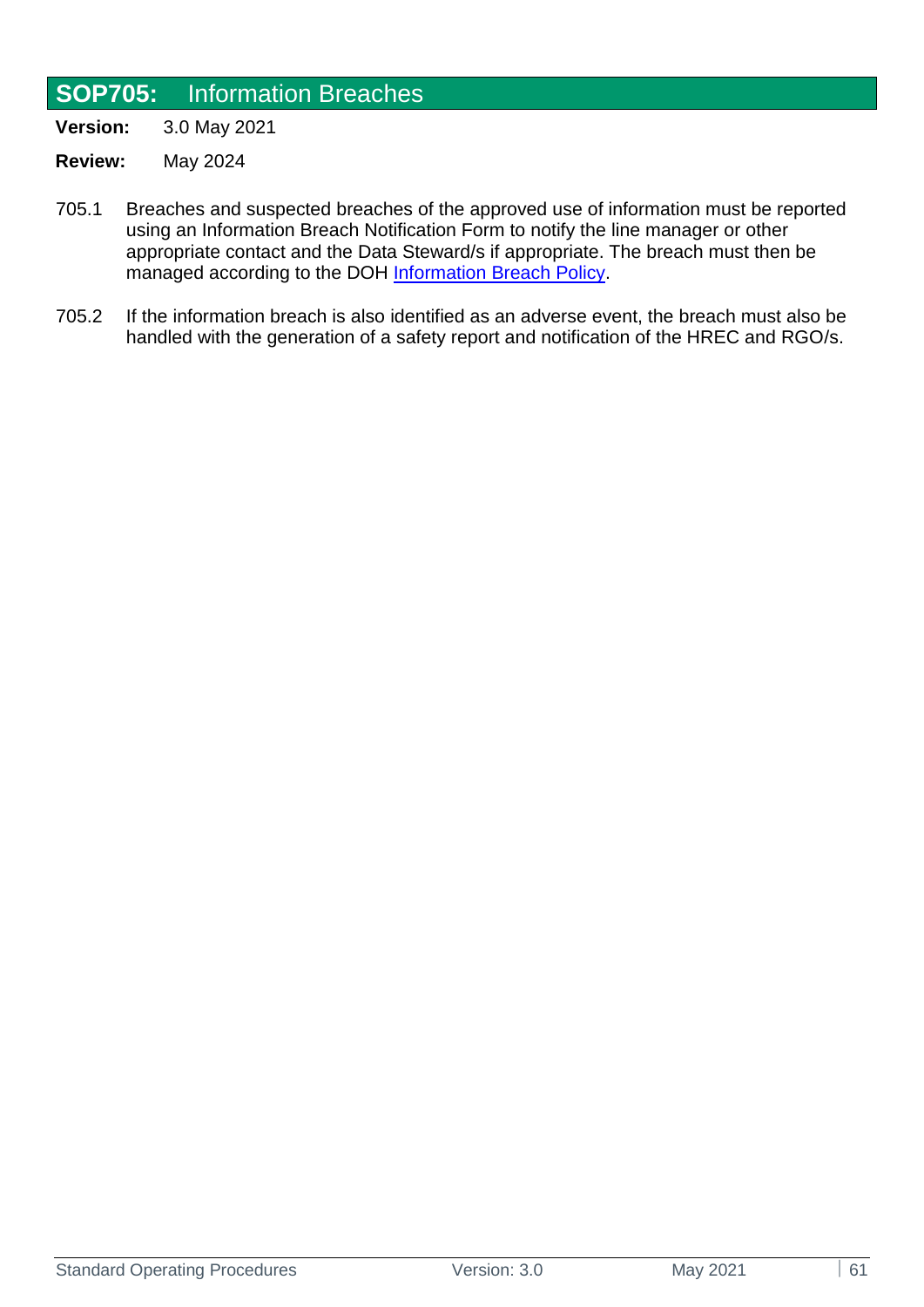# **SECTION 8: BIOBANKS**

## **SOP801:** Establishment and governance of biobanks

**Version:** 3.0 May 2021

- 801.1 HRECs and RGOs must ensure that all research projects involving biospecimens and/or data from biobanks follow the:
	- [National Statement](https://www.nhmrc.gov.au/about-us/publications/national-statement-ethical-conduct-human-research-2007-updated-2018)
	- [NHMRC Biobanks Information Paper](https://www.nhmrc.gov.au/about-us/publications/biobanks-information-paper)
	- [WA Health Guidelines for human biobanks, genetic research databases and](https://rgs.health.wa.gov.au/Documents/Guidelines%20biobanks%20genetic%20databases.pdf)  [associated data](https://rgs.health.wa.gov.au/Documents/Guidelines%20biobanks%20genetic%20databases.pdf)
- 801.2 When reviewing research that involves the establishment of a biobank, or the donation of biospecimens or data to a biobank, HRECs and RGOs must ensure that:
	- The biobank has a clearly articulated current and future purpose(s), focus and proposal for operation
	- Approval to access biospecimens or data from the biobank is governed by a Biobank Custodian, and that any relevant approvals have been obtained
	- An appropriate governance structure is in place for the biobank prior to its establishment, including the nomination of the Biobank Custodian
	- Requirements for informed consent have been met for the collection, storage, access and use of biospecimens and/or data for research purposes (See SOP section 18 16).
	- Any ownership rights (legal or ethical) that apply to the biospecimens or data in the biobank are considered during HREC and/or RGO review
	- There is an established plan for closing the biobank if it no longer meets a need or encounters an unforeseen demise (e.g. end of funding), including a disposal plan for biospecimens and data.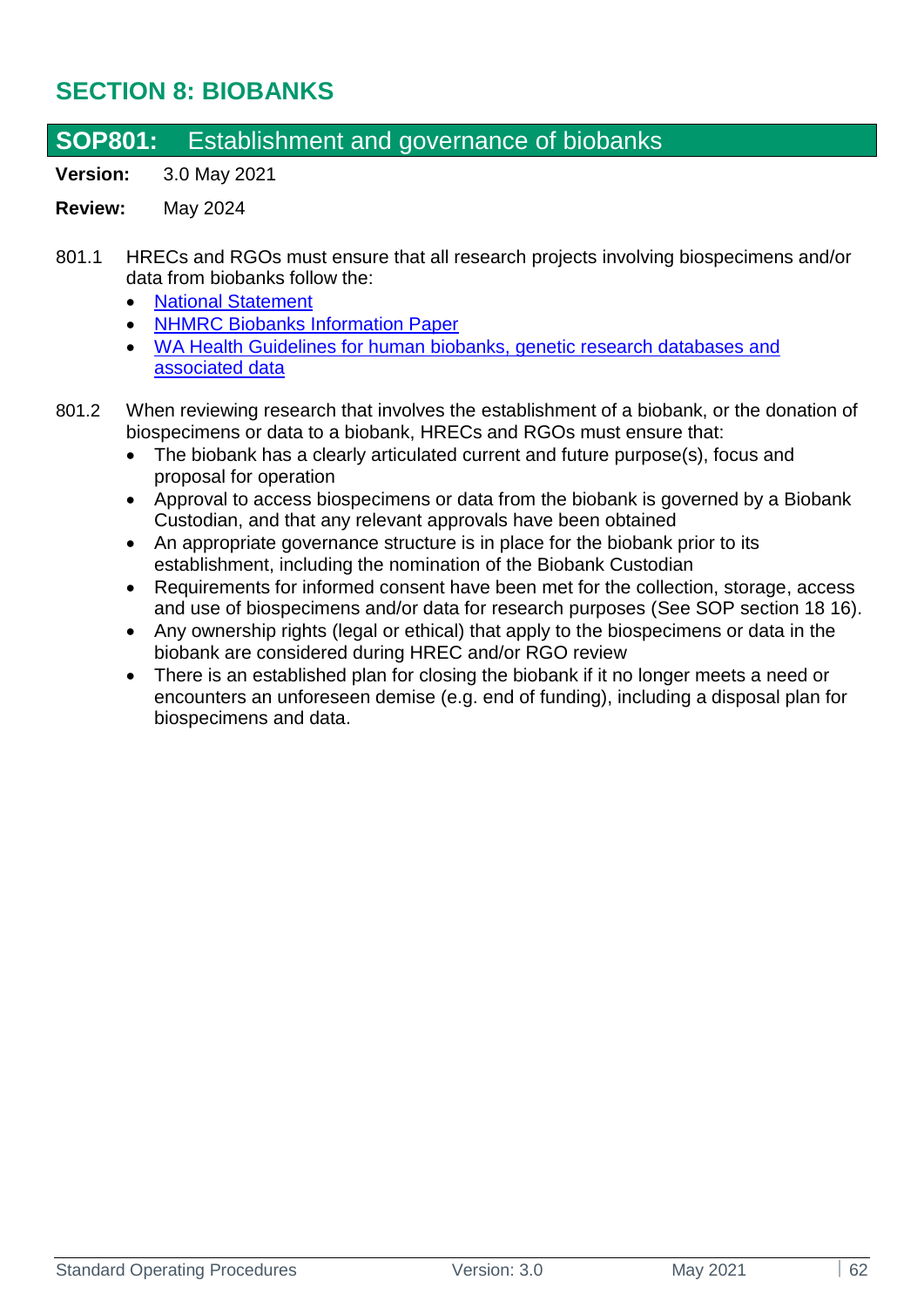# **SECTION 9: CONFIDENTIALITY**

## **SOP901:** Confidentiality of research data

**Version:** 3.0 May 2021

- 901.1 **WA Health Staff:** All WA Health System employees, including investigators/research team members, research ethics and governance staff and HREC members are subject to the [DOH Practice Code for the Use of Personal Health Information](https://www.datalinkage-wa.org.au/resources/policies/) and the Public Sector Management Act 1994 to keep information confidential.
- 901.2 **External Researchers:** Research project members external to the EMHS that are accessing identifiable information within EMHS must be added as project members in the RGS and must sign a project-specific *Declaration of Confidentiality*. This declaration is signed either when creating a new project workspace as a CPI or accepting an invitation to a research project in the RGS. All research project members must comply with the provisions of the [Privacy Act 1988.](https://www.legislation.gov.au/Details/C2020C00237)
- 901.3 **Student Researchers:** Additionally, the *[Student Research and Confidentiality Declaration](https://rgs.health.wa.gov.au/Pages/Document-Templates.aspx)* must be completed by all research personnel undertaking research as part of their studies (irrespective of whether they are WA health system/EMHS employees). In the RGS, the *Student Research and Confidentiality Declaration* must be attached as a supporting document to the site authorisation application or an amendment form if the project is in the monitoring phase.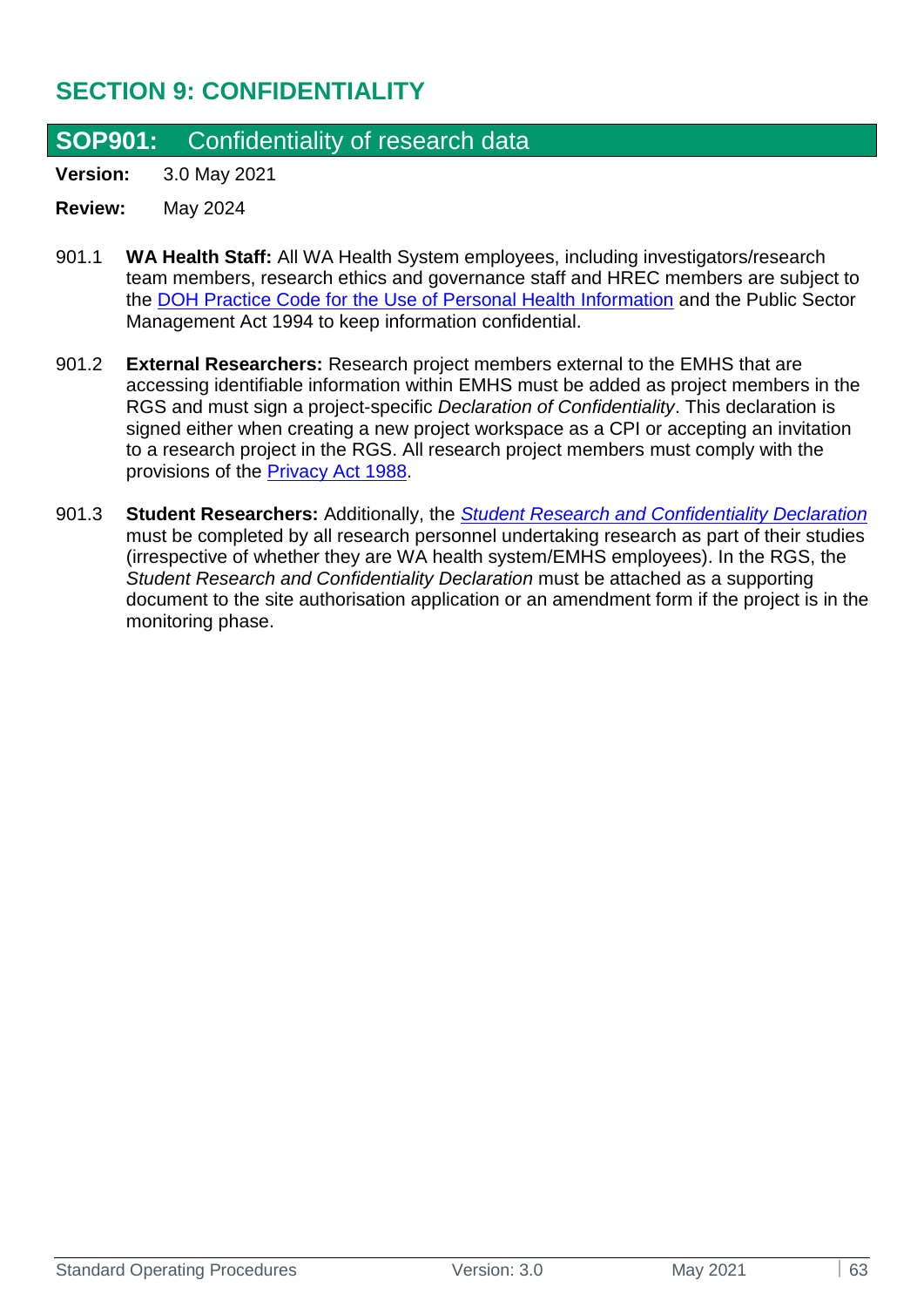# **SECTION 10: CONFLICTS OF INTEREST**

## **SOP1001:** Researcher Conflicts of Interest

**Version:** 3.0 May 2021

- 1001.1 This SOP is written in accordance with Section 5.4 of the [National Statement 2007](https://www.nhmrc.gov.au/about-us/publications/national-statement-ethical-conduct-human-research-2007-updated-2018)  [\(Updated 2018\),](https://www.nhmrc.gov.au/about-us/publications/national-statement-ethical-conduct-human-research-2007-updated-2018) the [Australian Code \(2018\)](https://www.nhmrc.gov.au/about-us/publications/australian-code-responsible-conduct-research-2018) and the [WA Health Managing Conflicts of](https://ww2.health.wa.gov.au/About-us/Policy-frameworks/Integrity/Mandatory-requirements/Managing-Conflicts-of-Interest-Policy)  [Interest Policy \(11 June 2020\).](https://ww2.health.wa.gov.au/About-us/Policy-frameworks/Integrity/Mandatory-requirements/Managing-Conflicts-of-Interest-Policy)
- 1001.2 Conflicts of interest are related to either:
	- Financial and material interests: where an investigator could gain or lose financially because of the way the investigator conducts a project (e.g. intellectual property interests, business partnerships, travel and gifts)
	- Non-financial and partiality interests: where an investigator's personal involvement, relationships or values may influence the way they conduct a project (e.g. membership of associations, relationships).
- 1001.3 Any EMHS employee who is an investigator or research team member who has a personal or professional interest that may constitute an actual or perceived conflict of interest must complete a Conflict of Interest Form in the Declarations Tab of the project workspace in the RGS, describing:
	- The nature of the conflict of interest
	- Proposed actions to resolve or manage the conflict.
- 1001.4 It is the responsibility of all investigators/team members to make such declarations as part of the HREC and site governance submissions for a new project and, subsequently, at any time new conflicts arise during the course of the project.
- 1001.5 If the RGO identifies a potential conflict of interest that has not been declared during review of the project, they must discuss this with the relevant investigator/team member and ensure they understand their obligations.
- 1001.6 Where an investigator/team member declares a conflict this will be reviewed by the RGO and/or EEO in accordance with the [WA Health Research Governance Policy and](https://ww2.health.wa.gov.au/-/media/Files/Corporate/Policy-Frameworks/Research/Policy/WA-Health-Research-Governance-Policy-and-Procedures/OD411-WA-Health-Research-Governance-Policy-and-Procedures.pdf)  [Procedures \(2012\),](https://ww2.health.wa.gov.au/-/media/Files/Corporate/Policy-Frameworks/Research/Policy/WA-Health-Research-Governance-Policy-and-Procedures/OD411-WA-Health-Research-Governance-Policy-and-Procedures.pdf) the [WA Health Managing Conflicts of Interest Policy \(11 June 2020\)](https://ww2.health.wa.gov.au/-/media/Files/Corporate/Policy-Frameworks/Integrity/Policy/Managing-Conflicts-of-Interest-Policy/Managing-Conflicts-of-Interest-Policy.pdf) and the [WA Health Managing Conflicts of Interest Information.](https://ww2.health.wa.gov.au/~/media/Files/Corporate/Policy%20Frameworks/Integrity/Policy/Managing%20Conflicts%20of%20Interest%20Policy/Supporting/Managing-Conflicts-of-Interest-Information.pdf) The RGO and/or EEO will review the conflict and consider actions for resolution or management, which may include:
	- No action beyond mandatory registration WA Health Conflicts of Interest Registry
	- Declaration of the conflict in the PICF, along with any actions taken (if applicable)
	- Removing the investigator/team member from the project
	- Restricting the investigator/team member's involvement in the project (e.g., not being involved in the analysis and publication of the findings)
	- the investigator/team member relinguishing a private interest that is, or may be perceived to be, in conflict with the unbiased conduct of the project.
- 1001.7 The RGO and/or EEO will contact the investigator/team member if clarification is required and to discuss the proposed actions. The Investigator /team member will have the opportunity to amend the planned project to remove the conflict if necessary.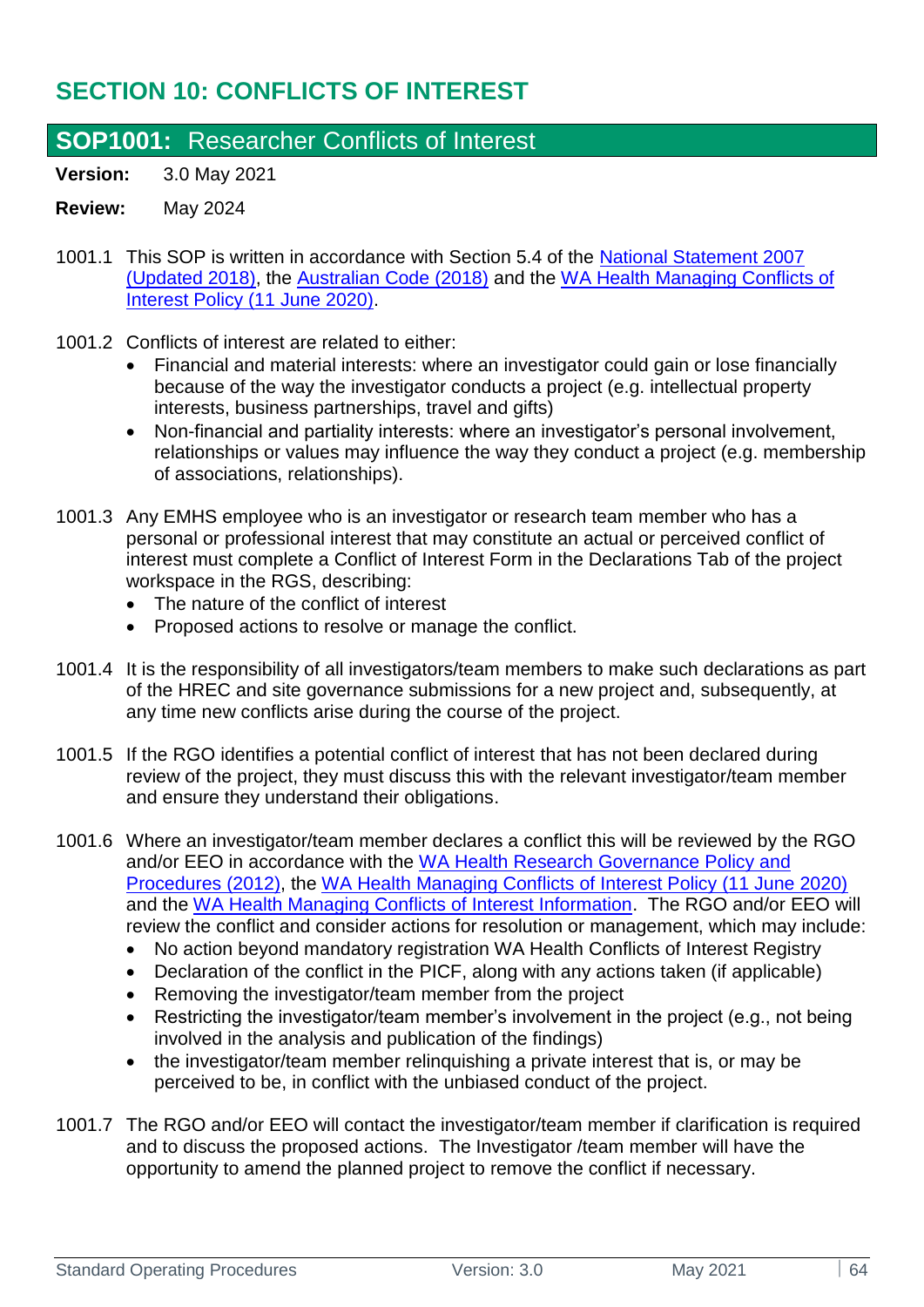- 1001.8 If the declaration requires consideration by the HREC, the EEO will ensure the declaration and a summary of any additional discussions or correspondence with the investigator/team member is tabled at the next available HREC meeting for a determination from the HREC on the necessary course of action.
- 1001.9 When finalised, the action/s to be taken will be documented by the RGO and/or EEO and acknowledged by the Investigator/team member and submitted to the EMHS Director of Research who is the Authorised Person to approve the agreed management plan.
- 1001.10 The research must not be authorised until the conflict of interest is addressed to the satisfaction of the CE/Delegate.
- 1001.11 The Investigator/team member must register the conflict and the management plan in the WA Health [Conflict of Interest Register \(COIR\)](https://coi.hdwa.health.wa.gov.au/ConflictOfInterest/New) and this must be approved by the EMHS Director of Research.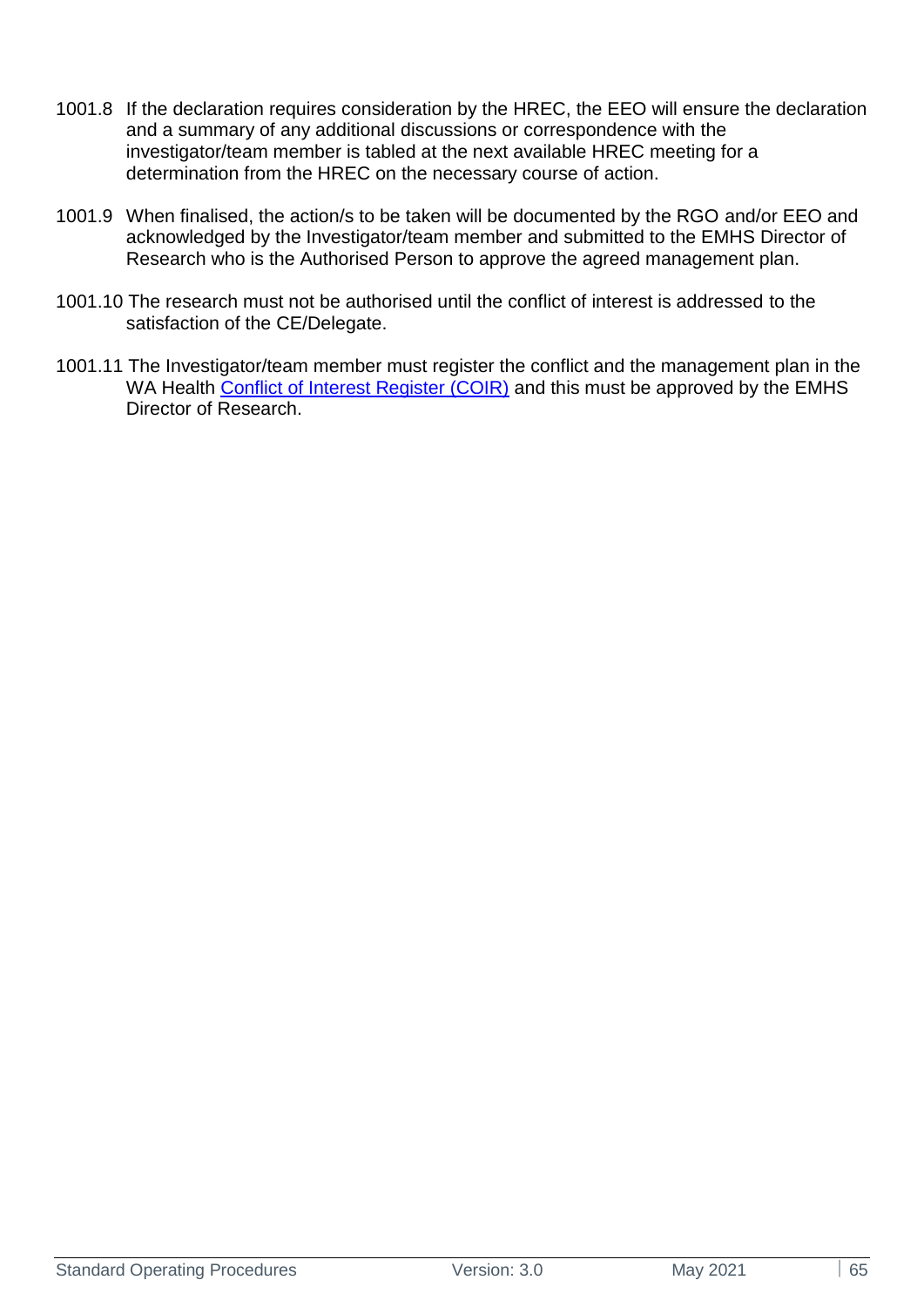# **SOP1002:** HREC Member Conflicts of Interest

- **Version:** 3.0 May 2021
- **Review:** May 2024
- 1002.1 This SOP is written in accordance with Section 5.4 of the [National Statement 2007](https://www.nhmrc.gov.au/about-us/publications/national-statement-ethical-conduct-human-research-2007-updated-2018)  [\(Updated 2018\),](https://www.nhmrc.gov.au/about-us/publications/national-statement-ethical-conduct-human-research-2007-updated-2018) the [Australian Code \(2018\),](https://www.nhmrc.gov.au/about-us/publications/australian-code-responsible-conduct-research-2018) the [WA Health Managing Conflicts of](https://ww2.health.wa.gov.au/About-us/Policy-frameworks/Integrity/Mandatory-requirements/Managing-Conflicts-of-Interest-Policy)  [Interest Policy \(11 June 2020\)](https://ww2.health.wa.gov.au/About-us/Policy-frameworks/Integrity/Mandatory-requirements/Managing-Conflicts-of-Interest-Policy) and the [RPH HREC Terms of Reference.](https://emhs.health.wa.gov.au/-/media/HSPs/EMHS/Documents/Research/hrec-terms-of-reference.pdf)
- 1002.2 Conflicts of interest are related to either:
	- Financial and material interests: where an investigator could gain or lose financially because of the way the investigator conducts a project (e.g. intellectual property interests, business partnerships, travel and gifts)
	- Non-financial and partiality interests: where an investigator's personal involvement, relationships or values may influence the way they conduct a project (e.g. membership of associations, relationships).
- 1002.3 Any RPH HREC member, or member of the LNR Panel, who identifies a personal or professional interest that may constitute an actual or perceived conflict of interest in relation to a research ethics application under review must as soon as practicable declare the interest and withdraw from review of the application.
- 1002.4 If the member is present at a meeting at which the application is the subject of consideration:
	- The member must declare the conflict at the beginning of the meeting when the Chairperson call for such declarations under the standing agenda item
	- The member must withdraw from the meeting during the HREC's consideration of the relevant application and not take part in the discussion or decision
	- The declaration of interest and absence of the member concerned during the item in question must be minuted.
- 1002.5 If the member is asked to contribute to an LNR Panel to review an application for which they have an actual or perceived conflict:
	- The panel member must inform the HREC Coordinator as soon as practicable and withdraw from review of that application
	- The HREC Coordinator will invite another panel member from the pool to replace the member with the conflict
	- The HREC Coordinator will document the conflict and withdrawal of the member on the LNR Panel Review Form.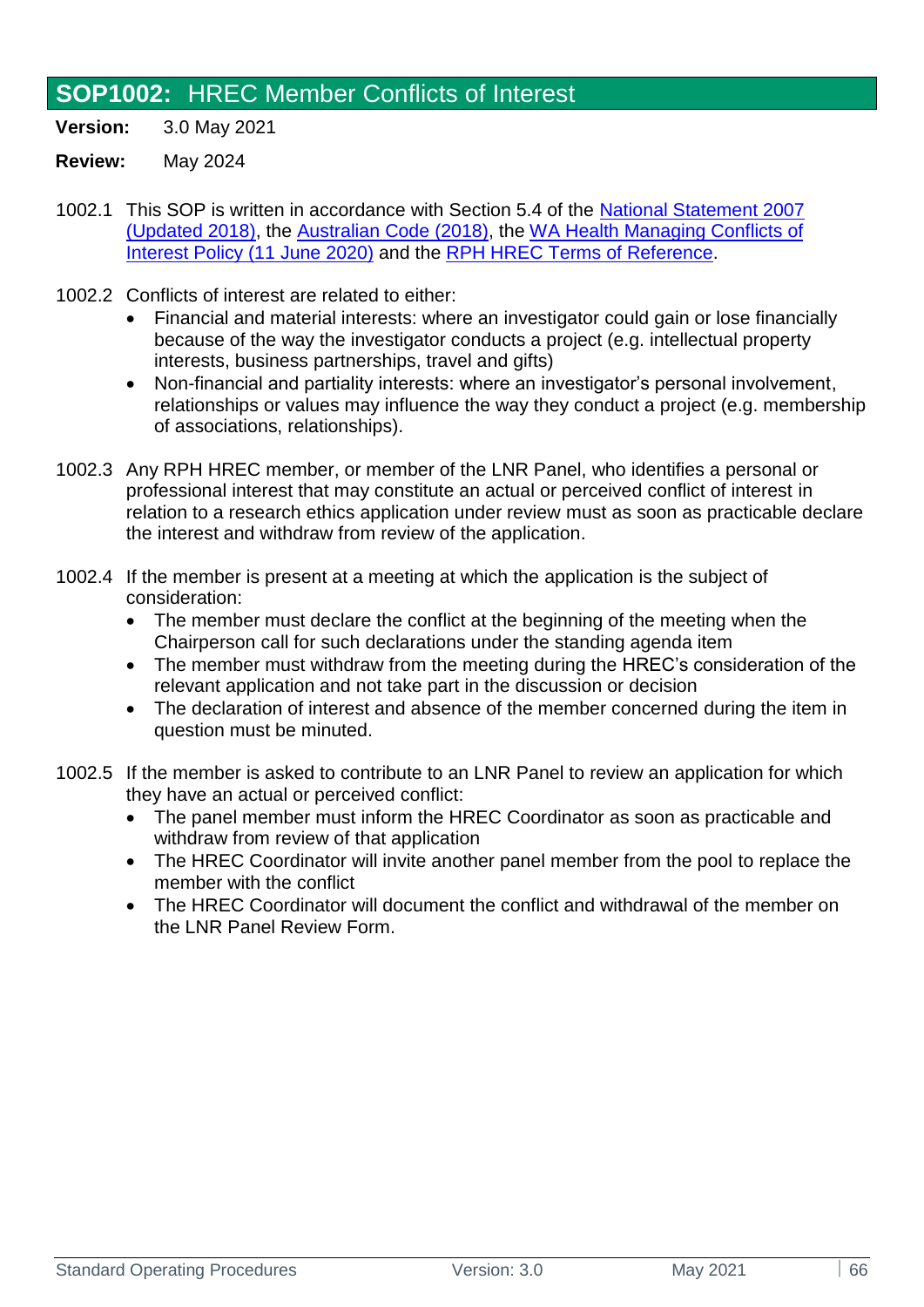# **OP1003:** Hospital Administrator Conflicts of Interest

- **Version:** 3.0 May 2021
- **Review:** May 2024
- 1003.1 This SOP is written in accordance with the WA Health Managing Conflicts of Interest [Policy \(11 June 2020\).](https://ww2.health.wa.gov.au/About-us/Policy-frameworks/Integrity/Mandatory-requirements/Managing-Conflicts-of-Interest-Policy)
- 1003.2 Conflicts of interest are related to either:
	- Financial and material interests: where an investigator could gain or lose financially because of the way the investigator conducts a project (e.g. intellectual property interests, business partnerships, travel and gifts)
	- Non-financial and partiality interests: where an investigator's personal involvement, relationships or values may influence the way they conduct a project (e.g. membership of associations, relationships).
- 1003.3 If a Hospital Administrator is both the Head of the Department in which the research project will be conducted, and an investigator, the department budget for the project must be authorised by an alternative Administrator (usually the Head of Department's line manager/Service Director).
- 1003.4 If a Hospital Administrator identifies any other personal or professional interest that may constitute an actual or perceived conflict of interest in relation to their consideration of research project support or approval, they must as soon as practicable declare the interest remove themselves from consideration of the project.
- 1003.5 When a Hospital Administrator declares a conflict of interest and must withdraw from consideration of the project, the RGO will arrange an alternative signatory based on discussion with all parties, including the researchers, relevant Heads of Department and Service Directors.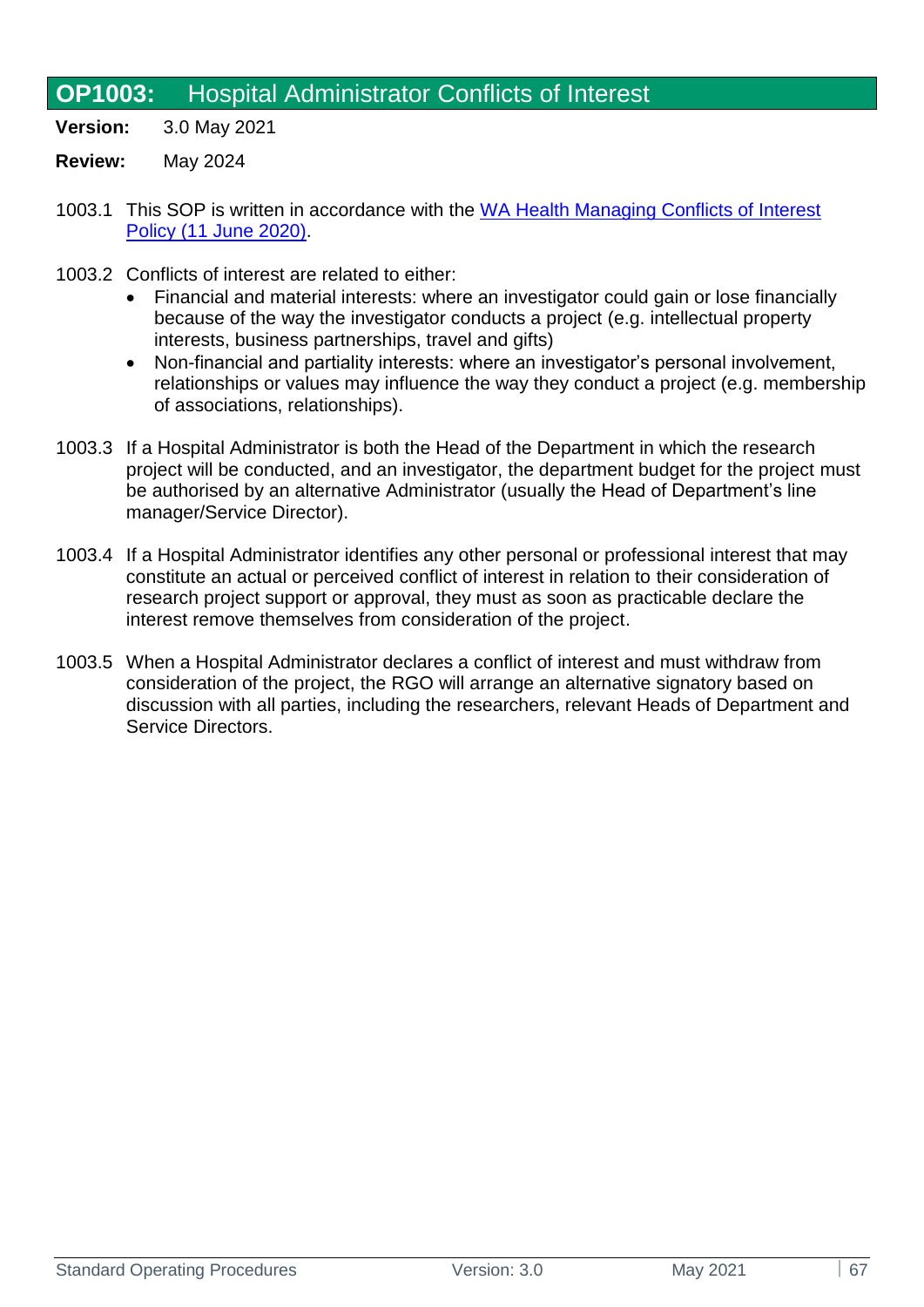# **SECTION 11: COMPLAINT MANAGEMENT**

## **SOP1101:** Complaints about the conduct of a research project

**Version:** 3.0 May 2021

#### **Review:** May 2024

#### 1101.1 This SOP is written in accordance with:

- Section 5.6 of the [National Statement](http://www.nhmrc.gov.au/guidelines/publications/e72)
- Section 7.1 of the [RPH HREC Terms of Reference \(2020\)](https://emhs.health.wa.gov.au/-/media/HSPs/EMHS/Documents/Research/hrec-terms-of-reference.pdf)
- The Australian Code (2018)
- [Guide to managing and investigating potential breached of the Australian Code for](https://www.nhmrc.gov.au/sites/default/files/documents/attachments/guide-managing-investigating-potential-breaches.pdf)  [the Responsible Conduct of Research \(2018\)](https://www.nhmrc.gov.au/sites/default/files/documents/attachments/guide-managing-investigating-potential-breaches.pdf)
- WA Health Research Governance Policy and Procedures (2012)
- [The WA Health Complaints Management Policy \(3 February 2020\)](https://ww2.health.wa.gov.au/About-us/Policy-frameworks/Clinical-Governance-Safety-and-Quality/Mandatory-requirements/Complaints-Management-Policy)
- 1101.2 This SOP aims to ensure that the investigation of complaints about the conduct of research projects and potential breaches of the Australian Code (2018) ('The Code') is rigorous, but proportional, procedurally fair, impartial, timely, transparent, confidential, and handled with sensitivity.
- 1101.3 Complaints may be received from research participants, researchers, staff of institutions, or other interest parties, including relatives of participants or members of the public.
- 1101.4 Complaints may be received verbally or in writing via letter or email. Anonymous complaints will be investigated. Complainants will be encouraged to provide all information relevant to the situation as they are able to.
- 1101.5 Complaints relating to the conduct of research projects or potential breaches of The Code may be made to the HREC, the site or both.
- 1101.6 Given that medical research is increasingly multi-institutional and multi-jurisdictional, institutions should cooperate to ensure only one investigation is completed, particularly where a potential breach of The Code is identified. This should be considered on a caseby-case basis, considering where the complaint was lodged, contractual arrangements or where relevant events occurred.
- 1101.7 The nominated complaints handling officer relating to the conduct of research projects at EMHS sites is the EMHS Research Manager. Complaints received by another staff member of the EMHS Research Hub or other interested party should be directed to the EMHS Research Manager.
- 1101.8 The nominated position to receive complaints for the HREC will be defined by the HREC's Terms of Reference, noting that the reviewing HREC may be any WA Health HREC or NMA-certified HREC. The nominated Complaints Handling Officer (CHO) for complaints made to the RPH HREC about projects it has approved is the EMHS Ethics Coordinator.
- 1101.9 The Designated Officer (DO) to oversee management and (where required) investigation of complaints about the conduct of research or potential breaches of The Code is the Area Director of Clinical Services (ADCS).
- 1101.10 The CHO will provide details of the complaint to the DO within 24 hours of receipt, or as soon as practically possible.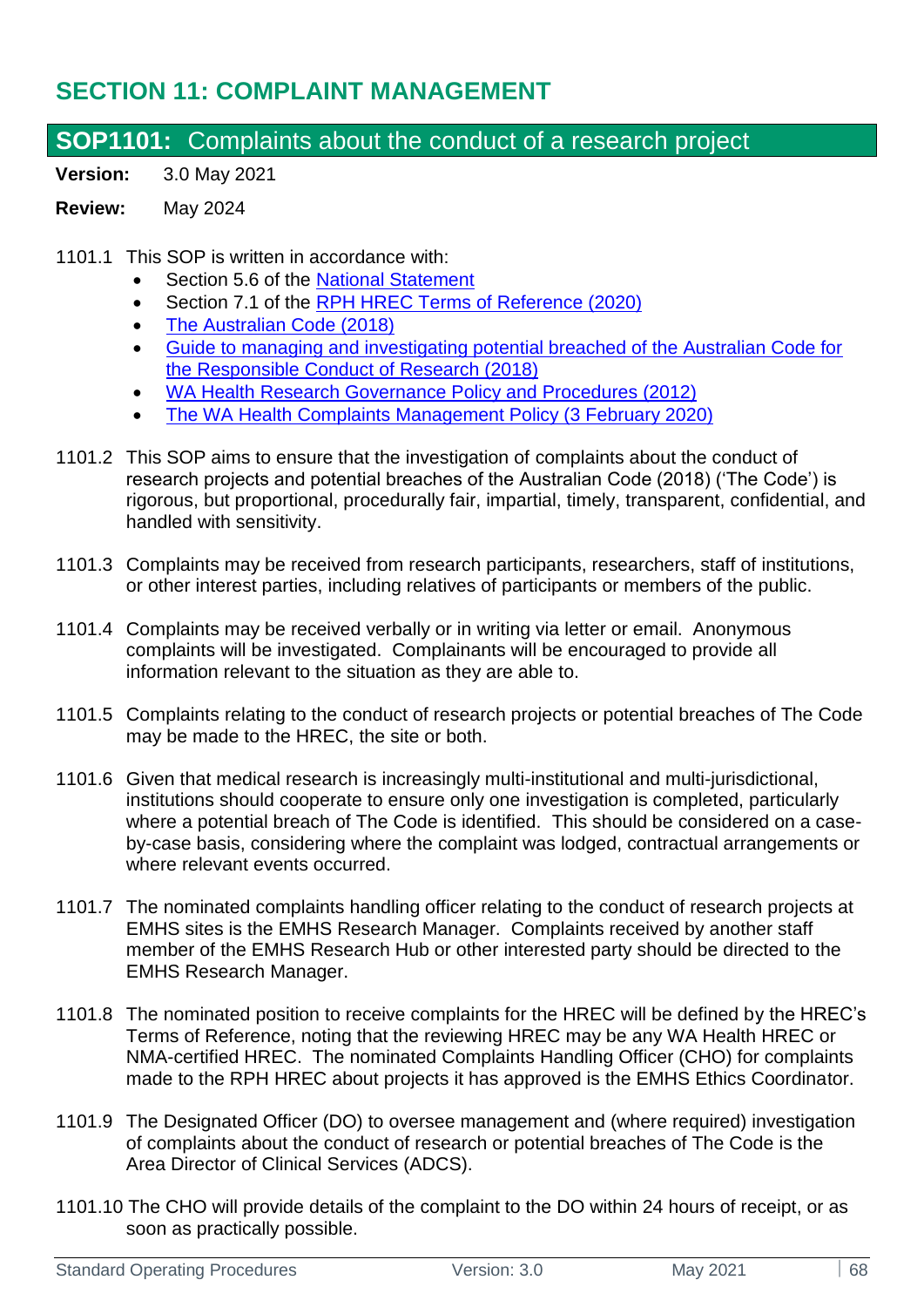- 1101.11 The CHO will send a letter of acknowledgement to the complainant within 24 hours of receipt, outlining the complaint, the mechanism for investigation and how to contact the CHO<sup>.</sup>
- 1101.12 The DO will conduct a preliminary assessment of the complaint and determine if there has been a potential breach of The Code, as per the definitions and processes outlined in the following guidance:
	- The Australian Code (2018)
	- [Guide to managing and investigating potential breached of the Australian Code for](https://www.nhmrc.gov.au/sites/default/files/documents/attachments/guide-managing-investigating-potential-breaches.pdf)  [the Responsible Conduct of Research \(2018\)](https://www.nhmrc.gov.au/sites/default/files/documents/attachments/guide-managing-investigating-potential-breaches.pdf)
- 1101.13 Where the preliminary investigation determines that the matter is unrelated to the conduct of a research project the DO will refer the complaint to be managed the relevant department or service.
- 1101.14 Where the preliminary investigation determines that the complaint is related to the conduct of the project but there is no evidence of a breach of The Code, the DO will consider the complaint and make recommendations that may include:
	- The requirement for amendments to the project
	- Temporary suspension of the project
	- Termination of the project
	- Other action to resolve the complaint.
- 1101.15 Investigation of complaints where there is no evidence of a breach of The Code should take no longer than 30 working days from the time of notification of the complaint, unless exceptional circumstances exist.
- 1101.16 Where 1101.13 or 1101.14 apply, the DO will inform the complainant and the respondent of the outcome of the investigation within 5 calendar days of finalisation of the investigation.
- 1101.17 Where the preliminary investigation finds evidence of a potential breach of The Code, a breach of discipline or misconduct, the DO will refer the matter to [EMHS Human](https://emhs-healthpoint.hdwa.health.wa.gov.au/Integrity/IfMaS/Pages/Misconduct.aspx)  [Resources](https://emhs-healthpoint.hdwa.health.wa.gov.au/Integrity/IfMaS/Pages/Misconduct.aspx) where it will be managed in line with the WA Health Discipline Policy.
- 1101.18 The CHO and DO will provide prompt information as required to assist with the EMHS investigation.
- 1101.19 Complaints relating to the conduct of a research project or breaches of The Code will be recorded in the *EMHS Research Hub Complaints Register*.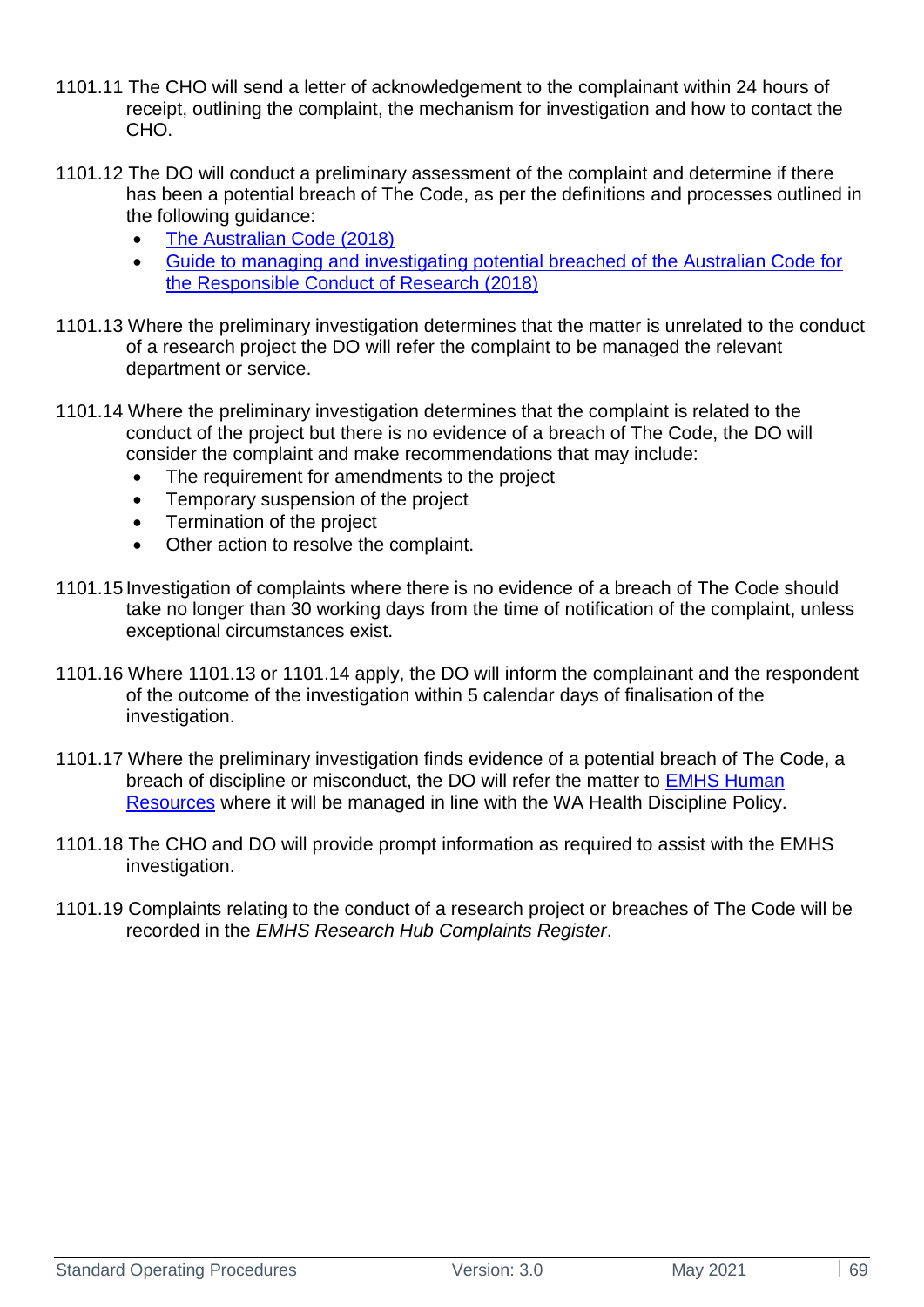## **SOP1102:** Complaints about ethical review

- **Version:** 3.0 May 2021
- **Review:** May 2024
- 1102.1 This SOP is written in accordance with:
	- Section 5.6 of the [National Statement](http://www.nhmrc.gov.au/guidelines/publications/e72)
	- The Australian Code (2018)
	- WA Health Research Governance Policy and Procedures (2012)
	- [The WA Health Complaints Management Policy \(3 February 2020\)](https://ww2.health.wa.gov.au/About-us/Policy-frameworks/Clinical-Governance-Safety-and-Quality/Mandatory-requirements/Complaints-Management-Policy)
	- Section 7.2 of the [RPH HREC Terms of Reference \(2020\)](https://emhs.health.wa.gov.au/-/media/HSPs/EMHS/Documents/Research/hrec-terms-of-reference.pdf)
- 1102.2 Research projects conducted within EMHS may be ethically reviewed and approved by any WA Health HREC, by an NMA-certified HREC or by an institutional alternative review mechanism. Complaints about an HREC should be made according to the processes established by the reviewing HREC or the institution conducting the alternative review.
- 1102.3 Concerns or complaints relating to review by the RPH HREC must be made by the project's Coordinating Principle Investigator (CPI) to the attention of the HREC Chairperson. While initial complaints can be made verbally, via letter or email, the CPI should complete a complaint form in the RGS detailing the nature of the concern or complaint.
- 1102.4 The HREC Ethics Coordinator will send an acknowledgement of receipt and explanation of the review process within 7 calendar days of the date of the complaint.
- 1102.5 The HREC Chairperson will investigate the complaint and its validity and make a recommendation to the HREC on any necessary action. In considering the complaint, the HREC Chairperson will determine if the HREC acted in accordance with the National Statement and its TORs, completed its review in an unfair or biased manner or were insufficiently timely in their review.
- 1102.6 This investigation must take no longer than 30 calendar days from the date of the complaint, unless exceptional circumstances exist. The HREC Chairperson will maintain open communication with the complainant during the review and request further information or clarification as required.
- 1102.7 The complainant will be informed in writing of the outcomes of the review within 7 calendar days of a determination by the HREC Chairperson.
- 1102.8 If the complainant is not satisfied with the outcome of the HREC review, the complaint will be escalated to the EMHS Area Director of Clinical Services (ADCS) for review.
- 1102.9 The ADCS will consider the complaint, ensuring that both the CPI and the HREC provide submissions, and determine whether there is to be a further investigation. In considering the complaint, the ADCS will determine if the HREC acted in accordance with the National Statement and its TORs, completed its review in an unfair or biased manner or were insufficiently timely in their review.
- 1102.10 Where the previous determination by the HREC Chairperson/HREC is upheld and no further investigation is to occur and, the ADCS will inform the CPI and the HREC.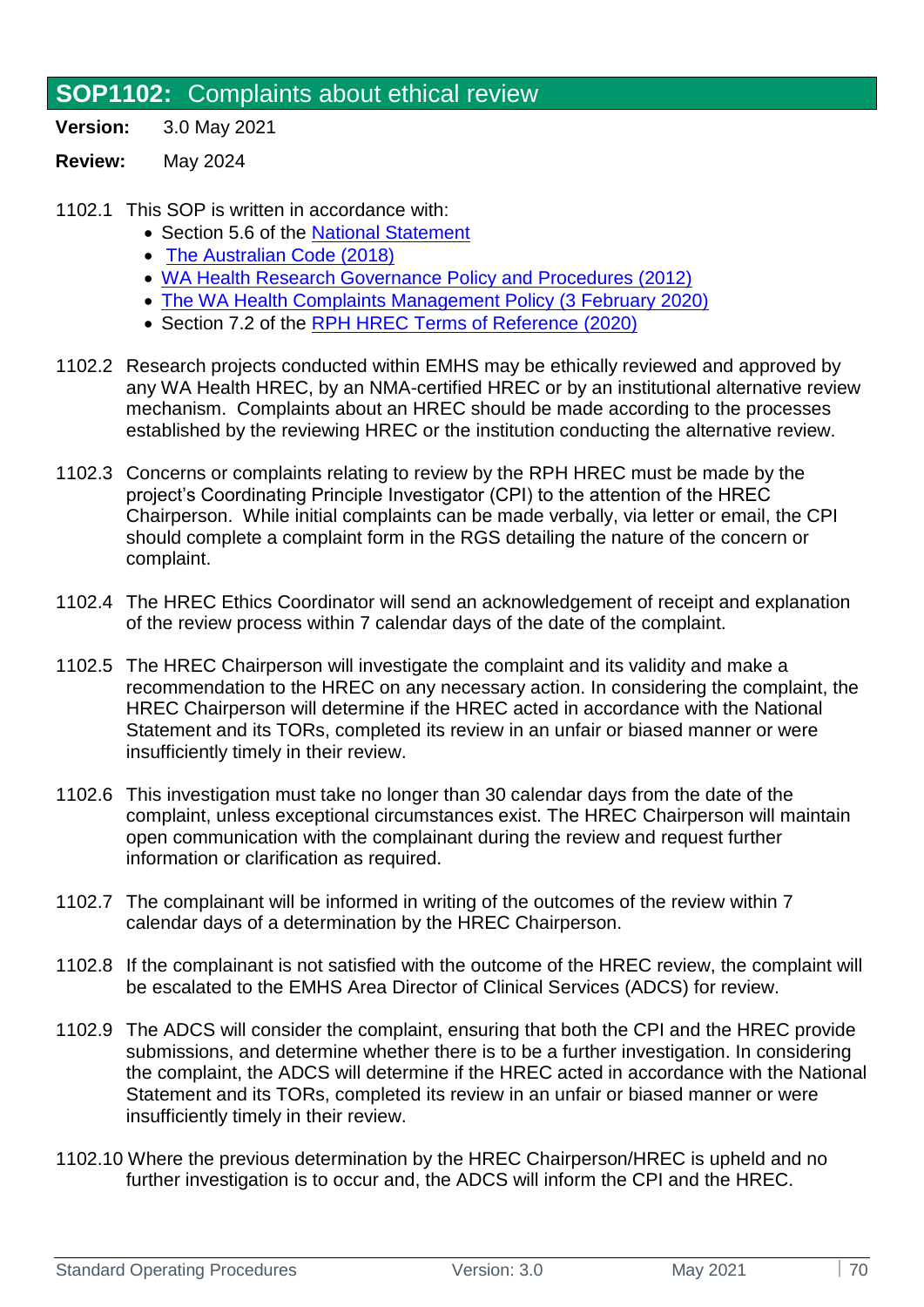- 1102.11 If a further investigation is conducted, the ADCS will notify the CPI and HREC of the outcome and any arising recommendations.
- 1102.12 This further investigation must take no longer than 30 calendar days from the date of the escalation, unless exceptional circumstances exist.
- 1102.13 Where a resolution cannot be achieved following ADCS review, the ADCS may arrange for an external party to conduct an independent review.
- 1102.14 Complaints relating to research ethics reviews will be recorded in the *EMHS Research Hub Complaints Register* and in a deidentified format in the RGS complaint record.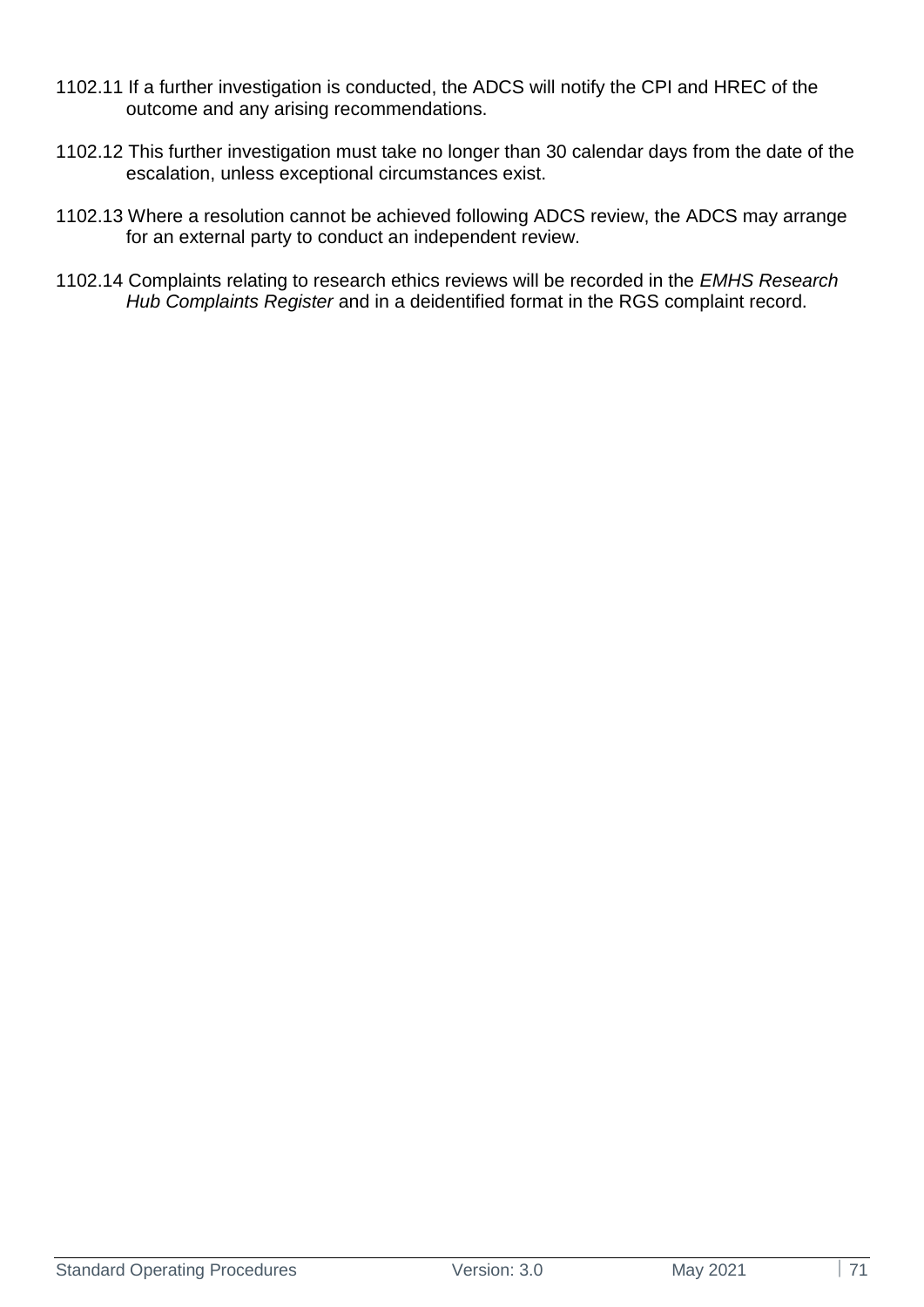# **SOP1103:** Complaints about research governance review

- **Version:** 3.0 May 2021
- **Review:** May 2024
- 1103.1 This SOP is written in accordance with:
	- Section 5.6 of the [National Statement](http://www.nhmrc.gov.au/guidelines/publications/e72)
	- [The Australian Code \(2018\)](https://www.nhmrc.gov.au/about-us/publications/australian-code-responsible-conduct-research-2018)
	- [WA Health Research Governance Policy and Procedures \(2012\)](https://rgs.health.wa.gov.au/Pages/Research-Governance-Framework.aspx)
	- [The WA Health Complaints Management Policy \(3 February 2020\)](https://ww2.health.wa.gov.au/About-us/Policy-frameworks/Clinical-Governance-Safety-and-Quality/Mandatory-requirements/Complaints-Management-Policy)
- 1103.2 Concerns or complaints about EMHS site governance reviews must be sent by the EMHS Site Principle Investigator (PI) to the attention of the EMHS Research Manager. While initial complaints can be made verbally, via letter or email, the PI should complete a complaint form in the RGS detailing the nature of the complaint.
- 1103.3 The EMHS Research Manager will send an acknowledgement of receipt and explanation of the review process within 7 calendar days of the date of the complaint.
- 1103.4 The Research Manager will investigate the complaint and determine any action to be taken. In considering the complaint, the Research Manager will determine whether the research governance review was conducted in accordance with WA Health policy, was fair, unbiased and timely.
- 1103.5 This investigation must take no longer than 30 calendar days from the date of the complaint, unless exceptional circumstances exist. The Research Manager will maintain open communication with the complainant during the review and request further information or clarification as required.
- 1103.6 The complainant will be informed in writing of the outcomes of the review within 7 calendar days of finalisation of the review.
- 1103.7 If the complainant is not satisfied with the outcome of the Research Manager's review, the complaint will be escalated to the EMHS Area Director of Clinical Services (ADCS) for review.
- 1103.8 The ADCS will consider the complaint, ensuring that both the PI and Research Manager provide submissions, and determine whether there is to be a further investigation. In considering the complaint, the ADCS will determine if the research governance review was conducted in accordance with WA Health policy, was fair, unbiased and timely.
- 1103.9 Where the previous determination by the Research Manager is upheld and no further investigation is to occur and, the ADCS will inform the PI and the Research Manager. The ADCS may also make additional determinations and recommend internal actions arising from the review.
- 1103.10 If a further investigation is conducted, the ADCS will notify the PI and Research Manager of the outcome and any arising recommendations.
- 1103.11 This further investigation must take no longer than 30 calendar days from the date of escalation, unless exceptional circumstances exist.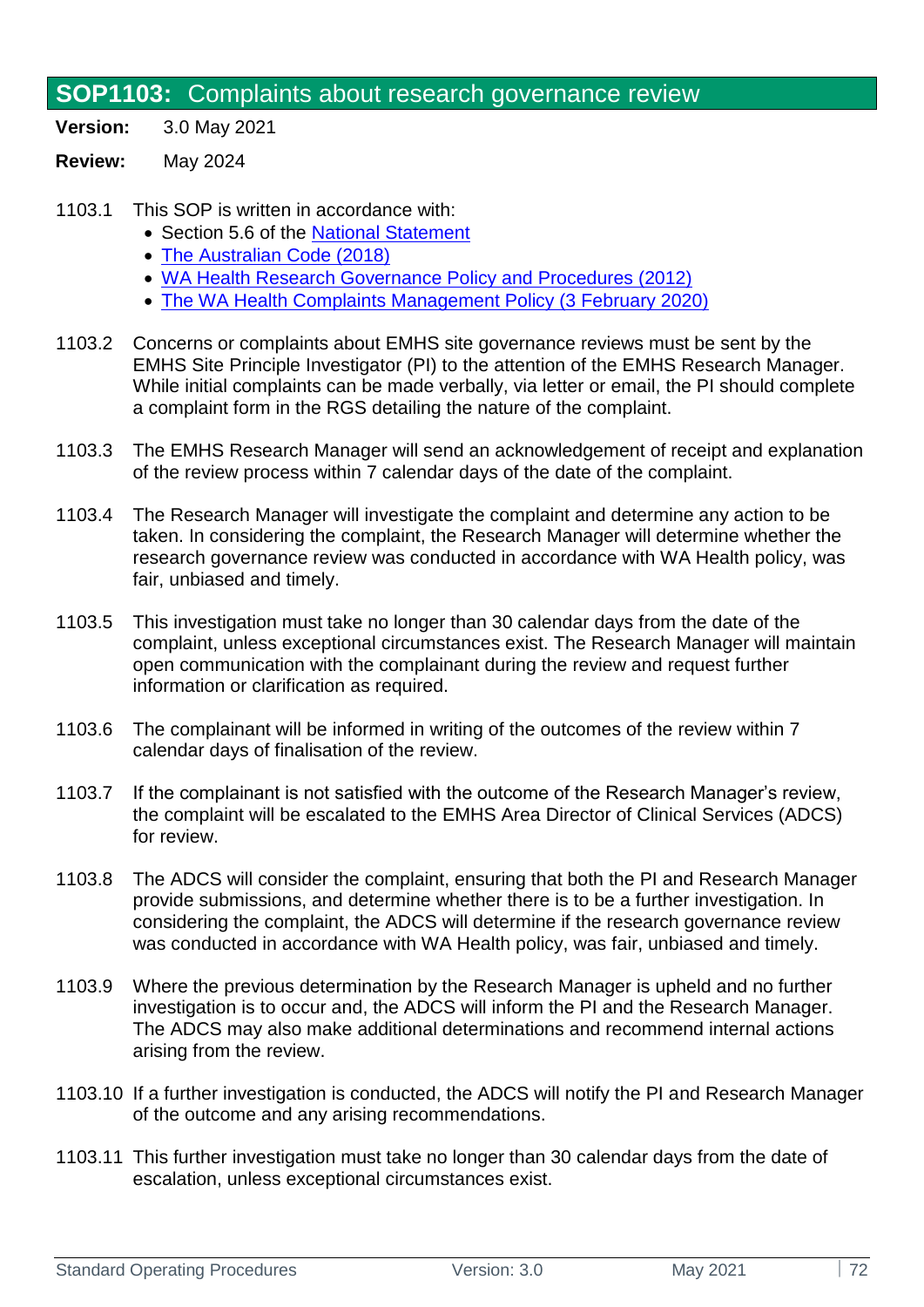- 1103.12 Where a resolution cannot be achieved following ADCS review, the ADCS may arrange for an external party to conduct an independent review.
- 1103.13 Complaints relating to research governance reviews will be recorded in the *EMHS Research Hub Complaints Register* and in a deidentified format in the RGS complaint record.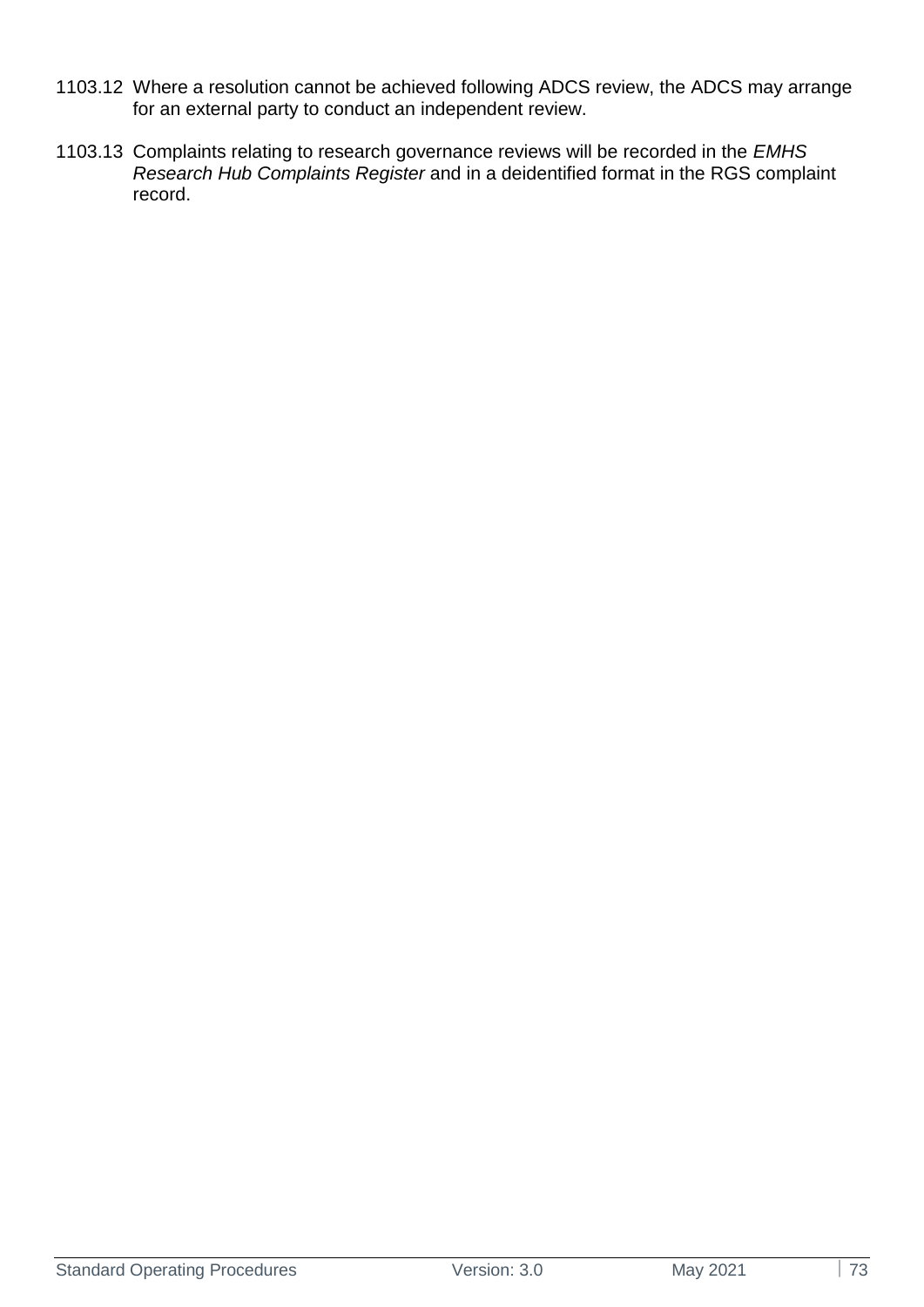## **SECTION 12: REVIEW FEES**

## <span id="page-73-0"></span>**SOP1201:** Schedule of fees

**Version:** 3.0 May 2021

## **Review:** May 2024

- 1201.1 New applications for research projects that are sponsored by external commercial organisations (e.g. pharmaceutical companies or other commercial entities) attract a review fee. See table below.
- 1201.2 Additional fees may be charged for amendments, particularly those of a substantial nature requiring detailed review by an RGO and/or must be submitted for review by the RPH HREC.
- 1201.3 Applications by individual investigators for non-sponsored or for grant funded applications do not attract a review fee.
- 1201.4 Fees are published in the *EMHS Research Ethics & Governance Review Schedule of Administrative Fees*.
- 1201.5 Fees are subject to change and are formally reviewed every 2 years to ensure currency with state and national trends and consistency with policy requirements.
- 1201.6 Formal review is completed by the EMHS Research Manager who will (a) liaise with other WA Health HSPs to determine any changes to their fee structure and (b) conduct an environmental scan of a representative sample of interstate health service ethics and governance review fee structures.

| <b>EMHS Schedule of Review Fees</b>                        | <b>Scientific &amp;</b><br><b>Ethical</b><br><b>Review</b> | <b>Research</b><br>Governance<br><b>Review</b> |
|------------------------------------------------------------|------------------------------------------------------------|------------------------------------------------|
|                                                            |                                                            |                                                |
| Commercial sponsored new project (single site)             | \$3,500                                                    | \$3,500                                        |
| - Per additional Site-specific assessment form (SSA)       | No additional                                              | \$1000                                         |
|                                                            | charge                                                     |                                                |
| Addition of sub-studies or extensions to approved projects | \$1,750                                                    | \$1,750                                        |
| Amendments to approved projects (commercially sponsored)*  | \$600                                                      | \$600                                          |

\* Fees are exclusive of GST

\* Amendments include any changes to the protocol (excluding minor administrative changes) and any contractual amendments including budget and legal revisions. Fees will only be charged when review by an RGO is warranted.